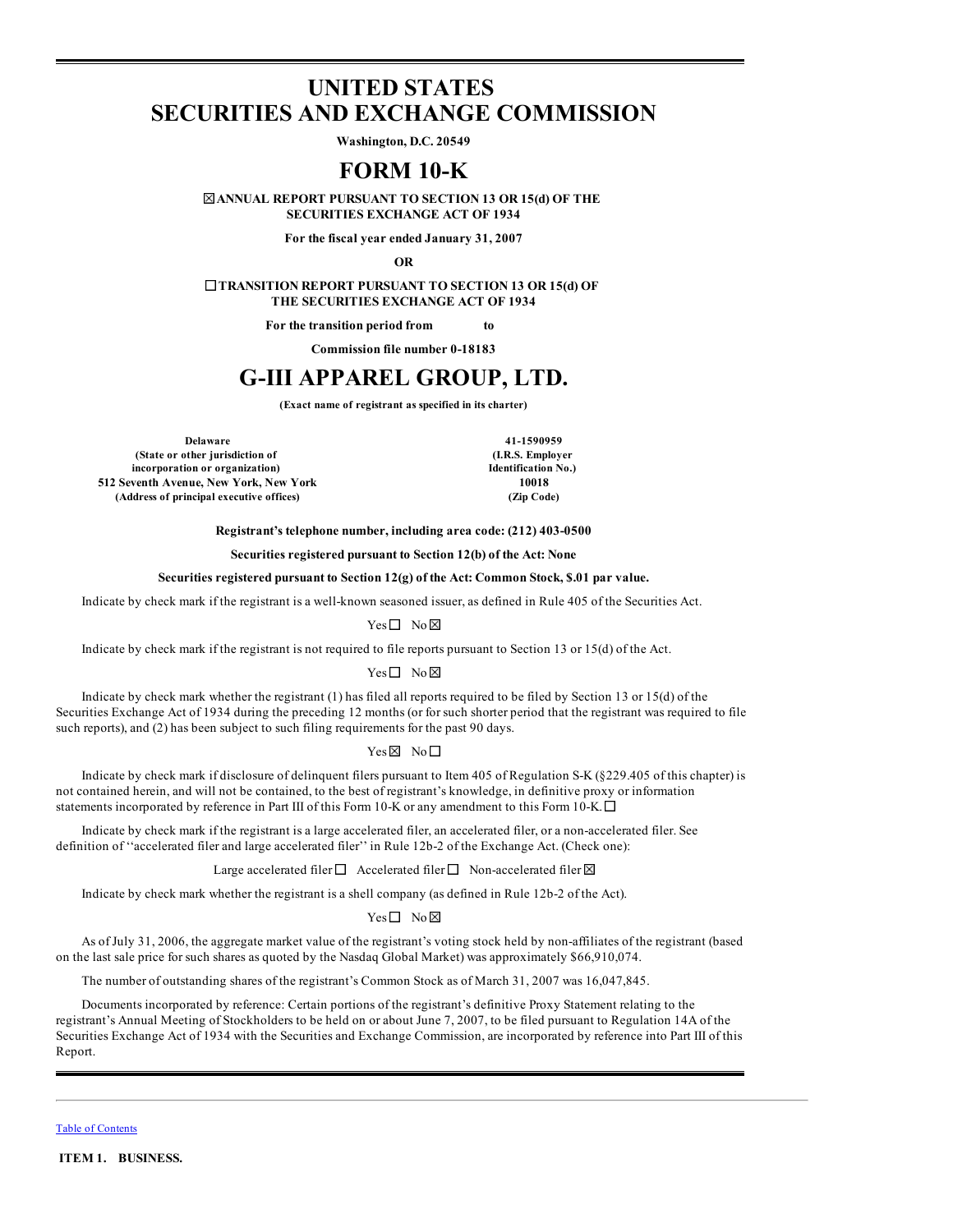Unless the context otherwise requires, "G-III", "us", "we" and "our" refer to G-III Apparel Group, Ltd. and its subsidiaries. References to fiscal years refer to the year ended or ending on January 31 of that year. For example, our fiscal year ended January 31, 2007 is referred to as "fiscal 2007". Our Internet address is "www.giii.com''.

All share and per share information in this Annual Report has been adjusted to give retroactive effect to a three-for-two stock split of our Common Stock in March 2006.

### **Overview**

G-III designs, manufactures and markets an extensive range of outerwear and sportswear, including coats, jackets and pants, as well as women's suits and dresses. We sell our products under licensed brands, our own proprietary brands and private retail labels. We provide high quality apparel under recognized brands to retailers such as Macy's, Nordstrom and Saks. We distribute our products through a diverse mix and a large number of retailers at a variety of price points.

Licensed brands have been an important part of our strategy for over 10 years. We currently have licenses to produce branded fashion apparel, including, among others, under the Calvin Klein, Sean John, Kenneth Cole, Cole Haan, Guess?, Jones New York, Nine West, Ellen Tracy, IZOD, House of Deréon and Tommy Hilfiger labels. We also have licenses to produce branded sports apparel containing trademarks of the National Football League, National Basketball Association, Major League Baseball, National Hockey League, Louisville Slugger, World Poker Tour and over 100 U.S. colleges and universities.

We work with leading retailers, such as Federated, Wal-Mart, JC Penney and Kohl's, in developing product lines to be sold under their own proprietary private labels. In March 2006, we announced that we had expanded our relationship with Wal-Mart to design and produce a new young men's and boy's branded urban sportswear line under its Exsto label. We began shipping Exsto product during July 2006 and are shipping to over 500 Wal-Mart locations. We also produce apparel under our own proprietary brands, including Marvin Richards, G-III, Black Rivet, Siena Studio, Colebrook, G-III by Carl Banks, Winlit, NY 10018 and La Nouvelle Renaissance.

In July 2005, we acquired the business of Marvin Richards and the operating assets of Winlit Group, Ltd. As a result of the Marvin Richards acquisition, we added licenses for men's and women's outerwear under the Calvin Klein brand name, as well as Marvin Richards' own proprietary labels. As a result of acquiring Winlit's assets, we added licenses for men's and women's outerwear under the Guess? brand, men's leather outerwear under the Tommy Hilfiger brand and women's outerwear under the Ellen Tracy brand. We also acquired Winlit's own proprietary labels. In addition, we added significant management, merchandising, manufacturing and design expertise as a result of these acquisitions.

As an immediate benefit of our acquisition of Marvin Richards, we expanded our relationship with Calvin Klein by entering into license agreements in September 2005 to manufacture and distribute women's better suits, and in April 2006 to manufacture and distribute women's dresses, under the Calvin Klein label.

We operate our business in two segments, licensed apparel and non-licensed apparel. The licensed apparel segment includes sales of apparel brands licensed by us from third parties. The non-licensed apparel segment principally includes sales of apparel under our own brands and private label brands owned by retailers. See Note M to our Consolidated Financial Statements for financial information with respect to these segments.

We are a Delaware corporation that was formed in 1989. We and our predecessors have conducted our business since 1974.

1

#### Table of [Contents](#page-31-0)

### **Competitive Strengths**

Our broad portfolio of high-profile brands combined with our extensive distribution relationships positions us for growth. We intend to capitalize on the following competitive strengths in order to achieve our goal of creating an all-season diversified apparel company:

*Broad portfolio of recognized brands.* Over the past 10 years, we have built a broad and deep portfolio of over 25 licensed and proprietary brands. We believe we are a licensee of choice for well-known brands that have built a loyal following of both fashion-conscious consumers and retailers who desire high quality, well designed apparel. We have selectively added the licensing rights to premier brands in women's, men's and sports categories catering to a wide range of customers. In an environment of rapidly changing consumer fashion trends, we benefit from a balanced mix of well-established and newer brands. In addition to our licensed brands, we own several successful proprietary brands. Our experience in developing our licensed brands and our own proprietary labels, as well as our reputation for producing high quality, well-designed apparel, has led major department stores and retailers, including Federated, Wal-Mart, JC Penney and Kohl's, to select us as a designer and manufacturer for their private label programs. We currently market apparel under the following licensed and proprietary brand names: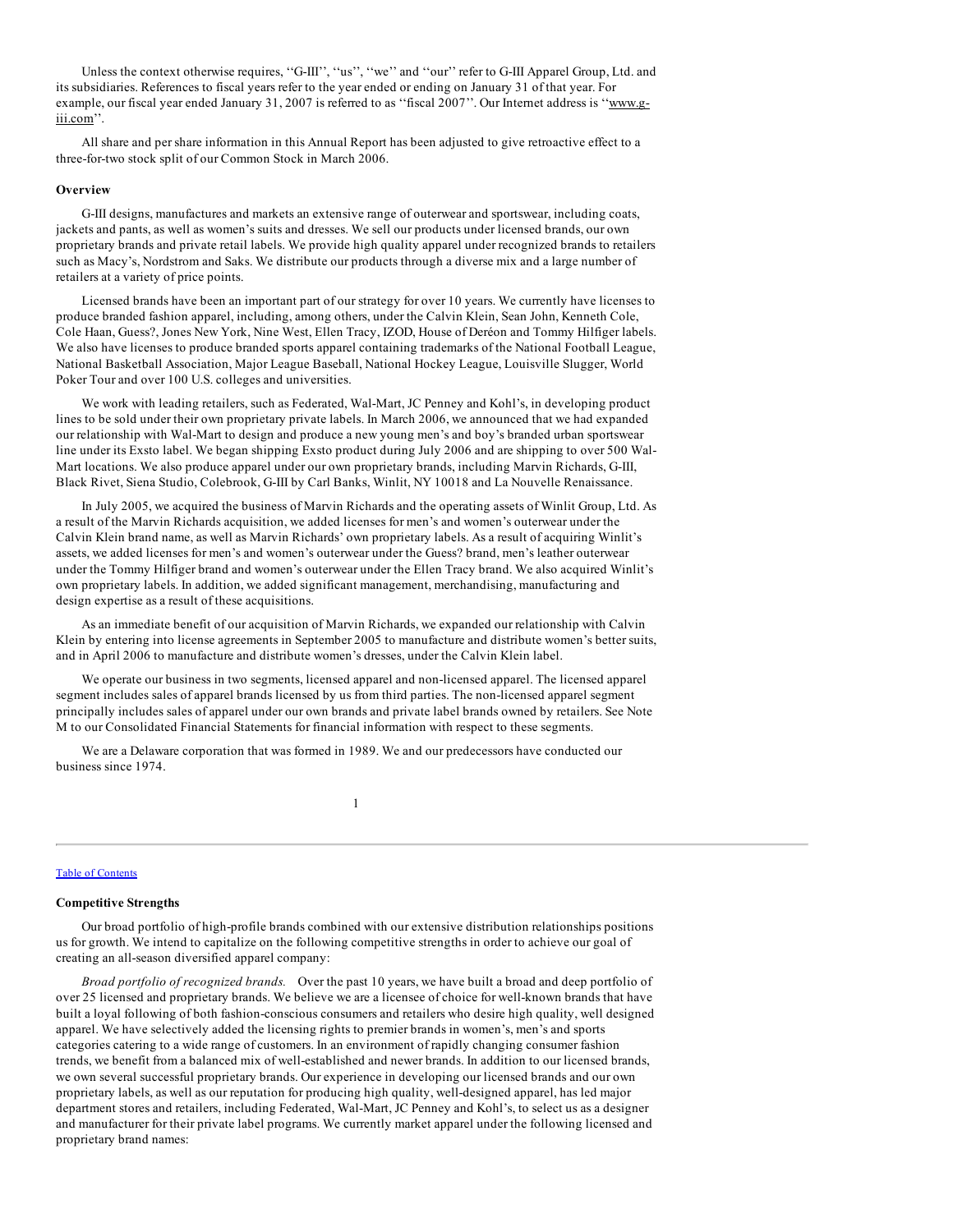**Women's Men's Sports** *Licensed Brands* Calvin Klein Calvin Klein Calvin Klein National Football League ck Calvin Klein ck Calvin Klein Major League Baseball Kenneth Cole NY Kenneth Cole NY National Basketball Association Reaction Kenneth Cole Reaction Kenneth Cole National Hockey League Sean John Sean John Collegiate Licensing Company Cole Haan Cole Haan Louisville Slugger Guess Guess World Poker Tour Guess? Guess? House of Deréon IZOD Jones New York Tommy Hilfiger Jones NY Collection Nine West Ellen Tracy Company Ellen Tracy IZOD *Proprietary Brands* G-III G-III G-III Sports by Carl Banks Black Rivet Black Rivet Marvin Richards Colebrook Winlit Winlit Colebrook NY 10018 La Nouvelle Renaissance LNR Siena Studio

*Diversified distribution base.* We market our products at multiple price points and across multiple channels of distribution, allowing us to provide products to a broad range of consumers, while reducing our reliance on any one demographic segment, merchandise preference or distribution channel. Our products are sold to approximately 2,400 customers, including leading department and specialty stores such as Macy's, Nordstrom and Saks, mid-tier and mass merchants such as Wal-Mart, JC Penney, Target and Kohl's, and membership clubs such as Costco and Sam's Club. As a result of our broad distribution platform, we are a licensee and supplier of choice and can more easily adapt to changes in the retail

 $\mathfrak{Z}$ 

### Table of [Contents](#page-31-0)

environment. In addition, we believe our strong relationships with retailers have been established through many years of personal customer service and adherence to meeting or exceeding retailer expectations.

*Superior design, sourcing and quality control.* Our in-house design and merchandising team of over 100 professionals designs substantially all of our licensed, proprietary and private label products. Our designers work closely with our licensors and private label customers to create designs and styles that represent the look they want. We believe that our creative design team and our sourcing expertise give us an advantage in product development. We have a network of worldwide suppliers that allows us to negotiate competitive terms without relying on any single vendor. In addition, we employ a 25-person quality control team and a 33-person sourcing group in China to ensure the quality of our products. We believe we have developed a significant customer following and positive reputation in the industry as a result of our design capabilities, sourcing expertise, ontime delivery and high standards of quality control.

*Leadership position in the outerwear wholesale business.* As one of the largest outerwear wholesalers, we are widely recognized within the apparel industry for our high-quality and well-designed products. Our knowledge of the outerwear business and our industry-wide reputation provide us with an advantage when we are competing for outerwear licenses and private label business. We are known for our leather manufacturing expertise, a skill that has given us another competitive advantage in the outerwear market. Our expertise and reputation in designing, manufacturing and marketing outerwear have enabled us to build strong customer relationships and to expand into women's suits, dresses and other product categories.

*Experienced management team.* Our executive management team has extensive experience in the apparel industry. Morris Goldfarb, our Chief Executive Officer and son of our founder, has been with us for 35 years, Jeanette Nostra, our President, has been with us for 25 years, and Wayne S. Miller, our Chief Operating Officer, has been with us for eight years. In 2005, we added significant management, merchandising, manufacturing and design expertise as a result of our acquisition of the Marvin Richards and Winlit businesses. The principals of those businesses, Sammy Aaron and David Winn, each have more than 25 years' experience in the apparel industry. The experience, expertise and depth of our management team have enabled us to implement new initiatives in new product categories with existing licensees, such as Calvin Klein and Sean John, and private label customers, such as Wal-Mart.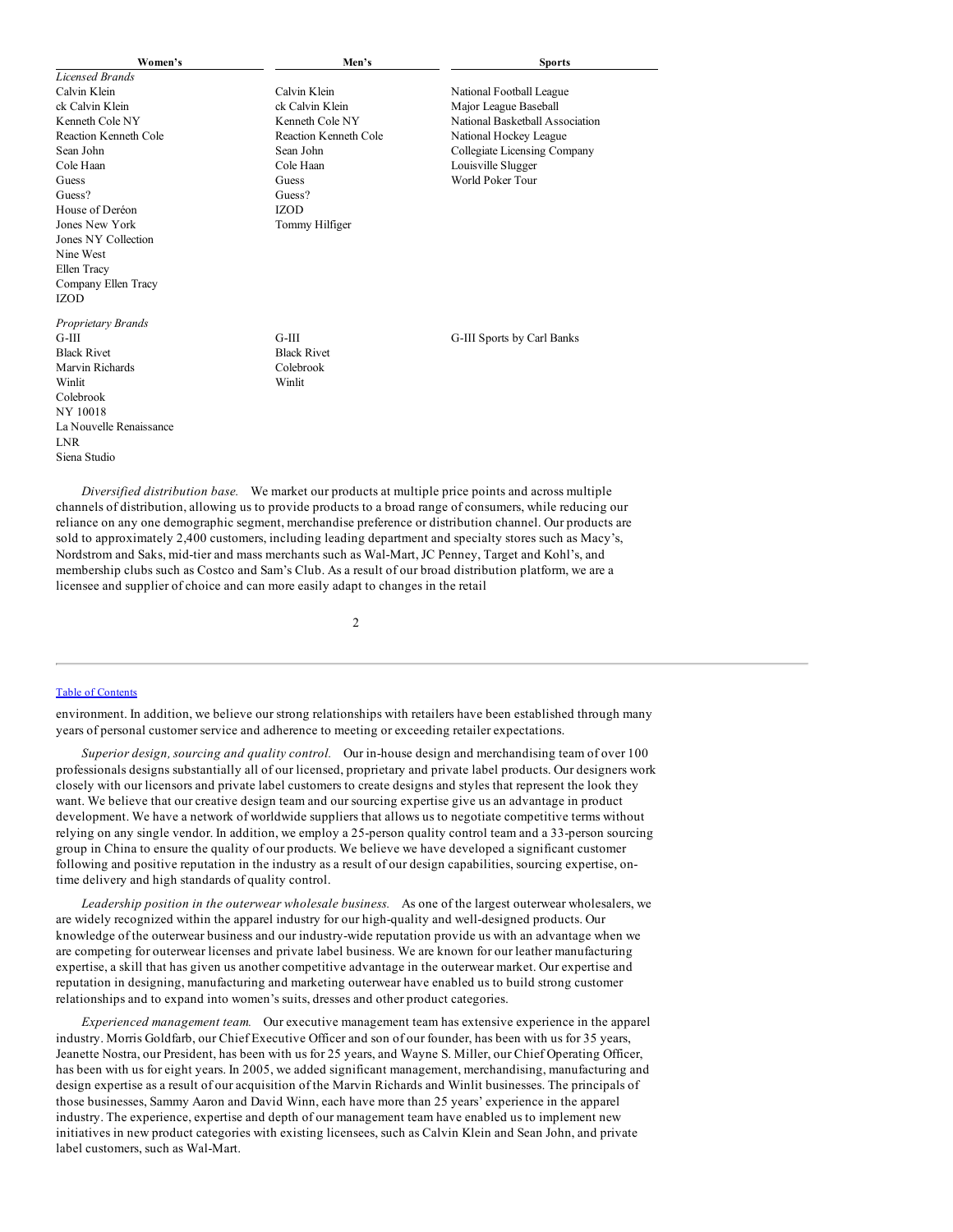### **Growth Strategy**

Our goal is to build an all-season diversified apparel company with a broad portfolio of brands that we offer in multiple channels of retail distribution through the following growth strategies:

*Execute new initiatives.* We are continually seeking opportunities to produce products for all seasons as we attempt to reduce our dependency on our third fiscal quarter for the majority of our net sales and substantially all of our net income. We have initiated the following product diversification efforts, each of which we believe has significant revenue potential:

- We expanded our relationship with Calvin Klein, one of the most recognized fashion brands in the United States, in September 2005 to include a license for women's suits. We began to ship this line to department and specialty stores in January 2006 and had product in over 400 doors by fall 2006.
- In March 2006, we announced that we would be designing and producing for Wal-Mart a new urban young men's and boy's branded sportswear line, under its Exsto label. We began shipping Exsto product during July 2006 and were shipping to over 500 Wal-Mart locations by fall 2006.
- We further expanded our relationship with Calvin Klein in April 2006 to include a license for women's dresses and began shipping this line to department and specialty stores in October 2006.
- We expanded our relationship with Sean John to include a license for women's sportswear. We expect to launch this line in department stores and urban specialty stores for fall 2007.

*Continue to grow our outerwear business.* We have been a leader in the outerwear business for many years and believe there is significant growth potential for us in this category. Specifically, our Calvin Klein men's and women's outerwear businesses is expected to benefit from Calvin Klein's strong brand

3

### Table of [Contents](#page-31-0)

awareness and loyalty among consumers. In May 2006, we added a license for Sean John women's outerwear to our existing license for their men's outerwear.

*Extend our new product categories to additional brands.* We have been able to leverage our expertise and experience in the outerwear business to expand our licenses to new product categories such as women's suits, dresses and sportswear. We will attempt to expand our distribution of products in these categories under other licensed brands, private label brands and our own brands. Specifically, we expect to seek additional licenses to produce dresses and private label programs to produce women's suits.

*Seek attractive acquisitions.* We plan to continue to pursue acquisitions of complementary product lines and businesses, which could include wholesale and retail opportunities. In July 2005, we acquired two businesses, Marvin Richards and Winlit, both of which added name-brand licenses, including Calvin Klein, Guess?, Tommy Hilfiger and Ellen Tracy, to our expanding brand portfolio. In addition, each of these companies has recognized proprietary labels and significant private label programs. These acquisitions have increased our portfolio of licensed brands, added additional retail customers and allowed us to realize economies of scale. We believe that our existing infrastructure and management depth will enable us to complete additional acquisitions in the apparel industry.

#### **Products — Development and Design**

G-III designs, manufactures and markets women's and men's apparel at a wide range of retail sales prices. Our product offerings primarily include outerwear, sportswear and women's suits and dresses. We sell products under licensed brands, our own brands and private retail labels.

G-III's licensed apparel consists of both men's and women's products. Our strategy is to seek licenses that will enable us to offer a range of products targeting different price points and different tiers of distribution. Our women's licensed apparel includes products that sell at retail prices generally ranging from \$100 for sportswear items to \$800 for outerwear, with some of this product selling for up to \$2,800. Our men's licensed apparel consists of garments that generally sell at retail prices ranging from \$50 for sportswear items to \$500 for outerwear, with some of this product selling for up to \$2,000.

G-III's proprietary branded apparel also consists of both men's and women's products. The *Black Rivet, Colebrook, Marvin Richards*, *Winlit* and *NY 10018* lines of women's apparel consist of moderately priced women's outerwear and sportswear that typically sell at retail prices from \$40 for sportswear items to \$250 for outerwear. Products in our men's outerwear lines, primarily consisting of leather outerwear, sold under the *G-III*, *Colebrook* and *Winlit* labels, typically have retail prices between \$40 and \$400. *Siena Studio*, *LNR* and *La Nouvelle Renaissance*, our bridge-priced lines of women's leather and textile apparel, primarily consist of jackets, skirts and related sportswear separates with retail prices from \$100 for skirts to \$700 for outerwear.

We also work with retail chains, such as Federated, Wal-Mart, Sam's Club, JC Penney and Kohl's, in developing product lines sold under their own proprietary private labels. We meet frequently with department and specialty chain store buyers who custom order products by color, fabric and style. These buyers may provide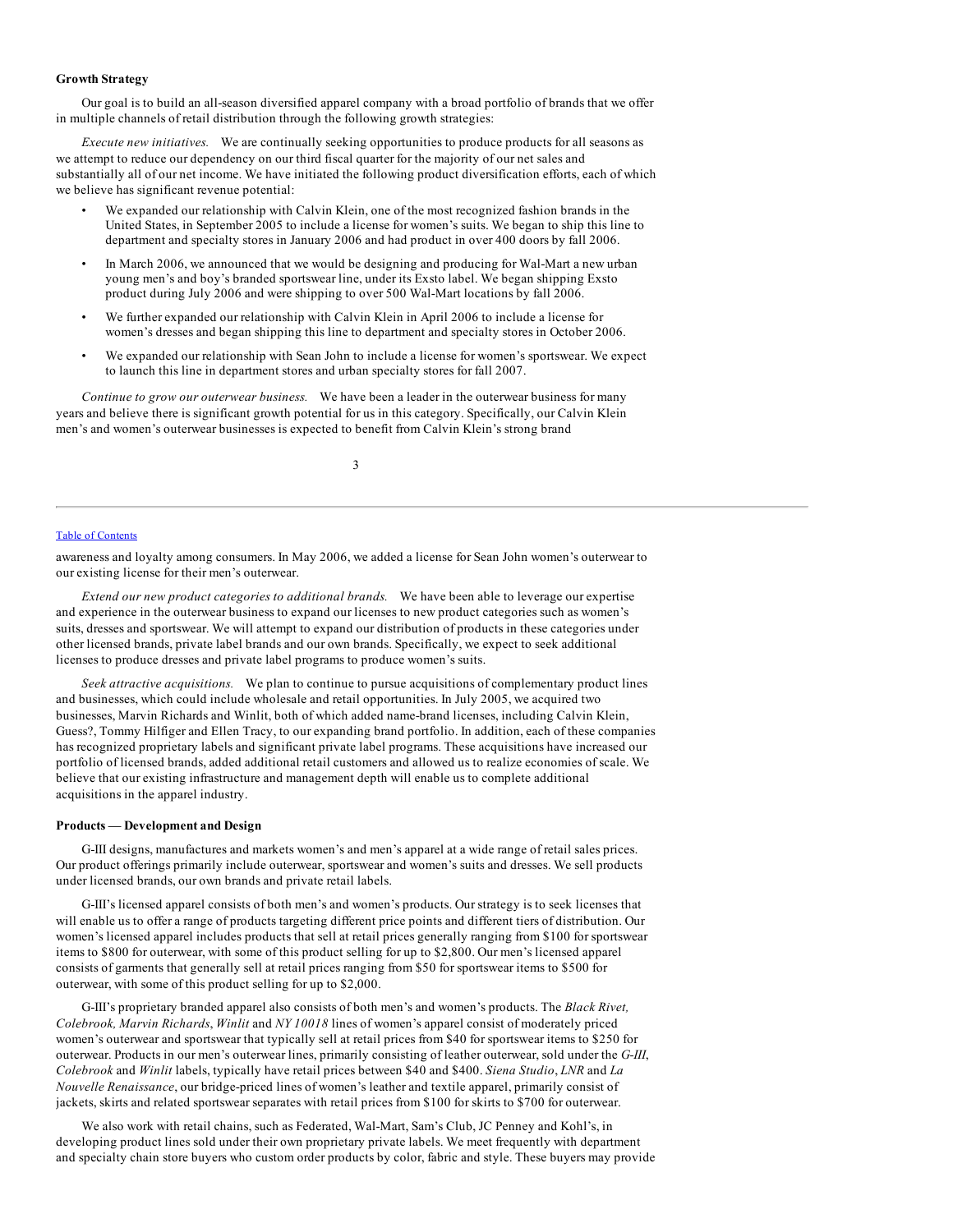samples to us or may select styles already available in our showrooms. We believe we have established a reputation among these buyers for our ability to produce high quality product on a reliable, expeditious and cost-effective basis.

Our in-house designers are responsible for the design and look of our licensed and non-licensed products. We work closely with our licensors to create designs and styles for each of our licensed brands. Licensors generally must approve products to be sold under their brand names prior to production. We respond to style changes in the apparel industry by maintaining a continuous program of style, color, leather and fabric selection. In designing new products and styles, we attempt to incorporate current trends and consumer preferences. We seek to design products in response to trends in consumer preferences, rather than attempt to create new market trends and styles.

Our design personnel meet regularly with our sales and merchandising department, as well as with the design and merchandising staffs of our licensors, to review market trends, sales results and the popularity of our latest products. In addition, our representatives regularly attend trade and fashion shows and shop at fashion forward stores in the United States, Europe and the Far East. Our designers present

4

### Table of [Contents](#page-31-0)

sample items along with their evaluation of the styles expected to be in demand in the United States. We also seek input from selected customers with respect to product design. We believe that our sensitivity to the needs of retailers, coupled with the flexibility of our production capabilities and our continual monitoring of the retail market, enables us to modify designs and order specifications in a timely fashion.

#### **Licensing**

The following table sets forth for each of our principal licenses the date on which the current term ends and the date on which any potential renewal term ends:

| License                                                                | <b>Date Current</b><br><b>Term Ends</b> | <b>Date Potential Renewal</b><br><b>Term Ends</b> |
|------------------------------------------------------------------------|-----------------------------------------|---------------------------------------------------|
| <b>Fashion Licenses</b>                                                |                                         |                                                   |
| Calvin Klein (Men's outerwear)                                         | December 31, 2010                       | December 31, 2015                                 |
| Calvin Klein (Women's outerwear)                                       | December 31, 2008                       | December 31, 2013                                 |
| Calvin Klein (Women's dresses)                                         | December 31, 2011                       | December 31, 2016                                 |
| Calvin Klein (Women's suits)                                           | December 31, 2011                       | None                                              |
| Cole Haan (Men's and Women's outerwear)                                | January 31, 2010                        | January 31, 2012                                  |
| Ellen Tracy/Company Ellen Tracy (Women's<br>outerwear)                 | December 31, 2007                       | December 31, 2010                                 |
| Guess/Guess? (Men's and Women's outerwear)                             | December 31, 2009                       | None                                              |
| IZOD (Men's and Women's outerwear)                                     | December 31, 2007                       | December 31, 2012                                 |
| Jones New York/Jones NY Collection (Women's<br>outerwear)              | January 31, 2009                        | None                                              |
| Kenneth Cole NY/Reaction Kenneth Cole (Men's<br>and Women's outerwear) | December 31, 2008                       | December 31, 2012                                 |
| Nine West (Women's outerwear)                                          | January 31, 2008                        | None                                              |
| Sean John (Men's outerwear)                                            | January 31, 2010                        | None                                              |
| Sean John (Women's outerwear and sportswear)                           | December 31, 2009                       | December 31, 2022                                 |
| Tommy Hilfiger (Men's outerwear)                                       | March 31, 2009                          | None                                              |
| <b>Sports Licenses</b>                                                 |                                         |                                                   |
| Collegiate Licensing Company                                           | March 31, 2010                          | None                                              |
| Major League Baseball                                                  | December 31, 2007                       | None                                              |
| National Basketball Association                                        | September 30, 2007                      | None                                              |
| National Football League                                               | March 31, 2010                          | None                                              |

Under our licensing agreements, we are generally required to achieve minimum net sales of licensed products, pay guaranteed minimum royalties, make specified royalty and advertising payments (usually based on a percentage of net sales of licensed products), and receive prior approval of the licensor as to all design and other elements of a garment prior to production. If we do not satisfy any of these requirements or otherwise fail to meet our obligations under a license agreement, a licensor usually will have the right to terminate our license.

Our ability to renew the current term of a license agreement is usually subject to attaining minimum sales and/or royalty levels and to our compliance with all of the terms of the agreement. Other criteria may also impact our ability to renew a license. As a result, we cannot be sure that we will be able to renew a license agreement when it expires if we desire to do so. We believe that brand owners are looking to consolidate the number of licensees they engage to develop product and to choose licensees who have a successful track record of developing brands. We continue to seek other opportunities to enter into license agreements in order to expand our product offerings under nationally recognized labels and broaden the markets that we serve.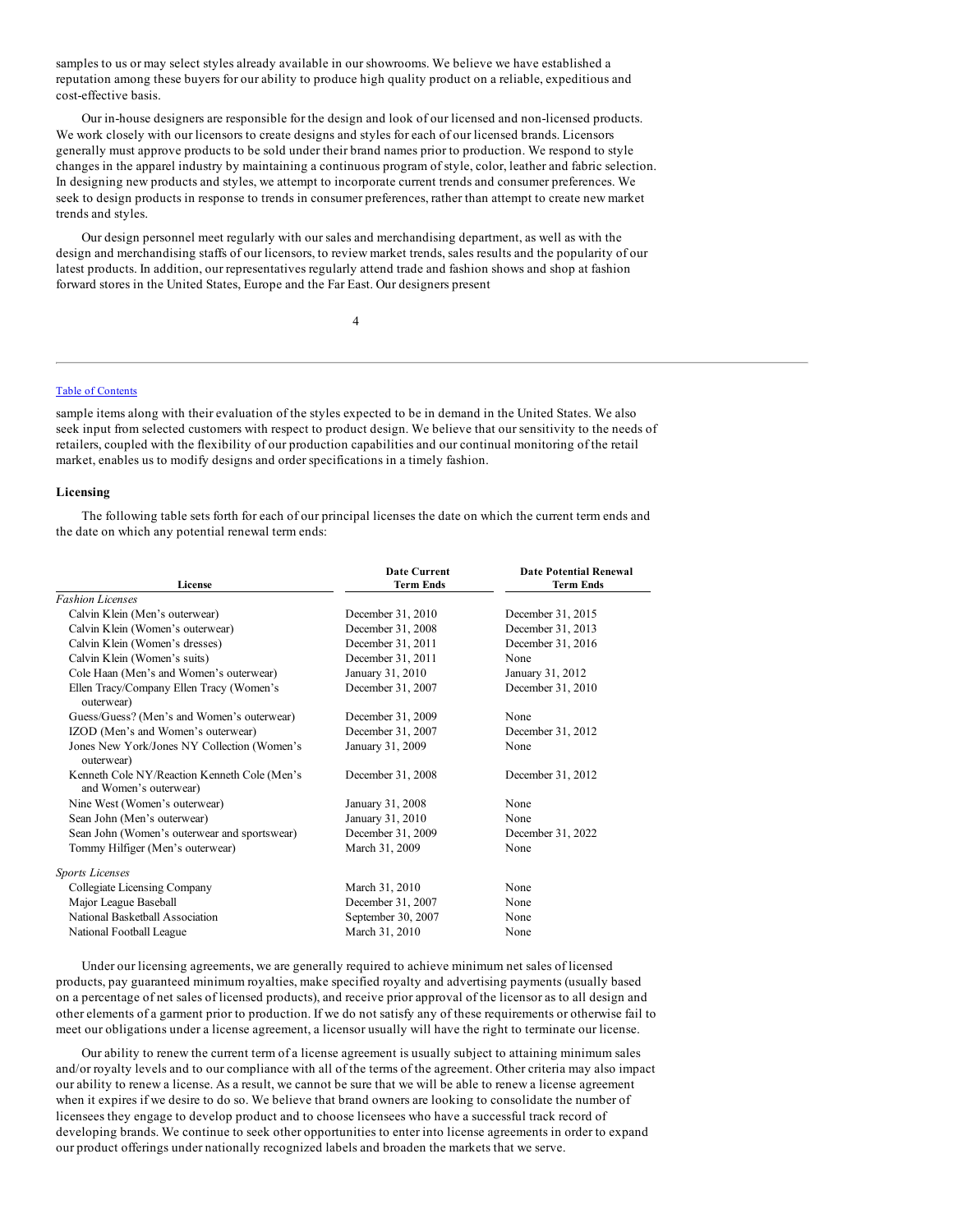Revenues from the sale of licensed products accounted for 63.0% of our net sales during fiscal 2007 compared to 60.8% of our net sales in fiscal 2006 and 63.6% of our net sales in fiscal 2005.

5

### Table of [Contents](#page-31-0)

# **Manufacturing and Sourcing**

G-III arranges for the production of products from independent manufacturers located primarily in China and, to a lesser extent, in South Korea, the Ukraine, Eastern Europe, the Dominican Republic, Macau, Sri Lanka and Vietnam. A small portion of our garments is manufactured in the United States.

In fiscal 2006, we completed the transition from a branch office in Korea to two representative offices in Qingdao and Hangzhou, China. As a result, we closed our branch office in Korea that had acted as a liaison between us and manufacturers in the Far East. Because a majority of our production is being sourced in China, we believe it is more efficient to provide the liaison functions in closer proximity to where the manufacturing occurs. Our China offices will perform all the functions that had previously been performed in Korea. At January 31, 2007, we had 32 employees in our Qingdao office and 39 employees in our Hangzhou office.

G-III's headquarters provides these liaison offices with production orders stating the quantity, quality, delivery time and types of garments to be produced. Liaison office personnel negotiate and place orders with one or more manufacturers. In allocating production among independent suppliers, we consider a number of criteria, including, but not limited to, quality, availability of production capacity, pricing and ability to meet changing production requirements.

To facilitate better service for our customers and accommodate the volume of manufacturing in the Far East, we also have an office in Hong Kong. The Hong Kong office also supports third party production of products on a commission-fee basis that we arrange as agent directly for some of our customers. We utilize our China and Hong Kong office employees to monitor production at each manufacturer's facility to ensure quality control, compliance with our specifications and timely delivery of finished garments to our distribution facilities and customers. At January 31, 2007, the Hong Kong office employed five persons.

In connection with the foreign manufacture of our apparel, manufacturers purchase leather, wool and other fabrics under our direction. In addition, they purchase necessary ''submaterials'' (such as linings, zippers, buttons and trimmings) according to parameters specified by us. Prior to commencing the manufacture of garments, samples of raw materials or submaterials are sent to us for approval. We regularly inspect and supervise the manufacture of our products in order to ensure timely delivery, maintain quality control and monitor compliance with our manufacturing specifications. We also inspect finished apparel at the factory site.

The manufacture of the substantial majority of our apparel is performed manually. A pattern is used in cutting fabric to panels that are assembled in the factory. All submaterials are also added at this time. We inspect products throughout this process to insure that the design and quality specifications of the order are being maintained as the garment is assembled. After pressing, cleaning and final inspection, the garment is labeled and ready for shipment. A final random inspection by us occurs when the garments are packed for shipment.

We generally arrange for the production of apparel on a purchase order basis with completed garments manufactured to our design specifications. We assume the risk of loss predominantly on a Freight-On-Board (F.O.B.) basis when goods are delivered to a shipper and are insured against casualty losses arising during shipping.

As is customary in the apparel industry, we have not entered into any long-term contractual arrangements with any contractor or manufacturer. We believe that the production capacity of foreign manufacturers with which we have developed, or are developing, a relationship is adequate to meet our apparel production requirements for the foreseeable future. We believe that alternative foreign apparel manufacturers are readily available.

A majority of all finished goods manufactured for us is shipped to our New Jersey warehouse and distribution facilities or to designated third party facilities for final inspection and allocation, as well as reshipment to customers. The goods are delivered to our customers and us by independent shippers. We choose the form of shipment (principally ship, truck or air) based upon a customer's needs, cost and timing considerations.

Table of [Contents](#page-31-0)

### **Quotas and Customs**

Until January 1, 2005, our textile apparel was subject to quota restrictions. Quotas represent the right to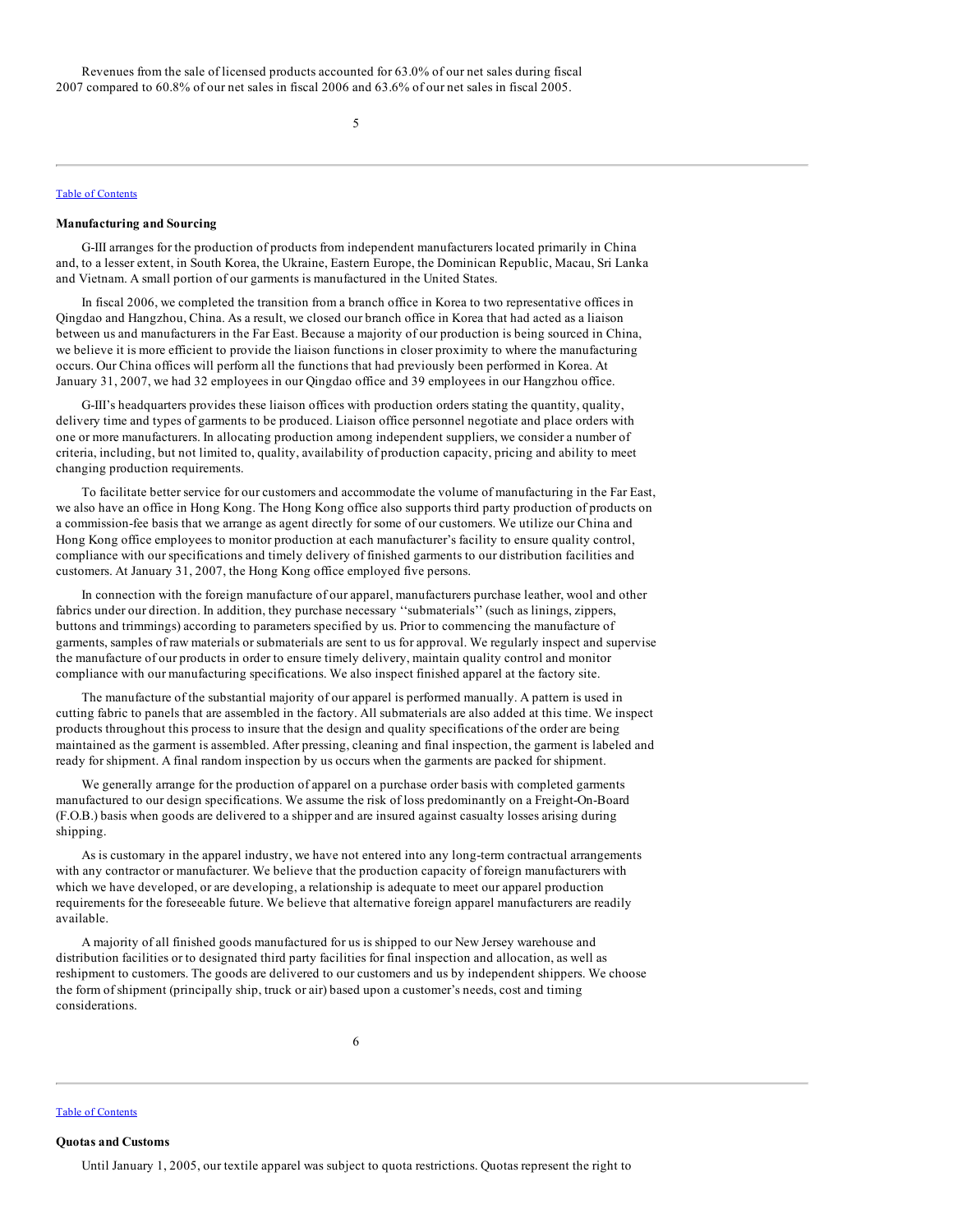export amounts of certain categories of merchandise into a country. On January 1, 2005, pursuant to the Agreement on Textiles and Clothing, quotas on textile and apparel products were eliminated for World Trade Organization, or WTO, members, including the United States. China's accession agreement for membership in the WTO provides that WTO member countries, including the United States, may re-impose safeguard quotas on specific products if it is determined that imports from China have surged and are threatening to create a market disruption for these categories of products. In May 2005, the United States imposed unilateral safeguard quotas on several product categories, limiting growth in imports of these categories to 7.5% a year. The safeguard quotas in several categories have been extended by the United States government and will likely continue through 2008. These limitations apply to a limited number of products imported by us from China. We do not, however, expect these limitations to have a negative impact on our ability to manufacture and import women's suits, dresses and sportswear.

Our arrangements with textile manufacturers and suppliers are subject to requisite customs clearances for textile apparel and the imposition of export duties. United States Customs duties on our textile apparel presently range from duty free to 28%, depending upon the type of fabric used and how the garment is constructed. Countries in which our products are manufactured and sold may, from time to time, impose new duties, tariffs, surcharges or other import controls or restrictions or adjust prevailing duty or tariff levels. We continually monitor duty, tariff and other import restriction developments. We seek to minimize our potential exposure to import related risks through, among other measures, geographical diversification of manufacturing sources and shifts of production among countries and manufacturers.

### **Raw Materials**

We purchase most products manufactured for us on a finished goods basis. We coordinate the sourcing of raw materials used in the production of our apparel, such as leather, wool and cotton, which are available from numerous sources. The leather apparel industry competes with manufacturers of other leather products for the supply of leather. Leather skins are a byproduct. Accordingly, raw material costs for leather products are impacted by changes in meat consumption worldwide, as well as by the popularity of leather products.

# **Marketing and Distribution**

G-III's products are sold primarily to department, specialty and mass merchant retail stores in the United States. We sell to approximately 2,400 customers, ranging from national and regional chains to small specialty stores.

Sales to Federated Department Stores accounted for an aggregate of 19.0% of our net sales in fiscal 2006 and 18.5% of our net sales in fiscal 2007. Federated completed the acquisition of May Department Store Company in August 2005. Sales to Federated in fiscal 2006 include sales to the Macy's, Lord & Taylor and Marshall Fields retail chains that were part of the combined Federated and May. Sales to Federated in fiscal 2007 do not include sales to Lord & Taylor, which was sold by Federated during that period. Sales to department store divisions of Federated and May accounted for an aggregate of 11.3% of our net sales in fiscal 2005.

Sales to the Sam's Club and Wal-Mart divisions of Wal-Mart Stores, Inc. accounted for an aggregate of 15.0% of our net sales in fiscal 2005, 13.2% of our net sales in fiscal 2006 and 11.9% of our net sales in fiscal 2007. The loss of either Federated or Wal-Mart, or a significant reduction in purchases by either customer, could have a material adverse effect on our results of operations. Sales to our 10 largest customers accounted for 61.0% of our net sales in fiscal 2007 compared to 60.7% of our net sales in fiscal 2006.

Almost all of our sales are made in the United States. We also market our products in Canada, Europe and the Far East, which, on a combined basis, accounted for less than 1% of our net sales in fiscal 2007.

### 7

### Table of [Contents](#page-31-0)

G-III's products are sold primarily through a direct sales force that consisted of 51 employees as of January 31, 2007. Our principal executives are also actively involved in sales of our products. Some of our products are also sold by various retail buying offices and independent sales representatives located throughout the United States. Final authorization of all sales of product is solely through our New York showrooms, enabling our management to deal directly with, and be readily accessible to, major customers, as well as to more effectively control our selling operations.

Brand name products sold by us pursuant to a license agreement are promoted by institutional and product advertisements placed by the licensor. Our license agreements generally require us to pay the licensor a fee, based on a percentage of net sales of licensed product, to pay for a portion of these advertising costs. We may also be required to spend a specified percentage of net sales of a licensed product on advertising placed by us.

We primarily rely on our reputation and relationships to generate business in our non-licensed segment. We believe we have developed a significant customer following and positive reputation in the industry as a result of, among other things, standards of quality control, on-time delivery, competitive pricing and willingness and ability to assist customers in their merchandising of our products. In addition, we have, to a limited extent, advertised our own labels and engaged in cooperative advertising programs with retailers. We believe we have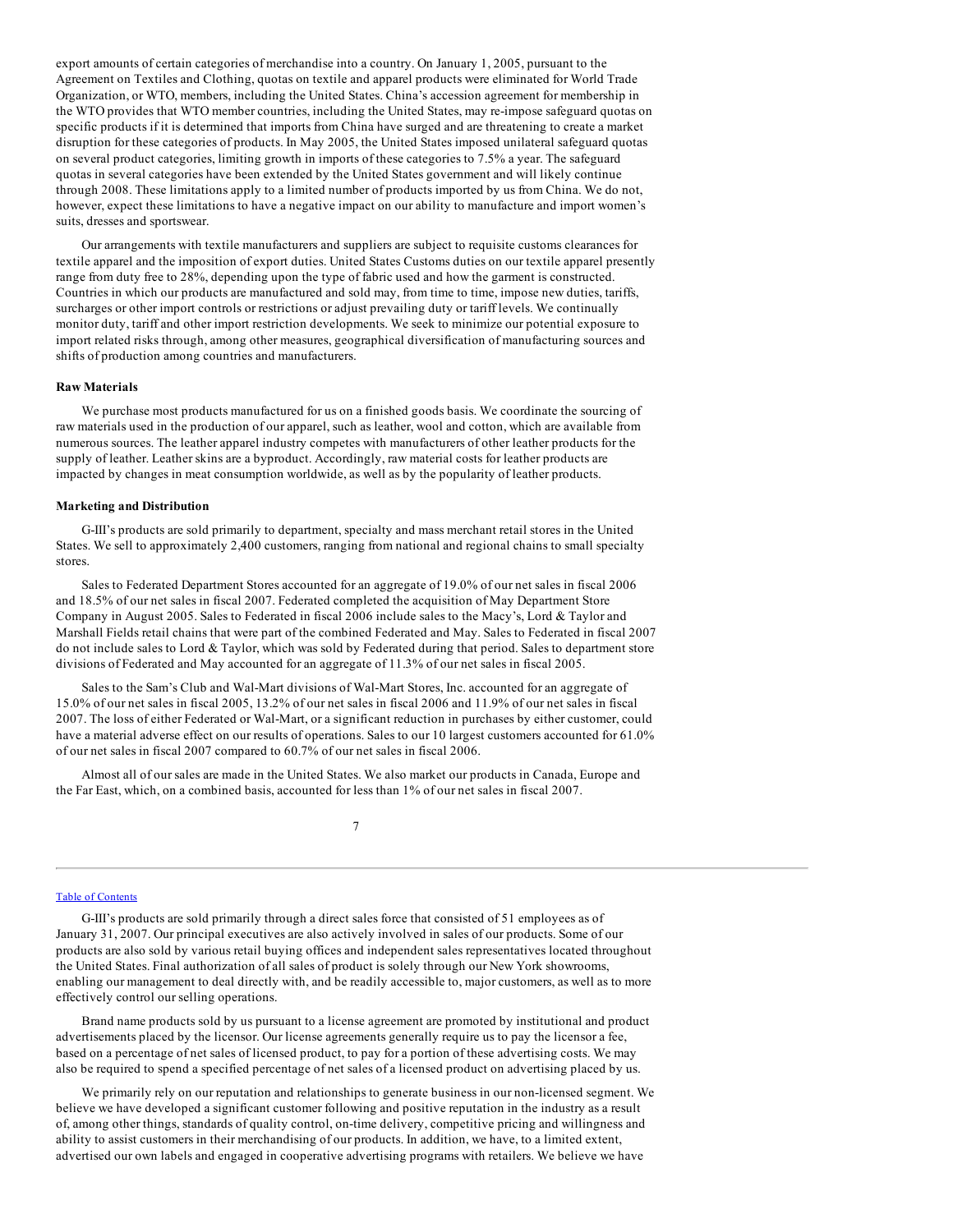developed brand awareness of our own labels primarily through our reputation, consumer acceptance and the fashion press.

### **Seasonality**

Retail sales of outerwear apparel have traditionally been seasonal in nature. Sales of outerwear constitute a significant majority of our sales. Although we sell our apparel products throughout the year, net sales in the months of July through November accounted for approximately 81% of our net sales in fiscal 2007, 82% of our net sales in fiscal 2006 and 74% of our net sales in fiscal 2005. The percentage of our net sales increased during this period compared to fiscal 2005 because of the two acquisitions we made in July 2005. The July through November time frame is expected to continue to represent a disproportionate amount of our net sales and net income.

### **Order Book**

A portion of our orders consists of short-term purchase orders from customers who place orders on an asneeded basis. Information relative to open purchase orders at any date may also be materially affected by, among other things, the timing of the initial showing of apparel to the trade, as well as by the timing of recording of orders and shipments. As a result, we do not believe that disclosure of the amount of our unfilled customer orders at any time is meaningful.

### **Competition**

We have numerous competitors with respect to the sale of apparel, including distributors that import apparel from abroad and domestic retailers with established foreign manufacturing capabilities. Many of our competitors have greater financial and marketing resources and greater manufacturing capacity than we do. We also compete with vertically integrated apparel manufacturers that also own retail stores. The general availability of contract manufacturing capacity also allows ease of access by new market entrants. Sales of our products are affected by style, price, quality, brand reputation and general fashion trends.

### **Trademarks**

Several trademarks owned by us have been granted federal trademark protection through registration with the U.S. Patent and Trademark Office, including *G-III*, *G-III (& Design), G-III Sports By Carl Banks & Design, J.L. Colebrook, JLC*, *Colebrook & Co., American Classics By Colebrook, Black Rivet*, *Black Rivet & Design [lower diamond], Black Rivet & Design [upper diamond], Black Rivet & Design [circles and diamond], ColeB Co. (& Design), Siena, Siena Studio, Sports 58 (& Design)* and *Studio 512.* We have applications for several additional marks pending before the U.S. Patent and Trademark Office, including the trademarks we acquired from Marvin Richards.

8

### Table of [Contents](#page-31-0)

We acquired trademarks registrations previously owned by Winlit Group, Ltd., including *WINLIT, WINLIT (Stylized), LNR, LNR (Stylized), La Nouvelle Renaissance* and *NY 10018* upon our acquisition of specified assets of Winlit. We have a pending U.S. application for *La Nouvelle* Renaissance. We also acquired the *J. Percy Sport, Marvin Richards* and *J. Percy For Marvin Richards* United Kingdom trademark registrations upon our acquisition of Marvin Richards.

We have been granted trademark registration for *G-III* in Canada, the European Union, France and Mexico, for *J.L. Colebrook* in Canada, France, Great Britain, Mexico and the European Union, for *J.L.C. (& Design*) and *JLC (& Design*) in Canada, and for *BR (& Design)* in the European Union and Russia. We also have applications for several additional marks in Canada.

Although we regard our trademarks as valuable assets and intend to vigorously enforce our trademark rights, we do not believe that any failure to obtain federal trademark registrations for which we have applied would have a material adverse effect on us.

### **Employees**

As of January 31, 2007, we had 510 full-time employees, of whom 82 worked in executive or administrative capacities, 213 worked in design, merchandising and sourcing, 164 worked in warehouse and distribution facilities, and 51 worked in sales. We employ both union and non-union personnel and believe that our relations with our employees are good. We have not experienced any interruption of any of our operations due to a labor disagreement with our employees.

We are a party to an agreement with the Amalgamated Clothing and Textile Workers Union, covering approximately 103 of our full-time employees as of January 31, 2007. This agreement, which is currently in effect through October 31, 2007, automatically renews on an annual basis thereafter unless terminated by us or the union prior to September 1 of that year.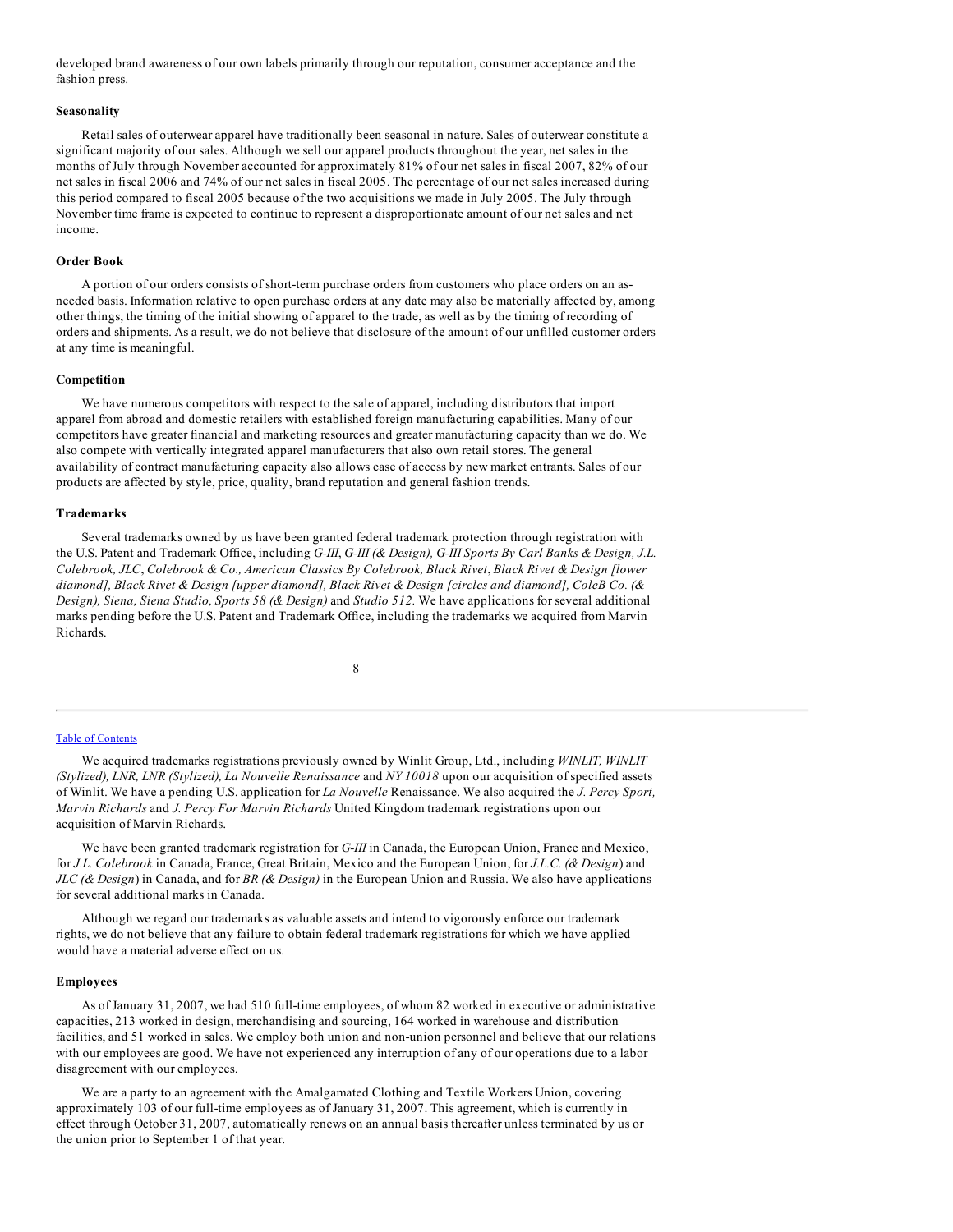### **Website Access to Reports**

Our internet website is http://www.g-iii.com. We make available free of charge on our website (under the heading ''About G-III'') our Annual Reports on Form 10-K, Quarterly Reports on Form 10-Q, Current Reports on Form 8-K and amendments to those reports as soon as reasonably practicable after we electronically file such material with, or furnish it to, the Securities and Exchange Commission.

9

### Table of [Contents](#page-31-0)

# **EXECUTIVE OFFICERS OF THE REGISTRANT**

The following table sets forth certain information with respect to our executive officers.

| Name             | Age | Position                                                          |
|------------------|-----|-------------------------------------------------------------------|
| Morris Goldfarb  | 56  | Chairman of the Board, Chief Executive Officer, Director          |
| Sammy Aaron      | 47  | Vice Chairman, President – Marvin Richards Division, Director     |
| Jeanette Nostra  | 55  | President                                                         |
| Wayne S. Miller  |     | 49 Chief Operating Officer and Secretary                          |
| Neal S. Nackman  | 47  | Chief Financial Officer and Treasurer                             |
| Deborah Gaertner | 52. | Vice President – Women's Sales Division of G-III Leather Fashions |

*Morris Goldfarb* is our Chairman of the Board and Chief Executive Officer, as well as one of our directors. Until April 1997, Mr. Goldfarb also served as our President. Mr. Goldfarb has served as an executive officer of G-III and our predecessors since our formation in 1974. Mr. Goldfarb is also a director of Lakes Entertainment, Inc.

*Sammy Aaron* became our Vice Chairman and President of our Marvin Richards division, as well as one of our directors, after the Marvin Richard acquisition in July 2005. Prior to joining G-III, Mr. Aaron served as the President of Marvin Richards from 1998 until July 2005.

*Jeanette Nostra* became our President in April 1997. She had been our Executive Vice President since March 1992. Ms. Nostra's responsibilities for G-III include sales, marketing, merchandising, product development and public relations for our licensed fashion brands. We have employed Ms. Nostra since 1981.

*Wayne S. Miller* has been our Chief Operating Officer since December 2003 and our Secretary since November 1998. He also served as our Chief Financial Officer from April 1998 until September 2005 and as our Treasurer from November 1998 until April 2006.

*Neal S. Nackman* has been our Chief Financial Officer since September 2005 and was elected Treasurer in April 2006. Mr. Nackman served as Vice President – Finance from December 2003 until April 2006. Prior to joining G-III, Mr. Nackman was a financial consultant with Jefferson Wells International from January 2003 until December 2003. From May 2001 until October 2002, he was Senior Vice President – Controller of Martha Stewart Living Omnimedia, Inc. From May 1999 until May 2001, he was Chief Financial Officer of Perry Ellis International Inc. From August 1995 until May 1999, he was the Vice-President – Finance with Nautica Enterprises, Inc.

*Deborah Gaertner* is the Vice President – Women's Division of G-III Leather Fashions and has held this position since March 1992. Ms. Gaertner is responsible for sales and marketing of certain of our women's apparel lines. She previously served as Vice President, Imports from June 1989 until March 1992, coordinating production and merchandising.

Carl Katz, one of our directors, and Jeanette Nostra are married to each other.

### 10

### Table of [Contents](#page-31-0)

# **ITEM 1A. RISK FACTORS.**

We believe that the occurrence of any one or some combination of the following factors could have a material adverse effect on our business, financial condition and results of operations.

### **Risk Factors Relating to Our Operations**

*The failure to maintain our licensing agreements could cause us to lose significant revenues and have a material adverse ef ect on our results of operations.*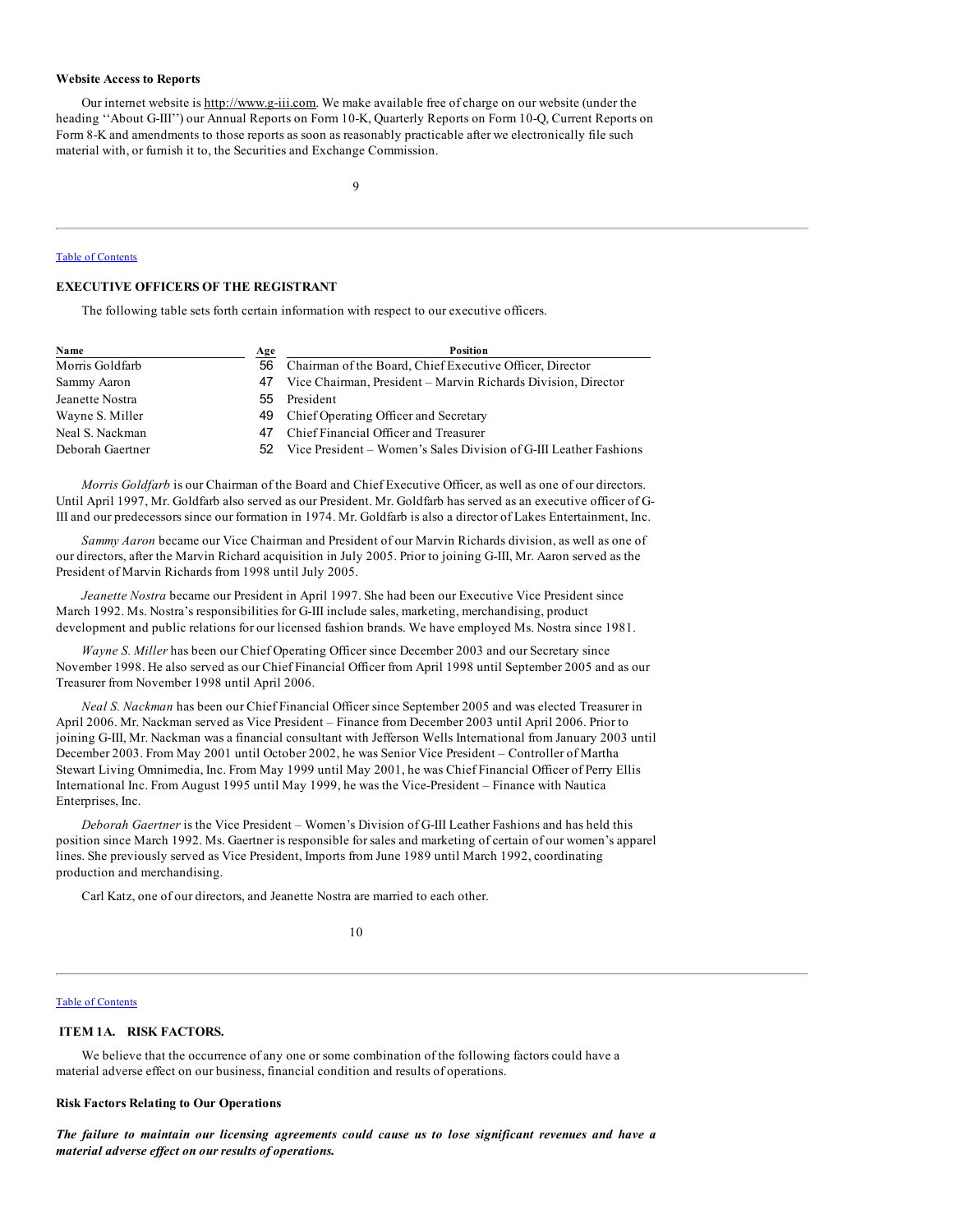We are dependent on sales of licensed product for a substantial portion of our revenues. In fiscal 2007, revenues from the sale of licensed product accounted for 63.0% of our net sales compared to 60.8% of our net sales in fiscal 2006 and 63.6% of our net sales in fiscal 2005.

We are generally required to achieve specified minimum net sales, make specified royalty and advertising payments and receive prior approval of the licensor as to all design and other elements of a garment prior to production. License agreements also may restrict our ability to enter into other license agreements for competing products. If we do not satisfy any of these requirements, a licensor usually will have the right to terminate our license. Even if a licensor does not terminate our license, the failure to achieve net sales sufficient to cover our required minimum royalty payments could have a material adverse effect on our results of operations. If a license contains a renewal provision, there are usually minimum sales and other conditions that must be met in order to be able to renew a license. Even if we comply with all the terms of a licensing agreement, we cannot be sure that we will be able to renew an agreement when it expires even if we desire to do so. The failure to maintain our license agreements could cause us to lose significant revenue and have a material adverse effect on our results of operations.

### *Our success is dependent on the strategies and reputation of our licensors.*

Our business strategy is to offer our products on a multiple brand, multiple channel and multiple price point basis. As a part of this strategy, we license the names and brands of numerous recognized companies, designers and celebrities. In entering into these license agreements, we plan our products to be targeted towards different market segments based on consumer demographics, design, suggested pricing and channel of distribution. If any of our licensors decides to ''reposition'' its products under the brands we license from them, introduce similar products under similar brand names or otherwise change the parameters of design, pricing, distribution, target market or competitive set, we could experience a significant downturn in that brand's business, adversely affecting our sales and profitability. For example, we have five different license agreements relating to a variety of products sold under the Calvin Klein and IZOD brands owned by Phillips-Van Heusen Corporation. Any change by Phillips-Van Heusen in the marketing of its branded products or in our relationship with Phillips Van-Heusen could have an adverse affect on our results of operations. In addition, as products may be personally associated with designers or celebrities, our sales of those products could be materially and adversely affected if any of those individuals' images, reputations or popularity were to be negatively impacted.

### *If we are unable to successfully translate market trends into attractive product of erings, our sales and*  $\frac{1}{2}$ *profitability could* suffer.

Our ability to successfully compete depends on a number of factors, including our ability to effectively anticipate, gauge and respond to changing consumer demands and tastes across multiple product lines and tiers of distribution. We are required to translate market trends into attractive product offerings and operate within substantial production and delivery constraints. We cannot be sure we will continue to be successful in this regard. We need to anticipate and respond to changing trends quickly, efficiently and effectively in order to be successful.

# Expansion of our product offerings involves significant costs and uncertainty and could adversely affect our *results of operations.*

An important part of our strategy is to expand the types of products we offer. For example, we have added licenses for new lines of women's suits, sportswear and dresses. We have limited prior experience

11

### Table of [Contents](#page-31-0)

designing, manufacturing and marketing these types of products. We intend to continue to add additional product lines in the future. As is typical with new products, demand and market acceptance for any new products we introduce will be subject to uncertainty. Designing, producing and marketing new products require substantial expenditures. We cannot be certain that our efforts and expenditures will successfully generate sufficient sales or that sales that are generated will be sufficient to cover our expenditures.

# *If our customers change their buying patterns, request additional allowances or develop their own private label brands, our sales to these customers could be materially adversely af ected.*

Our customers' buying patterns, as well as the need to provide additional allowances to vendors, could have a material adverse effect on our business, results of operations and financial condition. Customers' strategic initiatives, including developing their own private labels brands and reducing the number of vendors they purchase from, could also impact our sales to these customers.

# We have significant customer concentration, and the loss of one of our large customers could adversely affect *our business.*

Our 10 largest customers accounted for approximately 61.0% of our net sales in fiscal 2007 compared to 60.7% of our net sales in fiscal 2006, with our two largest customers accounting for 18.5% and 11.9% of our net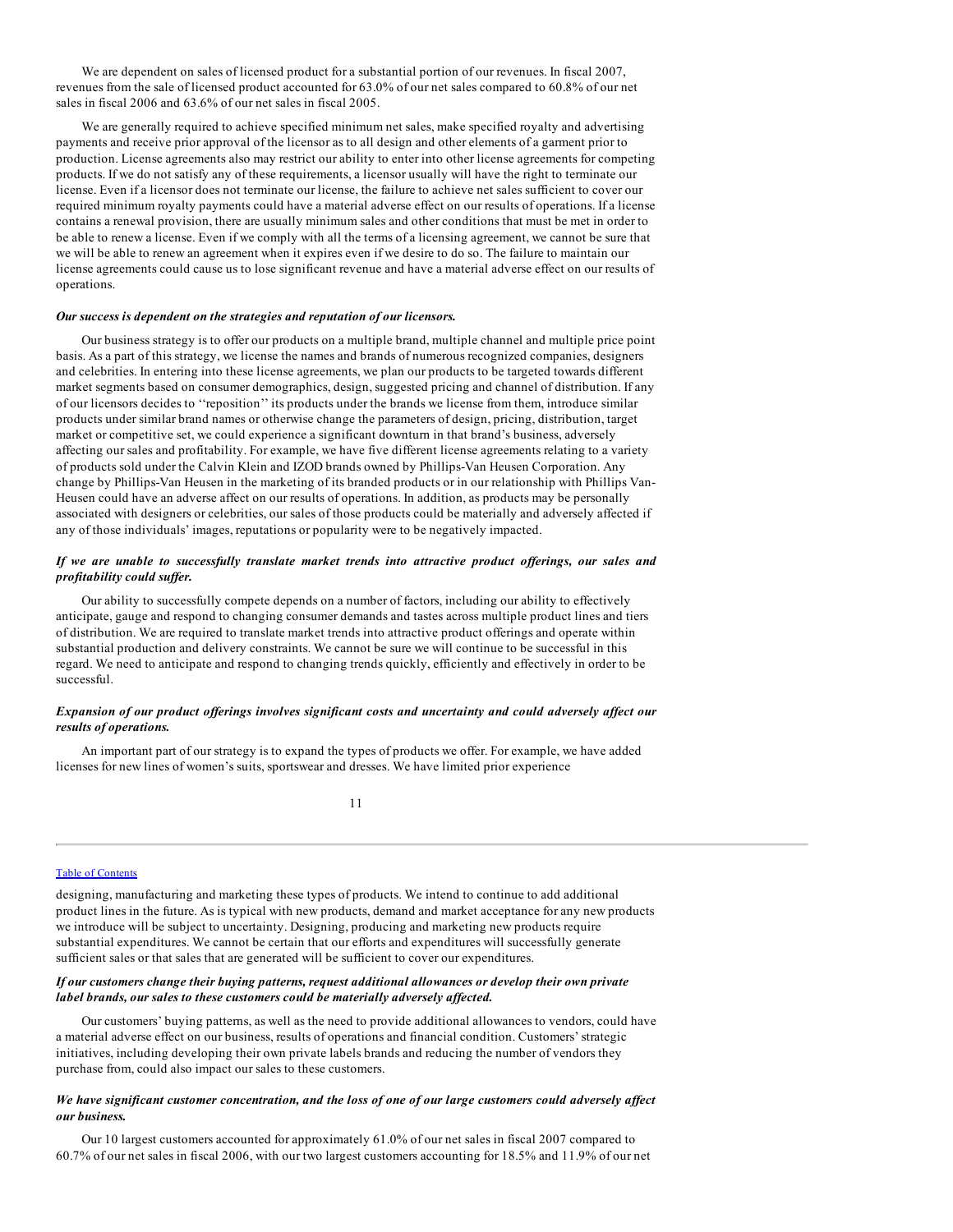sales in fiscal 2007. Consolidation in the retail industry, such as the combination of the Federated and May department store chains, has increased the concentration of our sales to our largest customers. We do not have long-term contracts with any customers, and sales to customers generally occur on an order-by-order basis that may be subject to cancellation or rescheduling by the customer. A decision by our major customers to decrease the amount of merchandise purchased from us, to increase the use of their own private label brands or to change the manner of doing business with us could reduce our revenues and materially adversely affect our results of operations.

# If we miscalculate the market for our products, we may end up with significant excess inventories for some *products and missed opportunities for others.*

We often produce garments to hold in inventory in order to meet our customers' delivery requirements and to be able to quickly fulfill reorders. If we misjudge the market for our products, we may be faced with significant excess inventories for some products and missed opportunities for others. In addition, weak sales and resulting markdown requests from customers could have a material adverse effect on our results of operations.

# *We are dependent upon foreign manufacturers.*

We do not own or operate any manufacturing facilities. Almost all of our products are imported from independent foreign manufacturers. The failure of these manufacturers to ship products to us in a timely manner or to meet required quality standards could cause us to miss the delivery date requirements of our customers. The failure to make timely deliveries could cause customers to cancel orders, refuse to accept delivery of products or demand reduced prices, any of which could have a material adverse effect on our business. We do not have longterm written agreements with any of our manufacturers. As a result, any of these manufacturers may unilaterally terminate its relationship with us at any time.

We are also dependent on these manufacturers for compliance with our policies and the policies of our licensors and customers regarding labor practices employed by factories that manufacture product for us. Any failure by these manufacturers to comply with required labor standards or any other divergence in their labor or other practices from those generally considered ethical in the United States, and the potential negative publicity relating to any of these events, could result in a violation by us of our license agreements and harm us and our reputation.

### *We are subject to the risks of doing business abroad.*

Our arrangements with foreign manufacturers are subject to the usual risks of doing business abroad, including currency fluctuations, political or labor instability and potential import restrictions, duties and tariffs. We do not maintain insurance for the potential lost profits due to disruptions of our overseas

#### Table of [Contents](#page-31-0)

factories. Because our products are produced abroad, political or economic instability in China or elsewhere could cause substantial disruption in the business of our foreign manufacturers. This could materially adversely affect our financial condition and results of operations. There have been threats of anti-dumping cases with respect to apparel sourced from several countries, including Vietnam and China. Heightened terrorism security concerns could subject imported goods to additional, more frequent or more thorough inspections. This could delay deliveries or increase costs, which could adversely impact our results of operations. In addition, since we negotiate our purchase orders with foreign manufacturers in United States dollars, the value of the United States dollar against local currencies could impact our cost in dollars of production from these manufacturers. We are not currently engaged in any hedging activities to protect against these currency risks. If there is downward pressure on the value of the dollar, our purchase prices for our products could increase. We may not be able to offset an increase in product costs with a price increase to our customers.

### Fluctuations in the price, availability and quality of materials used in our products could have a material *adverse ef ect on our cost of goods sold and our ability to meet our customers' demands.*

Fluctuations in the price, availability and quality of the leather, wool and other materials used in our products could have a material adverse effect on our cost of sales or our ability to meet our customers' demands. We compete with numerous entities for supplies of materials and manufacturing capacity. The supply and price of leather are vulnerable to animal diseases as well as natural disasters that can affect the supply and price of raw leather. For example, in the past, the outbreak of mad-cow and foot-and-mouth disease in Europe, and its aftereffects, adversely affected the supply of leather. Any recurrence of these diseases could adversely affect us. The prices for wool and other fabrics used in our products depend largely on the market prices for the raw materials used to produce them, such as raw wool or cotton. We may not be able to pass on all or any portion of higher material prices to our customers.

### *If we lose the services of our key personnel, our business will be harmed.*

Our future success depends on Morris Goldfarb, our Chairman and Chief Executive Officer, and other key personnel. The loss of the services of Mr. Goldfarb and any negative market or industry perception arising from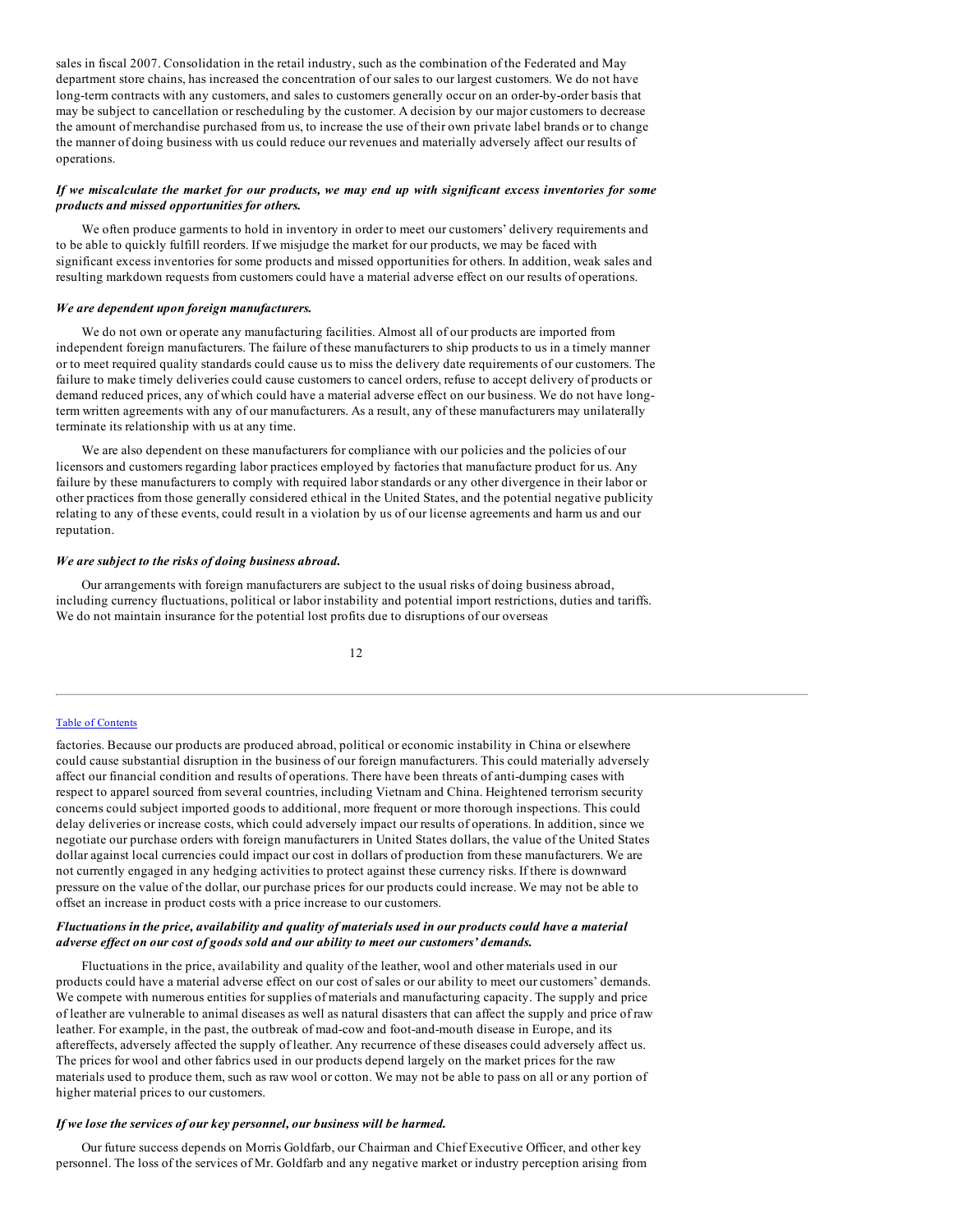the loss of his services could have a material adverse effect on us and the price of our shares. Our other executive officers have substantial experience and expertise in our business and have made significant contributions to our success. The unexpected loss of services of one or more of these individuals could also adversely affect us.

# We have expanded our business through acquisitions that could result in diversion of resources, an inability to *integrate acquired operations and extra expenses. This could disrupt our business and adversely af ect our financial condition.*

Part of our growth strategy is to pursue acquisitions. For example, in July 2005, we acquired Marvin Richards and the operating assets of Winlit. The negotiation of potential acquisitions as well as the integration of acquired businesses could divert our management's time and resources. Acquired businesses may not be successfully integrated with our operations. We may not realize the intended benefits of any acquisition.

Acquisitions could also result in:

- substantial cash expenditures;
- potentially dilutive issuances of equity securities;
- the incurrence of debt and contingent liabilities;
- a decrease in our profit margins; and
- amortization of intangibles and potential impairment of goodwill.

If acquisitions disrupt our operations, our business may suffer.

# *We may need additional financing to continue to grow.*

The continued growth of our business depends on our access to sufficient funds to support our growth. Our primary source of working capital to support our growth is our line of credit and related term

13

### Table of [Contents](#page-31-0)

loan entered into in July 2005. Our need for working capital and the amount of our debt increased as a result of our two acquisitions in July 2005. In December 2005, we began to make quarterly payments under our term loan of \$1,650,000. A final balloon payment under the term loan is due in July 2008 less an estimated prepayment of \$2.0 million for fiscal 2007 based on our excess cash flow as determined under our term loan agreement. The amount of the balloon payment would be approximately \$9.8 million, if no prepayment is required with respect to fiscal 2008. Our growth is dependent on our ability to extend and increase the line of credit and may be dependent on our ability to refinance the term loan if we do not generate sufficient cash to make the payments due under the term loan. If we are unable to refinance our debt, we cannot be sure we will be able to secure alternative financing on satisfactory terms or at all.

# We are dependent on sales during the July through November period each year for the substantial majority of our net sales and net income, and our results of operations may suffer in the event that the weather is unusually *warm during the peak outerwear selling season.*

Retail sales of outerwear have traditionally been seasonal in nature. Sales of outerwear constitute a significant majority of our sales. As a result, we are dependent on our sales from July through November each year for the substantial majority of our net sales and net income. Net sales in the months of July through November accounted for approximately 81% of our net sales in fiscal 2007, 82% of our net sales in fiscal 2006 and 74% of our net sales in fiscal 2005. Any difficulties we may encounter during this period as a result of weather or disruption of manufacturing or transportation of our products will have a magnified effect on our net sales and net income for the year. In addition, because of the large amount of outerwear we sell, unusually warm weather conditions during the peak fall and winter outerwear selling season could have a material adverse effect on our results of operations. The July through November time frame is expected to continue to provide a disproportionate amount of our net sales and net income for the foreseeable future.

# **Risk Factors Relating to the Apparel Industry**

### The competitive nature of the apparel industry may result in lower prices for our products and decreased gross *profit margins.*

The apparel business is highly competitive. We have numerous competitors with respect to the sale of apparel, including distributors that import apparel from abroad and domestic retailers with established foreign manufacturing capabilities. Many of our competitors have greater financial and marketing resources and greater manufacturing capacity than we do. We also compete with vertically integrated apparel manufacturers that also own retail stores. The general availability of contract manufacturing capacity also allows ease of access by new market entrants. The competitive nature of the apparel industry may result in lower prices for our products and decreased gross profit margins, either of which may materially adversely affect our sales and profitability. Sales of our products are affected by style, price, quality, brand reputation and general fashion trends.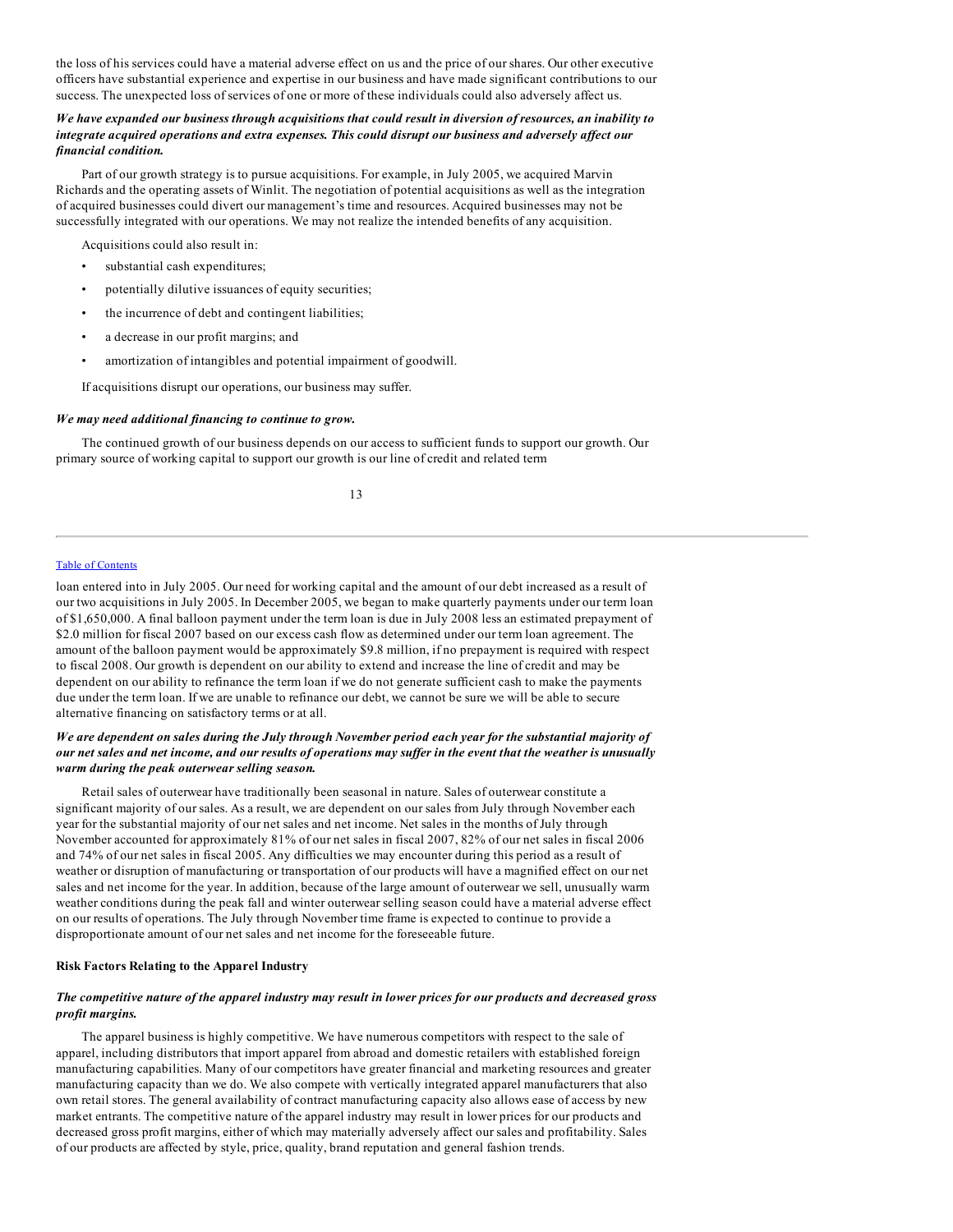### *If major department, mass merchant and specialty store chains continue to consolidate, our business could be negatively af ected.*

We sell our products to major department, mass merchant and specialty store chains. Continued consolidation in the retail industry, such as the purchase of May Department Store Company by Federated Department Stores, Inc., could negatively impact our business. Consolidation could reduce the number of our customers and potential customers. With increased consolidation in the retail industry, we are increasingly dependent on retailers whose bargaining strength may increase and whose share of our business may grow. As a result, we may face greater pressure from these customers to provide more favorable terms. If purchasing decisions become more centralized, the risks from consolidation increase. Customers may also concentrate purchases among a narrowing group of vendors. This could adversely affect our business.

# *The cyclical nature of the apparel industry and uncertainty over future economic prospects and consumer spending could have a materially adverse ef ect on our results of operations.*

The apparel industry is cyclical. Purchases of outerwear, sportswear and other apparel tend to decline during recessionary periods and may decline for a variety of other reasons, including changes in fashion

14

# Table of [Contents](#page-31-0)

trends and the introduction of new products or pricing changes by our competitors. Uncertainties regarding future economic prospects could affect consumer-spending habits and have an adverse effect on our results of operations. Uncertainty with respect to consumer spending as a result of weak economic conditions has in the past caused our customers to delay the placing of initial orders and to slow the pace of reorders during the seasonal peak of our business. Weak economic conditions have had a material adverse effect on our results of operations at times in the past and could have a material adverse effect on our results of operations in the future as well.

### *The significant increase in fuel prices could adversely af ect our results of operations.*

Fuel prices have increased significantly during the past two years, including as a result of Hurricane Katrina and tensions in the Middle East. Increased gasoline prices could adversely affect consumer spending, including discretionary spending on apparel. In addition, higher fuel prices could cause our operating expenses to increase, especially with respect to freight. Any significant decrease in sales or increase in expenses as a result of higher fuel prices could adversely affect our results of operations.

# If new legislation restricting the importation or increasing the cost of textiles and apparel produced abroad is *enacted, our business could be adversely af ected.*

Legislation that would restrict the importation or increase the cost of textiles and apparel produced abroad has been periodically introduced in Congress. The enactment of new legislation or international trade regulation, or executive action affecting international textile or trade agreements, could adversely affect our business. International trade agreements that can provide for tariffs and/or quotas can increase the cost and limit the amount of product that can be imported.

The quota system established by the World Trade Organization was eliminated on December 31, 2004. We cannot be certain of the full impact that this elimination will have on international trade in general and the apparel industry in particular. We also cannot be certain of the impact of quota elimination on our business, including increased competition that could result from the importation of an increasing amount of lower priced apparel into the United States. Notwithstanding quota elimination, China's accession agreement for membership in the WTO provides that WTO member countries, including the United States, may re-impose safeguard quotas on specific products. In May 2005, the United States imposed unilateral quotas on several product categories, limiting growth in imports of these categories to 7.5% a year. The safeguard quotas in several categories have been extended by the United States government and will likely continue through 2008. These limitations apply to a limited number of products imported by us from China. We are unable to assess the potential for additional action by the United States government with respect to these or other product categories in the event that the quantity of imported apparel significantly disrupts the apparel market in the United States. Additional action by the United States in response to a disruption in its apparel markets could limit our ability to import apparel and increase our costs.

### **Other Risks Relating to Ownership of Our Common Stock**

### *Two persons may be in a position to control matters requiring a stockholder vote.*

As of April 13, 2007, Morris Goldfarb, our Chairman and Chief Executive Officer, and his father, Aron Goldfarb, our founder and former director, beneficially own an aggregate of approximately 23.3% of our common stock. As a result, if they vote together, they may have the ability to control the outcome on matters requiring stockholder approval including, but not limited to, the election of directors and any merger, consolidation or sale of all or substantially all of our assets. They also may have the ability to control our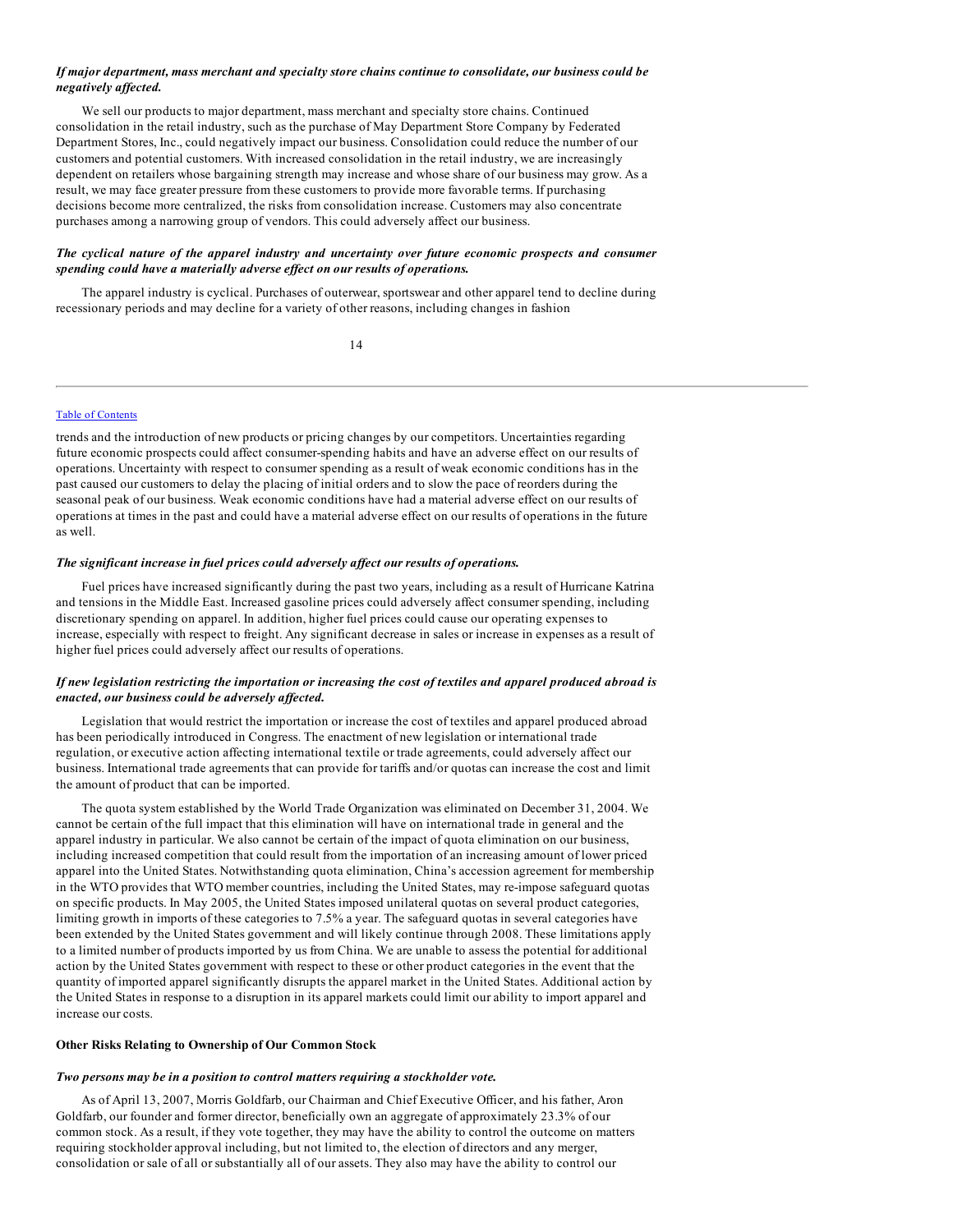### *The price of our common stock has fluctuated significantly and could continue to fluctuate significantly.*

Between February 1, 2005 and April 24, 2007, the market price of our common stock has ranged from a low of \$4.35 to a high of \$26.74 per share. The market price of our common stock may change significantly in response to various factors and events beyond our control, including:

15

#### Table of [Contents](#page-31-0)

- fluctuations in our quarterly revenues or those of our competitors as a result of seasonality or other factors;
- a shortfall in revenues or net income from that expected by securities analysts and investors;
- changes in securities analysts' estimates of our financial performance or the financial performance of our competitors or companies in our industry generally;
- announcements concerning our competitors;
- changes in product pricing policies by our competitors or our customers;
- general conditions in our industry; and
- general conditions in the securities markets.

### *Our actual financial results might vary from our publicly disclosed financial forecasts.*

From time to time, we publicly disclose financial forecasts. Our forecasts reflect numerous assumptions concerning our expected performance, as well as other factors which are beyond our control and which might not turn out to be correct. As a result, variations from our forecasts could be material. Our financial results are subject to numerous risks and uncertainties, including those identified throughout this ''Risk Factors'' section and elsewhere in this prospectus and in the documents incorporated by reference in this Annual Report. If our actual financial results are worse than our financial forecasts, the price of our common stock may decline.

# *The failure to comply with the internal control evaluation and certification requirements of Section 404 of Sarbanes-Oxley Act could harm our operations and our ability to comply with our periodic reporting obligations.*

We will be required to comply with the internal control evaluation and certification requirements of Section 404 of the Sarbanes-Oxley Act of 2002 by the end of our fiscal year ending January 31, 2008. We have begun the process of determining whether our existing internal controls over financial reporting systems are compliant with Section 404. This process may divert internal resources and will take a significant amount of time, effort and expense to complete. If it is determined that we are not in compliance with Section 404, we may be required to implement new internal control procedures and reevaluate our financial reporting. We may experience higher than anticipated operating expenses as well as outside auditor fees during the implementation of these changes and thereafter. Further, we may need to hire additional qualified personnel in order for us to be compliant with Section 404. If we are unable to implement these changes effectively or efficiently, it could harm our operations, financial reporting or financial results and could result in our being unable to obtain an unqualified report on internal controls from our independent auditors, which could adversely affect our ability to comply with our periodic reporting obligations under the Securities and Exchange Act of 1934, as amended, and the rules of the Nasdaq Global Market.

# **ITEM 1B. UNRESOLVED STAFF COMMENTS.**

None.

# **ITEM 2. PROPERTIES.**

Our executive offices, sales showrooms and support staff are located at 512 Seventh Avenue in New York City. We lease an aggregate of approximately 42,500 square feet in this building through March 31, 2011 at a current aggregate annual rent of approximately \$1.4 million. We also lease approximately 4,000 square feet at a current annual rent of \$100,000 in an adjoining building at 500 Seventh Avenue for additional design staff.

We assumed leases for an additional 28,000 square feet of office and showroom space at 512 Seventh Avenue in connection with our acquisition of Marvin Richards. The current aggregate annual rent for this space is \$520,000. One of these leases expires in January 2008 and the other expires in December 2013.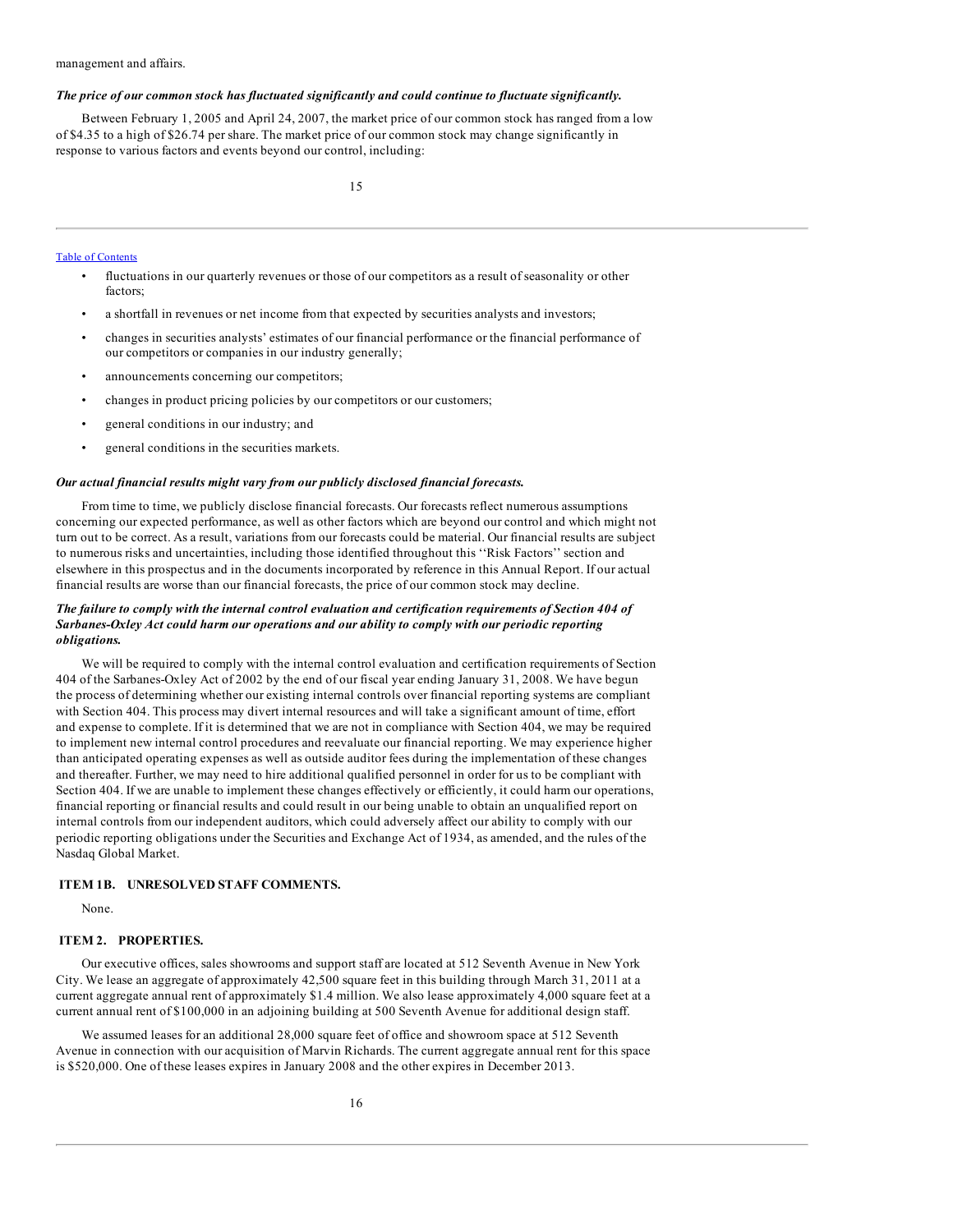### Table of [Contents](#page-31-0)

We assumed a lease in New York City for approximately 20,000 square feet of office and showroom space at 463 Seventh Avenue in connection with the Winlit transaction. The current annual rent is approximately \$440,000 and the lease expires in December 2011.

In February 2005, we extended the lease on our warehouse and distribution facility, located in Secaucus, New Jersey, through February 2011. As part of the new lease, we leased an additional 95,000 square feet of adjacent space that we have utilized since October 1, 2005, giving us total space at the facility of approximately 205,000 square feet. Annual rent for the entire premises is approximately \$1.2 million. We obtained the additional space to reduce our reliance on third party warehouses and accommodate the additional volume we anticipate being generated from our newly signed licenses. In fiscal 2007, we spent approximately \$943,000 to renovate the new and existing warehouse space.

In June 2006, we entered into a seven-year lease for an additional distribution center in South Brunswick, New Jersey. This facility contains approximately 305,000 square feet of space which will be used by us for product distribution. Annual rent for this facility is approximately \$1.2 million. As a result of adding this new facility, we did not renew our lease for our distribution center in Edison, New Jersey, which expired in January 2007 and covered approximately 89,000 square feet of space. The additional space is expected to allow us to meet some of our anticipated increased shipping volume. We estimate that the renovation of this new facility will cost us up to \$1.5 million. Through January 31, 2007, we incurred approximately \$1.1 million of renovation expenses. This facility is expected to be fully operational by May 2007. A majority of our finished goods is shipped to our New Jersey warehouse and distribution facilities for final reshipment to customers. We also use third-party warehouses to accommodate our finished goods storage and reshipment needs.

We also leased office space at 345 West 37th Street in New York City for administrative personnel from a corporation owned by Morris Goldfarb and Aron Goldfarb. Aggregate payments under this lease in fiscal 2007 were \$240,000. In March 2007, we entered into an agreement to terminate the lease agreement with respect to our office space at 345 West 37th Street effective May 31, 2007. Our administrative personnel located at 345 West 37th Street will move into other office space currently leased by us.

### **ITEM 3. LEGAL PROCEEDINGS.**

In the ordinary course of our business, we are subject to periodic lawsuits, investigations and claims. Although we cannot predict with certainty the ultimate resolution of lawsuits, investigations and claims asserted against us, we do not believe that any currently pending legal proceeding or proceedings to which we are a party will have a material adverse effect on our business, financial condition or results of operations.

# **ITEM 4. SUBMISSION OF MATTERS TO A VOTE OF SECURITY HOLDERS**.

None.

17

#### Table of [Contents](#page-31-0)

# **PART II**

# **ITEM 5. MARKET FOR THE REGISTRANT'S COMMON EQUITY, RELATED STOCKHOLDER MATTERS AND ISSUER REPURCHASES OF EQUITY SECURITIES.**

### **Market For Common Stock**

Our Common Stock is quoted on the Nasdaq Global Market under the trading symbol ''GIII''. The following table sets forth, for the fiscal periods shown, the high and low sales prices for our Common Stock, as reported by the Nasdaq National Market until June 30, 2006, and the Nasdaq Global Market after that date. All share prices have been adjusted to give retroactive effect to a three-for-two split of our Common Stock effective March 28, 2006.

|                                       | <b>High Prices</b> | <b>Low Prices</b> |
|---------------------------------------|--------------------|-------------------|
| <b>Fiscal 2006</b>                    |                    |                   |
| Fiscal Quarter ending April 30, 2005  | \$<br>5.91         | \$<br>4.49        |
| Fiscal Quarter ended July 31, 2005    | 7.84<br>\$.        | 4.35<br>\$        |
| Fiscal Quarter ended October 31, 2005 | 7.93<br>\$         | 6.23<br>\$.       |
| Fiscal Quarter ended January 31, 2006 | \$9.89             | 6.33<br>\$        |
|                                       |                    |                   |
| Fiscal 2007                           |                    |                   |
| Fiscal Quarter ending April 30, 2006  | \$12.82            | \$<br>8.80        |
| Fiscal Quarter ended July 31, 2006    | \$11.25            | \$<br>7.91        |
| Fiscal Quarter ended October 31, 2006 | \$15.50            | 9.03<br>\$        |
|                                       |                    |                   |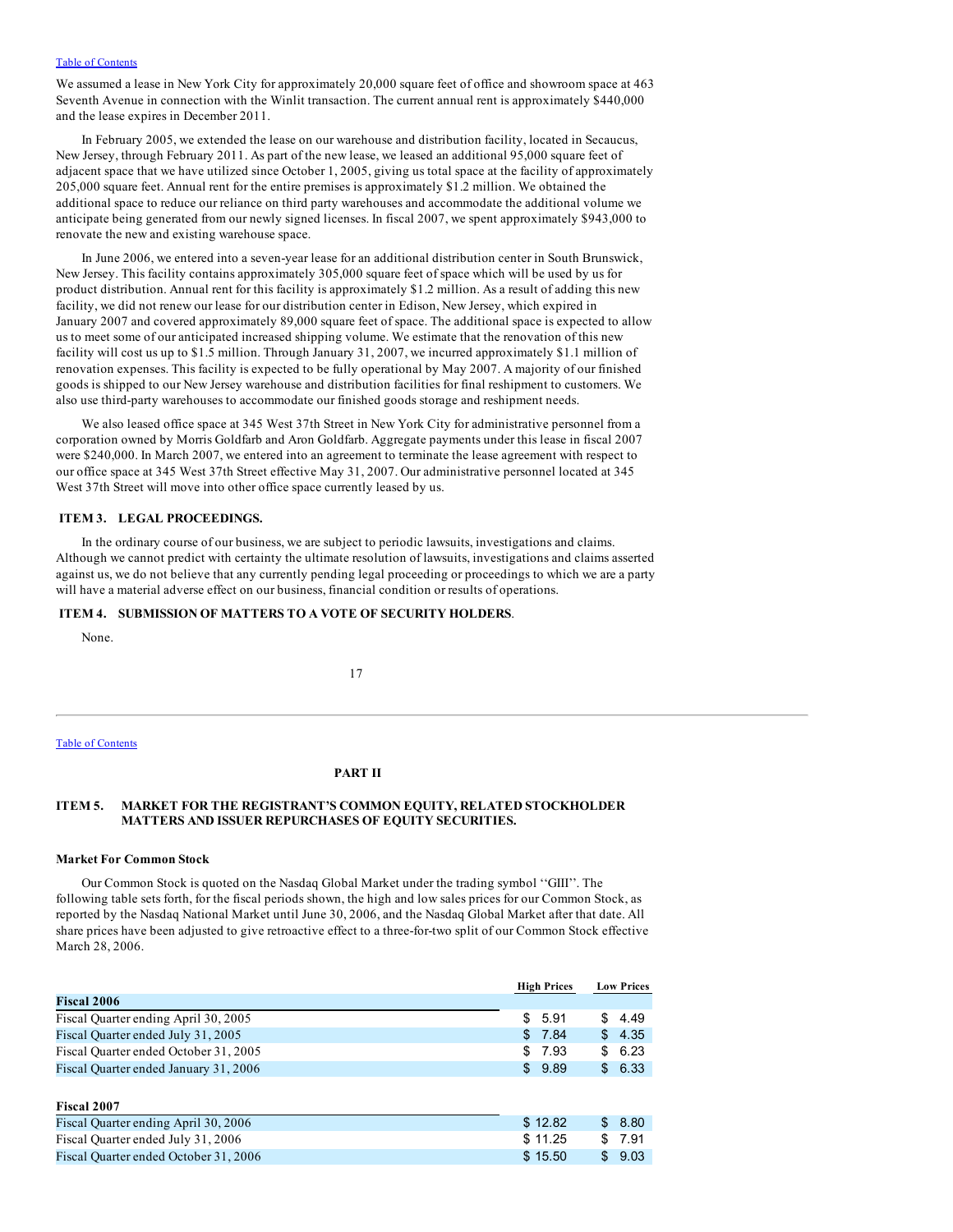| Fiscal Quarter ended January 31, 2007 | \$22.95 | \$13.79 |
|---------------------------------------|---------|---------|
|                                       |         |         |
| <b>Fiscal 2008</b>                    |         |         |
| Fiscal Quarter ending April 30, 2007  |         |         |
| (throught April 24, 2007)             | \$26.74 | \$17.17 |
|                                       |         |         |

The last sales price of our Common Stock as reported by the Nasdaq Global Market on April 24, 2007 was \$18.15 per share.

On April 24, 2007, there were 49 holders of record and, we believe, approximately 2,600 beneficial owners of our Common Stock.

# **Dividend Policy**

Our Board of Directors currently intends to follow a policy of retaining any earnings to finance the continued growth and development of our business and does not anticipate paying cash dividends in the foreseeable future. Any future determination as to the payment of cash dividends will be dependent upon our financial condition, results of operations and other factors deemed relevant by the Board. Our loan agreement limits payments for cash dividends and stock redemptions to \$1.5 million plus an additional amount based on the proceeds of sales of equity securities. See ''Management's Discussion and Analysis of Financial Condition and Results of Operations — Liquidity and Capital Resources'' in Item 7 below and Note E to our Consolidated Financial Statements.

18

### Table of [Contents](#page-31-0)

### **Performance Graph**

*The following Performance Graph and related information shall not be deemed to be ''filed'' with the Securities and Exchange Commission, nor shall such information be incorporated by reference into any future* filing under the Securities Act of 1933 or the Securities Exchange Act of 1934, each as amended, except to the *extent that we specifically incorporate it by reference into such filing.*

The Securities and Exchange Commission requires us to present a chart comparing the cumulative total stockholder return on our Common Stock with the cumulative total stockholder return of (i) a broad equity market index and (ii) a published industry index or peer group. This chart compares the Common Stock with (i) the S&P 500 Composite Index and (ii) the S&P Textiles Index, and assumes an investment of \$100 on January 31, 2002 in each of the Common Stock, the stocks comprising the S&P 500 Composite Index and the stocks comprising the S&P Textile Index.



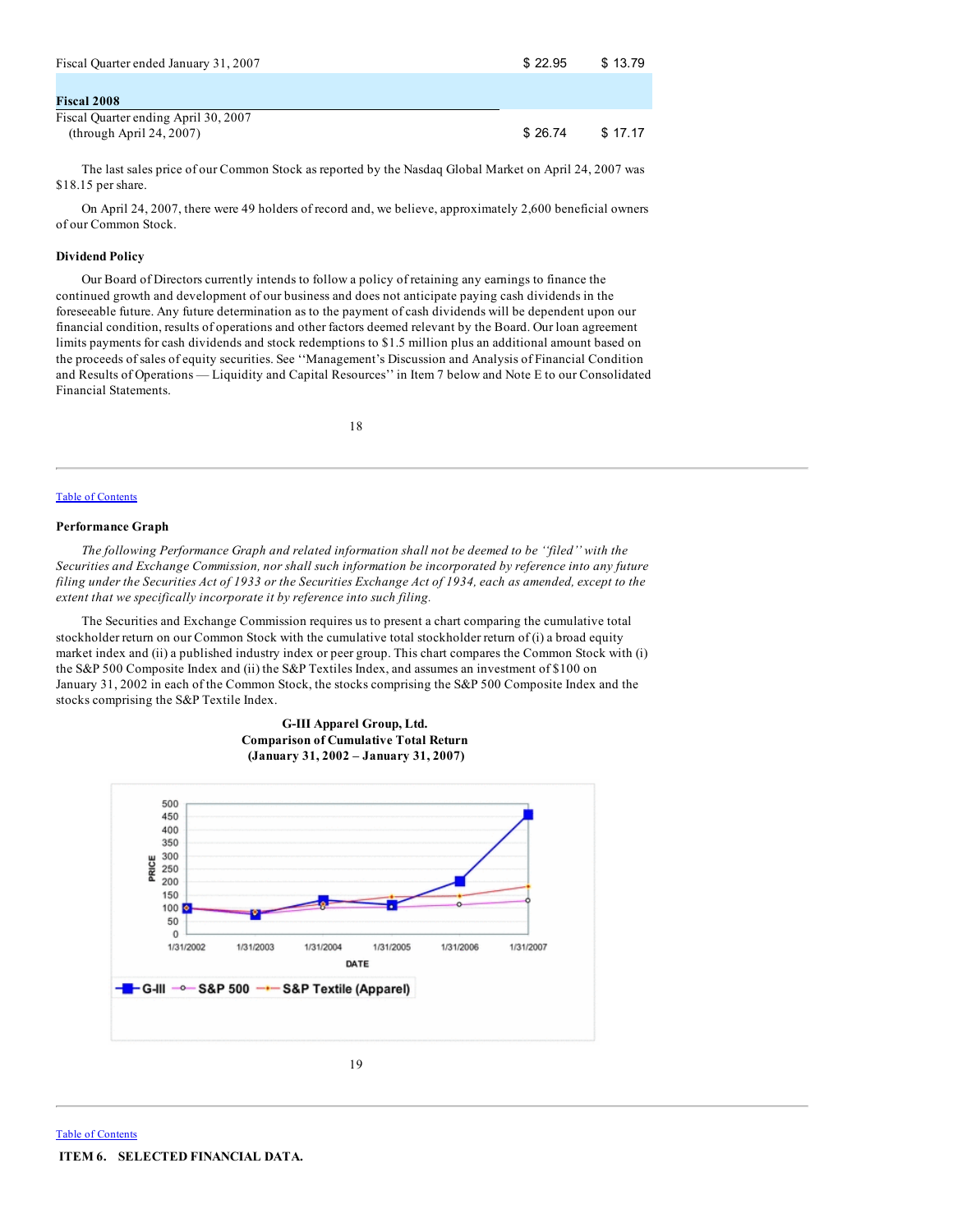The selected consolidated financial data set forth below as of and for the years ended January 31, 2003, 2004, 2005, 2006 and 2007 have been derived from our audited consolidated financial statements. Our audited consolidated financial statements as of January 31, 2003, 2004 and 2005 and for the years ended January 31, 2003 and 2004 are not included in this filing. The selected consolidated financial data should be read in conjunction with ''Management's Discussion and Analysis of Financial Condition and Results of Operations'' (Item 7 of this Report) and the audited consolidated financial statements and related notes thereto included elsewhere in this Annual Report on Form 10-K. Certain amounts in the Income Statement Data for fiscal years 2003 through 2005 have been reclassified to conform to the current year presentation.

Our results of operations for the year ended January 31, 2006 include the results of our Marvin Richards and Winlit divisions from July 11, 2005, the date we acquired the stock of Marvin Richards and certain assets from Winlit. Our results for fiscal 2006 exclude the seasonal losses that were incurred by the acquired companies in the first half of fiscal 2006. Results for fiscal 2007 include the operations of the acquired companies for the entire period, as well as interest expense and depreciation and amortization expense relating to the acquisitions for the entire period.

All share and per share information in the table below have been adjusted to give retroactive effect to a three-for-two split of our Common Stock effective March 28, 2006.

# (in thousands, except per share data)

|                                               |            | Year Ended January 31, |                        |             |              |
|-----------------------------------------------|------------|------------------------|------------------------|-------------|--------------|
|                                               | 2003       | 2004                   | 2005                   | 2006        | 2007         |
| <b>Consolidated Income Statement Data:</b>    |            |                        |                        |             |              |
| Net sales                                     | \$203.301  | \$225,061              | \$214,278              | \$324,072   | \$427,017    |
| Cost of goods sold                            | 153,367    | 162,229                | 161,534                | 239,226     | 311,470      |
| Gross profit                                  | 49.934     | 62.832                 | 52,744                 | 84.846      | 115,547      |
| Selling, general & administrative expenses    | 40.841     | 46.784                 | 47.452                 | 64.763      | 83,258       |
| Depreciation and amortization                 | 1,360      | 1,255                  | 1,344                  | 3,125       | 4,431        |
| Non-recurring charge                          | 3,556      |                        | 882                    |             |              |
| Operating profit                              | 4,177      | 14.793                 | 3,066                  | 16,958      | 27,858       |
| Interest and financing charges, net           | 1,907      | 1,179                  | 1,086                  | 4,349       | 6,362        |
| Income before income taxes                    | 2,270      | 13.614                 | 1.980                  | 12.609      | 21,496       |
| Income taxes                                  | 1,888      | 5,238                  | 1,277                  | 5,517       | 8,307        |
| Net income                                    | 382        | \$<br>8,376            | \$<br>703              | \$<br>7,092 | \$<br>13,189 |
| Basic earnings per share                      | 0.04       | \$.<br>0.81            | $\mathfrak{L}$<br>0.07 | \$<br>0.62  | \$<br>1.00   |
| Weighted average shares outstanding – basic   | 10.147     | 10.368                 | 10.773                 | 11.509      | 13.199       |
| Diluted earnings per share                    | 0.03<br>\$ | 0.76<br>\$             | \$<br>0.06             | \$<br>0.58  | \$<br>0.94   |
| Weighted average shares outstanding – diluted | 11,020     | 11.022                 | 11,292                 | 12,236      | 13,982       |

|                                           |          | As of January 31, |          |          |          |
|-------------------------------------------|----------|-------------------|----------|----------|----------|
|                                           | 2003     | 2004              | 2005     | 2006     | 2007     |
| <b>Consolidated Balance Sheet Data:</b>   |          |                   |          |          |          |
| Working capital                           | \$47.260 | \$57.388          | \$59.868 | \$61.197 | \$81.858 |
| Total assets                              | 70.956   | 80.696            | 80.595   | 138.317  | 173,530  |
| Short-term debt                           | 885      | 852               | 972      | 7.578    | 11.130   |
| Long-term debt, excluding current portion | 88       | 0                 | 510      | 21.750   | 13.143   |
| Total stockholders' equity                | 55.748   | 65.272            | 66.930   | 82.011   | 115.642  |

20

#### Table of [Contents](#page-31-0)

# **ITEM 7. MANAGEMENT'S DISCUSSION AND ANALYSIS OF FINANCIAL CONDITION AND RESULTS OF OPERATION.**

*Statements in this Annual Report on Form 10-K concerning our business outlook or future economic performance, anticipated revenues, expenses or other financial items, product introductions and plans and objectives related thereto, and statements concerning assumptions made or expectations as to any future events, conditions, performance or other matters, are ''forward-looking statements'' as that term is defined under the Federal securities laws. Forward-looking statements are subject to risks, uncertainties and other factors which* could cause actual results to differ materially from those stated in such statements. Such risks, uncertainties *and factors include, but are not limited to, dependence on licensed product, reliance on foreign manufacturers, risks of doing business abroad, the nature of the apparel industry, including changing consumer demand and tastes, seasonality, customer acceptance of new products, the impact of competitive products and pricing, dependence on existing management, possible disruption from acquisitions and general economic conditions,* as well as other risks detailed in our filings with the Securities and Exchange Commission, including this *Annual Report on Form 10-K.*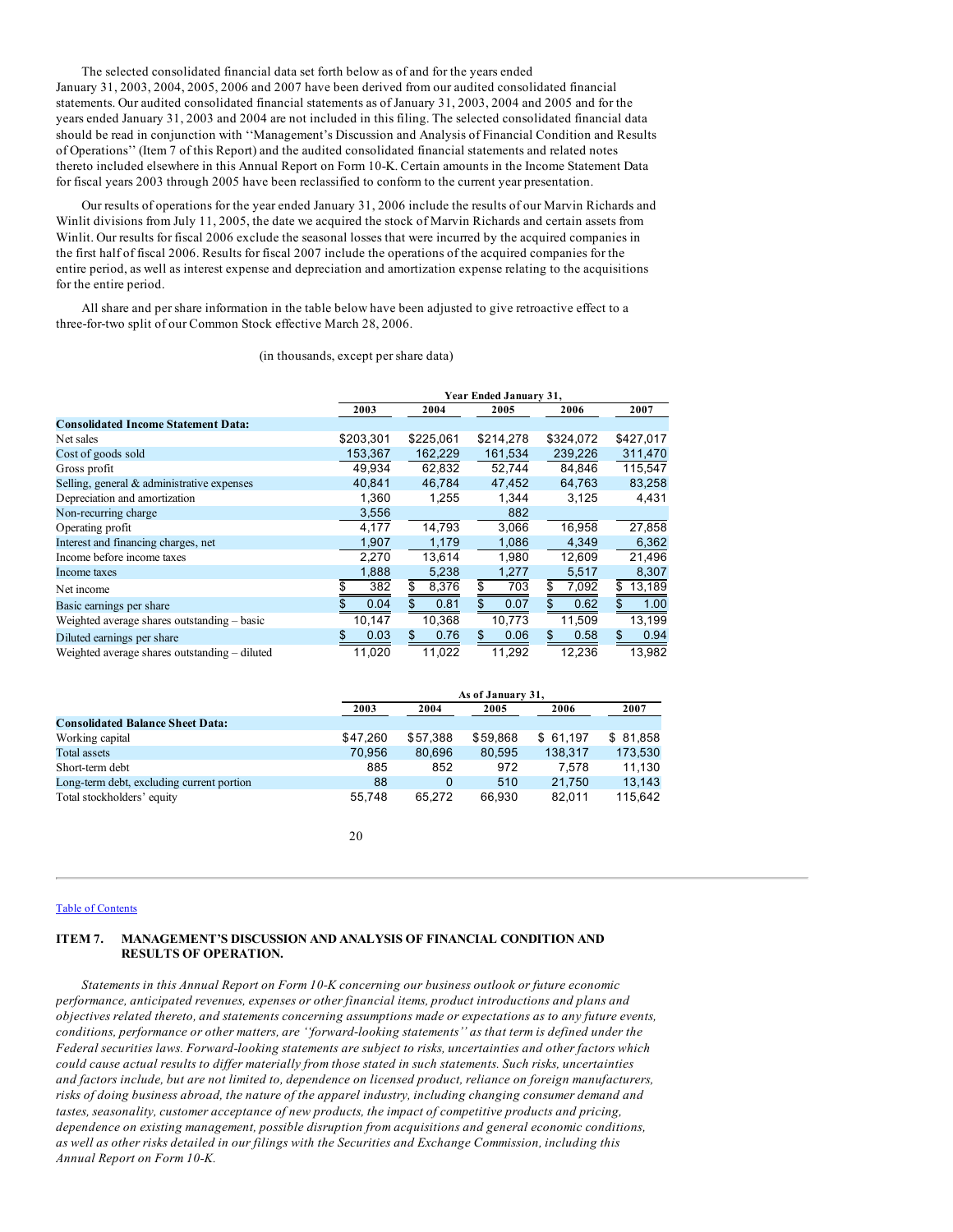Unless the context otherwise requires, "G-III", "us", "we" and "our" refer to G-III Apparel Group, Ltd. and its subsidiaries. References to fiscal years refer to the year ended or ending on January 31 of that year. For example, our fiscal year ended January 31, 2007 is referred to as ''fiscal 2007''.

The following presentation of management's discussion and analysis of our consolidated financial condition and results of operations should be read in conjunction with our financial statements, the accompanying notes and other financial information appearing elsewhere in this Report.

### **Overview**

G-III designs, manufactures, imports and markets an extensive range of outerwear and sportswear, including coats, jackets, pants, skirts, suits, dresses and other sportswear items under licensed labels, our own proprietary labels and private retail labels. Our products are distributed through a broad mix of retail partners at a variety of price points. The concentration of sales to our largest customers has increased over the past few years. Sales to our ten largest customers were 60.7% of our net sales in fiscal 2006 and 61.0% of our net sales in fiscal 2007.

We operate in fashion markets that are intensely competitive. Our ability to continuously evaluate and respond to changing consumer demands and tastes, across multiple market segments, distribution channels and geographies, is critical to our success. Although our portfolio of brands is aimed at diversifying our risks in this regard, misjudging shifts in consumer preferences could have a negative effect on our business. Our success in the future will depend on our ability to design products that are accepted in the markets we serve, source the manufacture of our products on a competitive basis, particularly in light of the impact of the elimination of quota for apparel products, and continue to diversify our product portfolio and the markets we serve.

We operate our business in two segments, licensed apparel and non-licensed apparel. The licensed apparel segment includes sales of apparel brands licensed by us from third parties. The non-licensed apparel segment includes sales of apparel under our own brands and private label brands.

The sale of licensed product has been a key element of our business strategy for many years. As part of this strategy, we added several new fashion and sports apparel licenses over the past few years. We believe that consumers prefer to buy brands they know and we have continually sought licenses that would increase the portfolio of name brands we can offer through different tiers of retail distribution, for a wider array of products and at a variety of price points. The sale of licensed product accounted for 63.0% of our net sales in fiscal 2007 compared to 60.8% of our net sales in fiscal 2006 and 63.6% of our net sales in fiscal 2005.

On July 11, 2005, we acquired the business of Marvin Richards. Marvin Richards has been an outerwear manufacturer and supplier for over 20 years under the Marvin Richards brand name. As a result of this acquisition, we have licenses under the Calvin Klein and ck Calvin Klein brand names. Marvin Richards also conducts a variety of private label programs.

On July 11, 2005, we also acquired specified operating assets of Winlit Group, Ltd. Winlit has been a supplier of outerwear for over 35 years. As a result of acquiring Winlit's assets, we have licenses for

# $21$

### Table of [Contents](#page-31-0)

men's and women's outerwear under the Guess? brand, leather outerwear under the Tommy Hilfiger brand, and ladies outerwear under the Ellen Tracy brand. Winlit also sells apparel under the Winlit, LNR, and NY 10018 owned names and through private label programs.

The operating results of Marvin Richards and Winlit, which we acquired on July 11, 2005, have been included in our financial statements since the date of acquisition. Marvin Richards and Winlit are in the wholesale outerwear business and are subject to the same seasonality that we are. Our results for the first three quarters of fiscal 2006 and for the full 2006 fiscal year exclude the seasonal losses that were incurred by the acquired companies in the first half of fiscal 2006. Results for fiscal 2007 include the operations of the acquired companies for the entire year, as well as interest expense and amortization expense for the entire year relating to the acquisitions.

These acquisitions are consistent with our strategy to increase the portfolio of brands that we offer through different tiers of retail distribution, for a wider array of products and at a variety of price points. Both transactions have complemented our existing group of licensed brands, G-III owned labels and private label programs.

We continue to believe that brand owners will look to consolidate the number of licensees they engage to develop product and they will continue to look for licensees with a successful track record of developing brands. We are continually having discussions with licensors regarding new opportunities. It is our objective to continue to expand our product offerings. As a result of our acquisition of Marvin Richards, we have licenses for men's and women's outerwear with Calvin Klein. In September 2005, we entered into a license agreement to manufacture and distribute women's better suits under the Calvin Klein label and in April 2006, we entered into a license agreement to manufacture and distribute women's dresses under the Calvin Klein label. We began shipping the women's suit line in January 2006.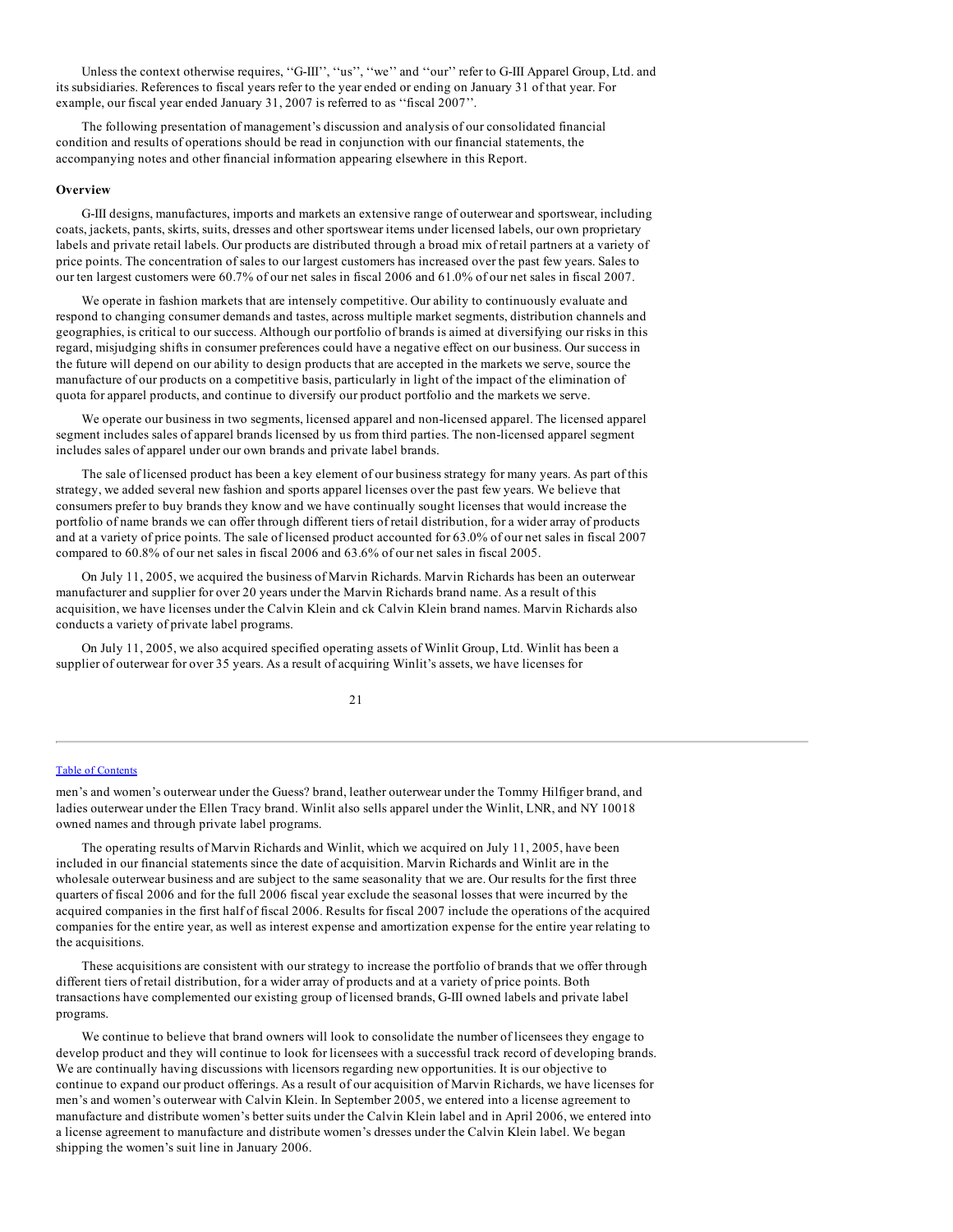We have had a license agreement with Sean John for men's outerwear for over five years. In March 2006, we added license agreements to manufacture women's sportswear and outerwear under Sean John labels. We began shipping Sean John women's outerwear in October, 2006 and expect to launch the Sean John sportswear line for Fall 2007. We also design and produce a line of urban sportswear for Wal-Mart under their Exsto label, which began shipping during the second quarter of fiscal 2007.

Significant trends that are affecting the apparel industry include the continuing consolidation of retail chains, the desire on the part of retailers to consolidate vendors supplying them, the increased focus by department stores on their own private label brands and a shift in consumer shopping preferences away from traditional department stores to other mid-tier and specialty store venues. There has also been significant downward pressure on average retail prices for many categories of apparel. We have responded to these trends by continuing to focus on selling products with recognized brand equity, by attention to design, quality and value and by improving our sourcing capabilities. We believe that our broad distribution capabilities help us to respond to the various shifts by consumers between distribution channels. We also believe that our operational capabilities will enable us to continue to be a vendor of choice for our retail partners.

# **Use of Estimates and Critical Accounting Policies**

The preparation of financial statements in conformity with generally accepted accounting principles requires management to make estimates and assumptions that affect the reported amounts of assets and liabilities at the date of the financial statements and revenues and expenses during the reporting period. Significant accounting policies employed by us, including the use of estimates, are presented in the notes to our consolidated financial statements.

Critical accounting policies are those that are most important to the portrayal of our financial condition and our results of operations, and require management's most difficult, subjective and complex judgments, as a result of the need to make estimates about the effect of matters that are inherently uncertain. Our most critical accounting estimates, discussed below, pertain to revenue recognition, accounts receivable, inventories, income taxes, goodwill and intangible assets and stock-based compensation. In determining these estimates, management must use amounts that are based upon its informed judgments and best estimates. On an on-going basis, we evaluate our estimates, including those

22

### Table of [Contents](#page-31-0)

related to customer allowances and discounts, product returns, bad debts and inventories, and carrying values of intangible assets. We base our estimates on historical experience and on various other assumptions that we believe are reasonable under the circumstances. The results of these estimates form the basis for making judgments about the carrying values of assets and liabilities that are not readily apparent from other sources. Actual results may differ from these estimates under different assumptions and conditions.

### *Revenue Recognition*

We recognize a sale at the time merchandise is shipped to the customer. We also act as an agent in brokering sales between our customers and overseas factories. On these transactions, we recognize commission fee income on the sales that are financed by and shipped directly to our customers. This income is also recorded at the time the merchandise is shipped. Net sales take into account reserves for returns and allowances. We estimate the amount of reserves and allowances based on current and historical information and trends. Sales are reported net of returns, discounts and allowances. Discounts, allowances and estimates of future returns are recognized when the related revenues are recognized.

#### *Accounts Receivable*

In the normal course of business, we extend credit to our customers based on pre-defined credit criteria. Accounts receivable, as shown on our consolidated balance sheet, are net of allowances and anticipated discounts. In circumstances where we are aware of a specific customer's inability to meet its financial obligation (such as in the case of bankruptcy filings or substantial downgrading of credit sources), a specific reserve for bad debts is recorded against amounts due to reduce the net recognized receivable to the amount reasonably expected to be collected. For all other customers, an allowance for doubtful accounts is determined through analysis of the aging of accounts receivable at the date of the financial statements, assessments of collectability based on historical trends and an evaluation of the impact of economic conditions.

An allowance for discounts is based on reviews of open invoices where concessions have been extended to customers. Costs associated with allowable deductions for customer advertising expenses are charged to advertising expenses in the selling, general and administrative section of our consolidated statements of income. Costs associated with markdowns and other operational charge backs, net of historical recoveries, are included as a reduction of net sales. All of these are part of the allowances included in accounts receivable. We reserve against known charge backs, as well as for an estimate of potential future deductions by customers. These provisions result from seasonal negotiations with our customers as well as historical deduction trends, net of historical recoveries and the evaluation of current market conditions.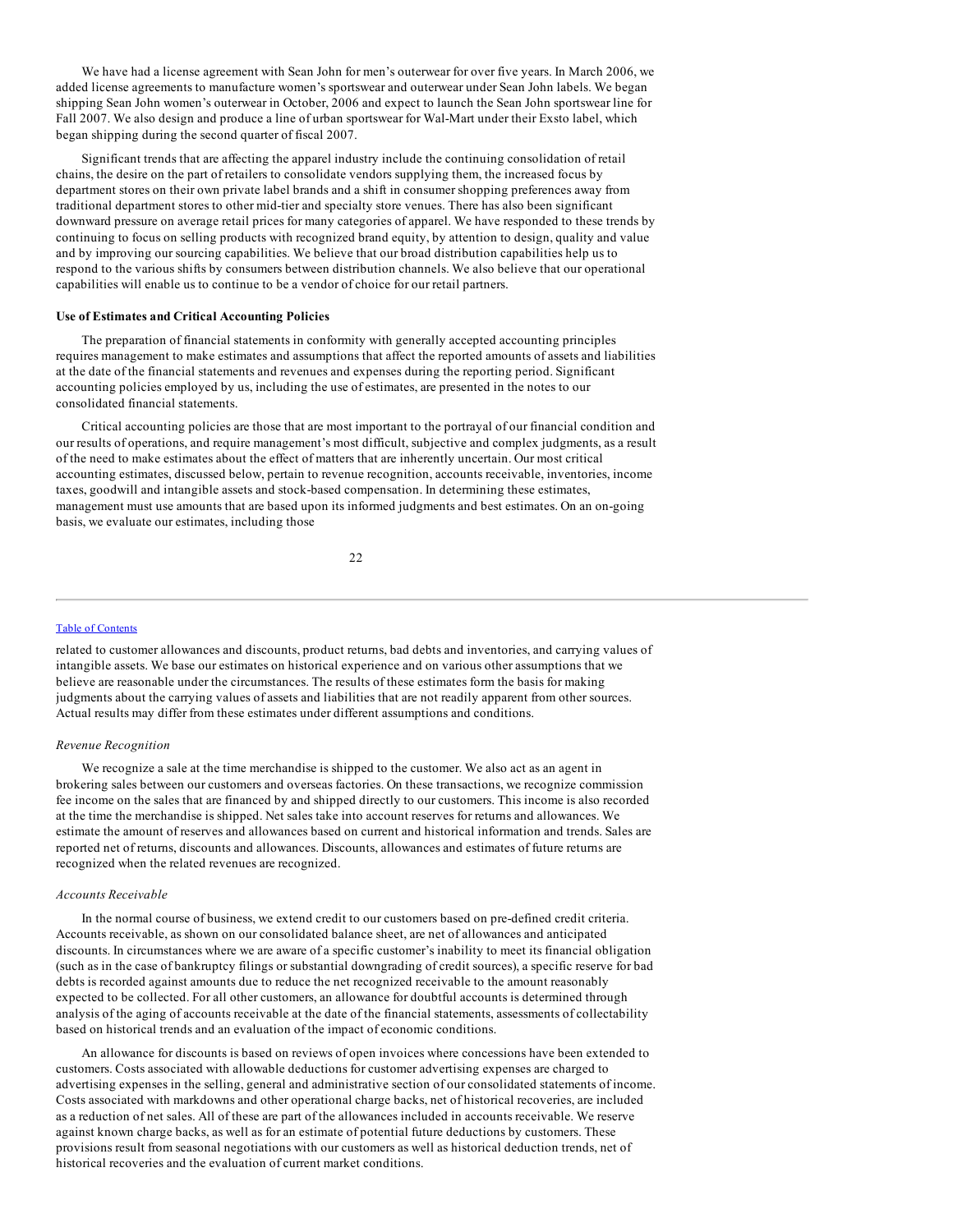# *Inventories*

Inventories are stated at lower of cost (determined by the first-in, first-out method) or market. We continually evaluate the composition of our inventories, assessing slow-turning, ongoing product as well as fashion product from prior seasons. The market value of distressed inventory is based on historical sales trends of our individual product lines, the impact of market trends and economic conditions, and the value of current orders for this type of inventory.

### *Income Taxes*

As part of the process of preparing our consolidated financial statements, we are required to estimate our income taxes in each of the jurisdictions in which we operate. This process involves estimating our actual current tax exposure, together with assessing temporary differences resulting from differing treatment of items for tax and accounting purposes. These differences result in deferred tax assets and liabilities, which are included within our consolidated balance sheet.

### *Goodwill and Intangible Assets*

On July 11, 2005, we acquired Marvin Richards and specified operating assets of Winlit. SFAS No. 142 requires that goodwill and intangible assets with an indefinite life be tested for impairment at least

### 23

### Table of [Contents](#page-31-0)

annually. Goodwill and intangible assets with an indefinite life are required to be written down when impaired, rather than amortized as previous accounting standards required. Goodwill and intangible assets with an indefinite life are tested for impairment by comparing the fair value of the reporting unit with its carrying value. Fair value is generally determined using discounted cash flows, market multiples and market capitalization. Significant estimates used in the fair value methodologies include estimates of future cash flows, future shortterm and long-term growth rates, weighted average cost of capital and estimates of market multiples of the reportable unit. If these estimates or their related assumptions change in the future, we may be required to record impairment charges for our goodwill and intangible assets with an indefinite life.

The process of evaluating the potential impairment of goodwill is subjective and requires significant judgment at many points during the analysis. In estimating the fair value of a reporting unit for the purposes of our annual or periodic analyses, we make estimates and judgments about the future cash flows of that reporting unit. Although our cash flow forecasts are based on assumptions that are consistent with our plans and estimates we are using to manage the underlying businesses, there is significant exercise of judgment involved in determining the cash flows attributable to a reporting unit over its estimated remaining useful life. In addition, we make certain judgments about allocating shared assets to the estimated balance sheets of our reporting units. We also consider our and our competitor's market capitalization on the date we perform the analysis. Changes in judgment on these assumptions and estimates could result in a goodwill impairment charge.

We allocated the purchase price of the companies we acquired in fiscal 2006 to the tangible and intangible assets acquired and liabilities assumed, based on their estimate fair values. These valuations require management to make significant estimations and assumptions, especially with respect to intangible assets. The amount allocated to goodwill was increased with respect to each of fiscal 2006 and fiscal 2007 as a result of additional payments made based on the performance of these companies.

Critical estimates in valuing intangible assets include future expected cash flows from license agreements, trade names and customer relations. In addition, other factors considered are the brand awareness and market position of the products sold by the acquired companies and assumptions about the period of time the brand will continue to be used in the combined company's product portfolio. Management's estimates of fair value are based on assumptions believed to be reasonable, but which are inherently uncertain and unpredictable.

If we did not appropriately allocate these components or we incorrectly estimate the useful lives of these components, our computation of depreciation and amortization expense may not appropriately reflect the actual impact of these costs over future periods, which will affect our net income.

### *Stock-based Compensation*

Effective February 1, 2006, we adopted Statement of Financial Accounting Standards No. 123R, ''Share Based Payment'' (''SFAS 123R''). We elected to use the modified prospective transition method; therefore, prior period results were not restated. Prior to the adoption of SFAS 123R, stock-based compensation expense related to stock options was not recognized in our results of operations if the exercise price was at least equal to the market value of our common stock on the grant date. As a result, the recognition of stock-based compensation expense in prior periods was generally limited to the expense attributed to restricted stock awards.

SFAS 123R requires all share-based payments to employees, including grants of employee stock options, to be recognized as compensation expense over the service period (generally the vesting period) in the consolidated financial statements based on their fair values. We utilize the Black-Scholes option pricing model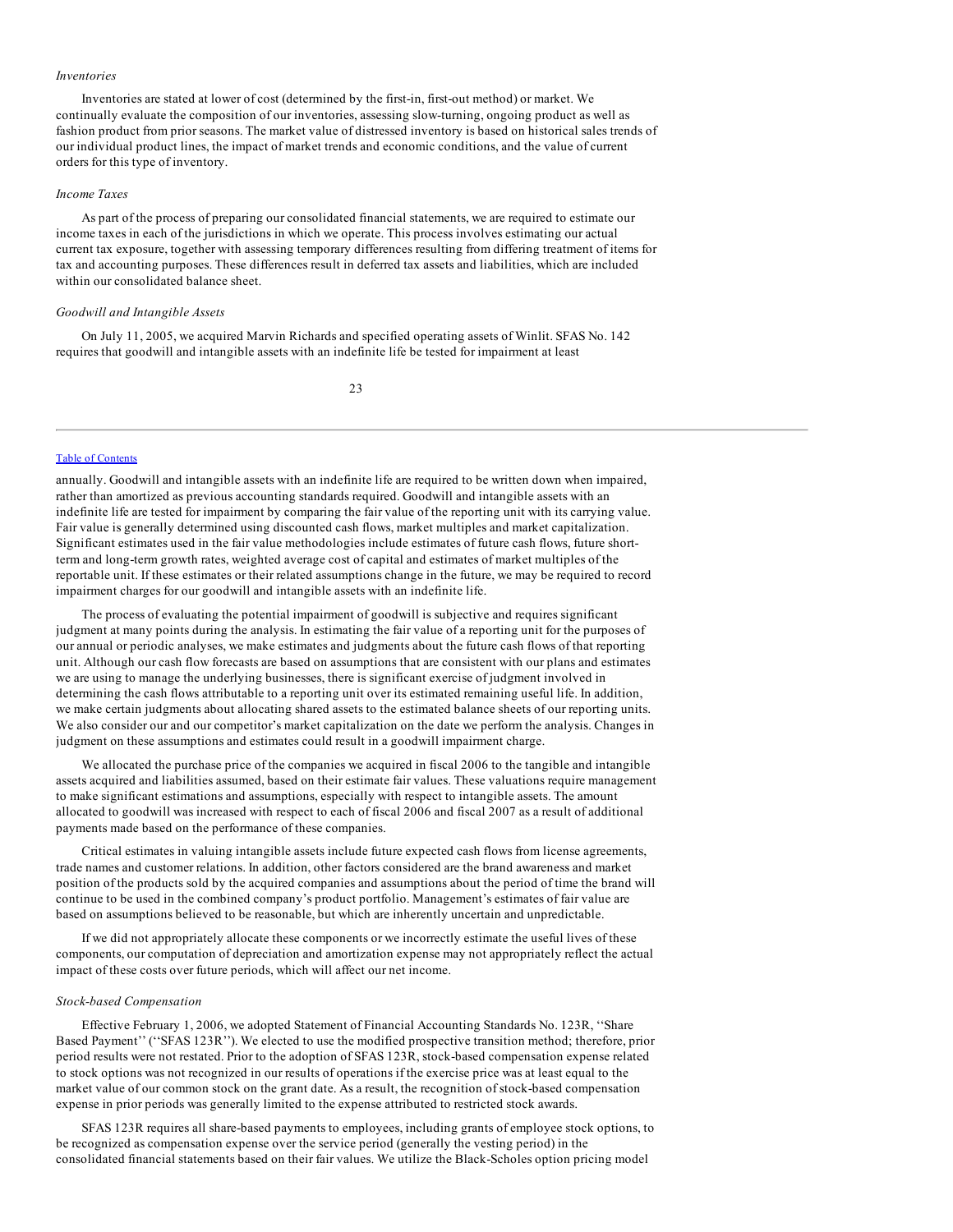to estimate the fair value of stock-based compensation at the date of grant. The Black-Scholes model requires subjective assumptions regarding dividend yields, expected volatility, expected life of options and risk-free interest rates. These assumptions reflect management's best estimates. Changes in these inputs and assumptions can materially affect the estimate of fair value and the amount of our stock-based compensation expenses. We recognized approximately \$425,000 of stock-based compensation expense in fiscal 2007. As of February 1, 2007, there was approximately \$1.2 million of total unrecognized stock-based compensation expense related to non-vested stock-based compensation granted by us. These expenses are expected to be recognized by us through January 31, 2013.

 $24$ 

# Table of [Contents](#page-31-0)

# **Results of Operations**

The following table sets forth selected operating data as a percentage of our net sales for the fiscal years indicated below:

|                                              | 2005   | 2006   | 2007   |
|----------------------------------------------|--------|--------|--------|
| Net sales                                    | 100.0% | 100.0% | 100.0% |
| Cost of goods sold                           | 75.4   | 73.8   | 72.9   |
| Gross profit                                 | 24.6   | 26.2   | 27.1   |
| Selling, general and administrative expenses | 22.2   | 20.0   | 19.5   |
| Depreciation and amortization                | 0.6    | 1.0    | 1.0    |
| Non-recurring charge                         | 0.4    |        |        |
| Operating profit                             | 1.4    | 5.2    | 6.6    |
| Interest and financing charges, net          | 0.5    | 1.3    | 1.5    |
| Income before income taxes                   | 0.9    | 3.9    | 5.1    |
| Income taxes                                 | 0.6    | 1.7    | 2.0    |
| Net income                                   | 0.3%   | 2.2%   | 3.1%   |

### **Results of Operations**

# *Year ended January 31, 2007 (''fiscal 2007'') compared to year ended January 31, 2006 (''fiscal 2006'')*

Net sales for fiscal 2007 increased to \$427.0 million from \$324.1 million in the prior year. Net sales of licensed apparel increased to \$268.9 million from \$197.0 million as a result of increases of \$46.4 million in net sales of Calvin Klein licensed product, including outerwear and the addition of suits and dresses, \$10.2 million in net sales of our sports apparel division, \$10.2 million of net sales of Kenneth Cole licensed product and \$5.9 million in net sales of Guess? licensed product. Net sales of non-licensed apparel increased to \$158.1 million from \$127.1 million, primarily due to increases in new and existing private label programs.

Gross profit increased to \$115.5 million, or 27.1% of net sales, for fiscal 2007, from \$84.8 million, or 26.2% of net sales, in the prior year. The gross profit percentage in our licensed apparel segment was 29.4% in fiscal 2007 compared to 27.9% in the prior year. Sales of Kenneth Cole outerwear, Calvin Klein licensed products, including outerwear, suits and dresses, and sports apparel accounted for the increase in both margin dollars and gross profit as a percentage of sales in our licensed apparel segment. The improved gross profit percentage is primarily a result of more retail sales of our product being at or close to full price resulting in lower markdown allowances being granted by us, as well as increased sales of Calvin Klein product which generally has higher average gross margins than our other licensed product. In fiscal 2007, the gross profit percentage in our nonlicensed segment was 23.1% compared to a gross profit percentage of 23.5% in the prior year. The gross profit percentage in our non-licensed segment decreased as a result of a decrease in commission fee income offset, in part, by higher margin sales in our private label business due to product mix. Commission fee income in our non-licensed segment, which has no cost of goods sold component, was approximately \$690,000 in the current year compared to \$2.2 million in the prior year.

Selling, general and administrative expenses increased \$19.8 million to \$87.7 million in fiscal 2007 from \$67.9 million in the prior year. Selling, general and administrative expenses increased primarily as a result of increases in personnel costs (\$6.7 million), advertising and promotion (\$4.8 million), facility costs (\$3.3 million) and depreciation and amortization (\$1.3 million). Personnel and facility costs increased primarily due to costs related to the businesses we acquired in July 2005, which were included for a full year in fiscal 2007 compared to approximately a half the year in fiscal 2006, as well as an increase in management bonuses. In addition, there were increases in personnel costs with respect to the staffing of our new initiatives, including Calvin Klein women's suits and dresses, Sean John women's sportswear and Exsto. Facility costs also increased as a result of the use of third party warehouses to accommodate increased shipping volume and additional space leased in our Secaucus warehouse facility that was added in August 2005. Advertising and promotion increased primarily due to national and co-operative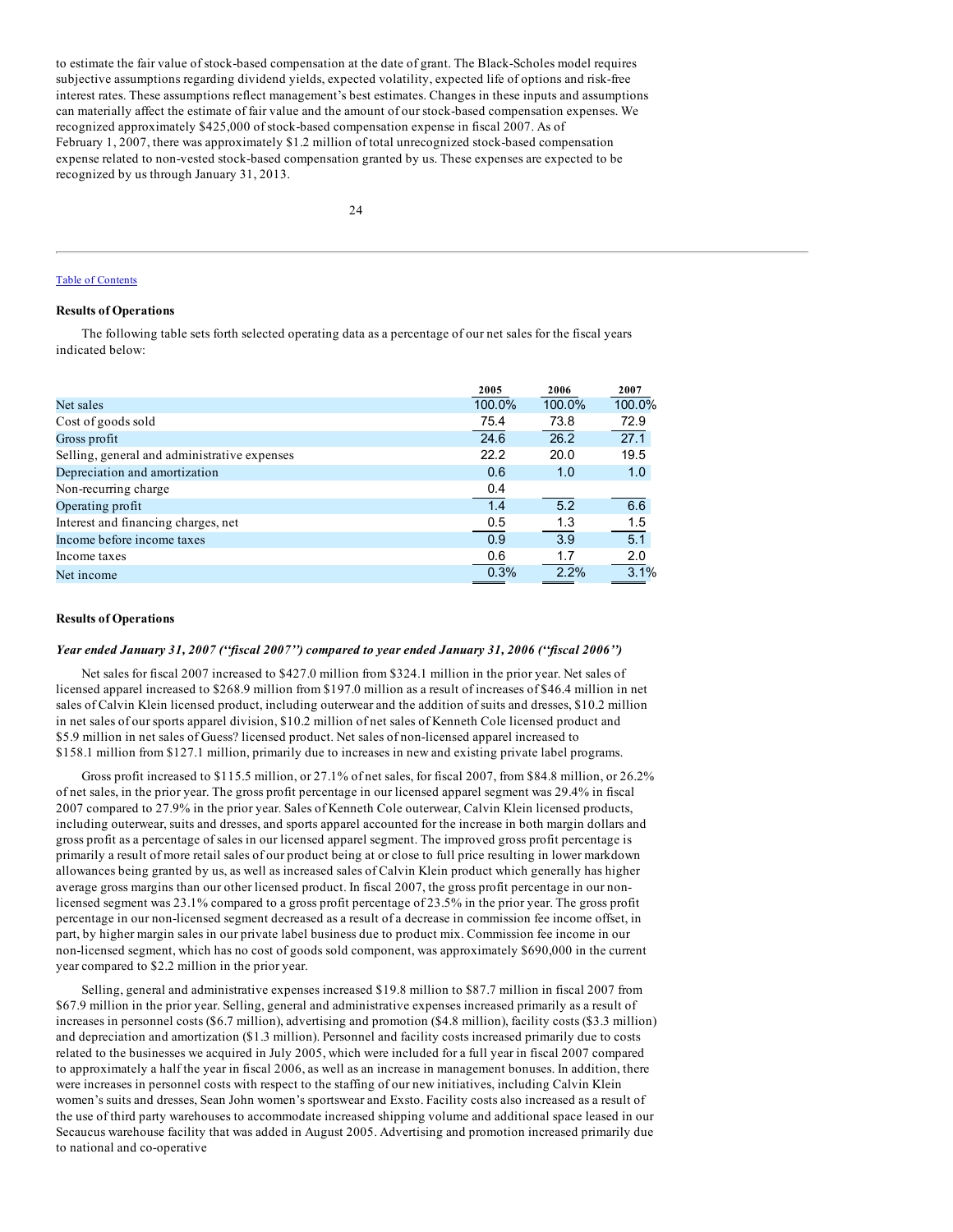#### Table of [Contents](#page-31-0)

advertising required under the license agreements we added as a result of our acquisitions, as well as additional licenses we have entered into. The amount of advertising required is generally based on a percentage of net sales of licensed product. Depreciation and amortization expense increased as a result of the amortization of the identifiable intangibles we acquired in July 2005. A full year of amortization was included in fiscal 2007 compared to approximately a half year of amortization in fiscal 2006.

Interest and finance charges, net, for fiscal 2007 were \$6.4 million compared to \$4.3 million for the prior year. Interest expense increased primarily as a result of debt incurred in connection with the acquisitions and, to a lesser extent, due to an increase in interest rates.

Income tax expense for fiscal 2007 was \$8.3 million compared to \$5.5 million in the prior year. The effective rate for the current year was 38.6% compared to 43.8% for the prior year. The effective tax rate in the current year was lower because income tax expense in the current year includes the reversal of tax reserves of approximately \$950,000 as a result of the completion of a Federal income tax audit.

### *Year ended January 31, 2006 (''fiscal 2006'') compared to year ended January 31, 2005 (''fiscal 2005'')*

Net sales for fiscal 2006 increased by \$109.8 million to \$324.1 million from \$214.3 million in the prior year. Net sales from our new Marvin Richards and Winlit divisions accounted for \$99.5 million of this increase. Net sales of licensed apparel increased \$60.7 million to \$197.0 million from \$136.3 million in the prior year. The increase was primarily a result of sales of \$47.2 million of licensed apparel by our two new divisions. Sales under new licenses for Kenneth Cole Men's and IZOD (\$11.7 million) and an increase in our sports licensing division (\$8.2 million) were partially offset by a decrease in sales in our fashion sports apparel business (\$8.8 million). Net sales of non-licensed apparel increased \$49.1 million to \$127.1 million from \$78.0 million in the prior year. This increase was the result of sales of non-licensed apparel of \$52.5 million by our new Marvin Richards and Winlit divisions offset, in part by decreases in sales of non-licensed apparel under our pre-existing owned labels and private label programs.

Gross profit increased \$32.1 million to \$84.8 million, or 26.2% of net sales, for fiscal 2006 from \$52.7 million, or 24.6% of net sales, for the prior year. Gross profit from our two new divisions accounted for \$28.6 million of this increase. The gross profit percentage of our licensed apparel segment increased to 27.9% (\$55.0 million) in fiscal 2006 from 25.1% (\$35.1 million) in the prior year. The gross profit percentage in our licensed apparel increased primarily due to the higher gross margins in connection with sales in our new Calvin Klein division and improved gross margins in our Cole Haan and Sean John divisions. In addition, we had commission fee income of \$843,000 in our licensed apparel segment. There was no commission fee income in this segment in last year's comparable period. There is no cost of goods sold component associated with these commission transactions. The gross profit percentage in our non-licensed apparel segment increased to 23.5% (\$29.8 million) during fiscal 2006 compared to 22.6% (\$17.6 million) in the prior year due to higher gross margins in connection with sales of non-licensed apparel in our two new divisions offset by a decrease in commission fee income. Commission fee income in the non-licensed apparel segment decreased to \$2.1 million during fiscal 2006 from \$2.2 million in the comparable period of the prior year.

Selling, general and administrative expenses for fiscal 2006 were \$67.9 million compared to \$48.8 million for the prior year. Selling, general and administrative expenses increased primarily as a result of increases in personnel costs (\$9.7 million), advertising and promotion (\$3.0 million), facility costs (\$2.2 million) and depreciation and amortization (\$1.8 million). Personnel costs increased due to the additional personnel from the acquired businesses and an increase in management bonuses, as well as a non-cash compensation charge of \$1.6 million incurred as a result of the vesting of 141,000 shares of restricted stock granted to key management. Advertising and promotion increased due to contractual advertising under the licenses that we added as a result of the acquisitions and contractual advertising under our existing license agreements. Facility costs increased primarily as a result of the additional rent under leases assumed in connection with the acquisitions. Amortization expense increased as a result of the amortization of the identifiable intangibles of Marvin Richards and Winlit that we acquired.

#### Table of [Contents](#page-31-0)

Interest and finance charges, net were \$4.3 million for fiscal 2006 compared to \$1.1 million in the prior year. Interest expense increased primarily due to the additional debt incurred to finance the cash portion of the purchase price of our two acquisitions and the write-off of deferred costs associated with our prior credit agreement that was terminated, as well as due to an increase in average interest rates from approximately 4.25% to 7.25%, representing approximately \$100,000 of the increase.

We had an income tax expense of \$5.5 million for fiscal 2006 compared to \$1.3 million in the prior year. Our effective tax rate was 43.8% for fiscal 2006 compared to 64.5% in the prior year. The higher effective tax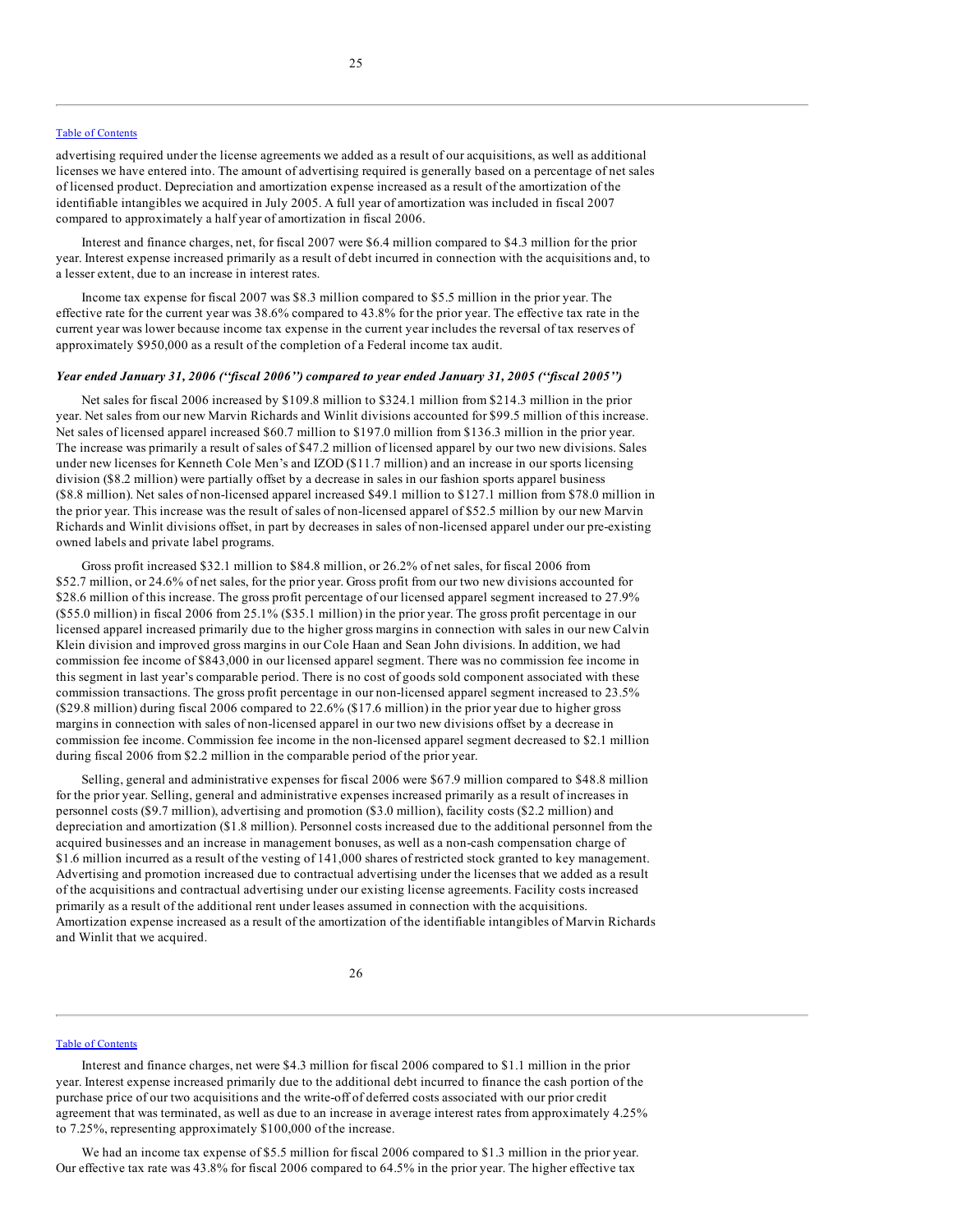rate in fiscal 2005 reflected the charge of \$882,000 associated with the sale of our joint venture interest in a factory in China for which we did not record a tax benefit.

### **Liquidity and Capital Resources**

Our primary cash requirements are to fund our seasonal build up in inventories and accounts receivable, primarily during the second and third fiscal quarters each year. Due to the seasonality or our business, we generally reach our maximum borrowing under our asset-based credit facility during our third fiscal quarter. The primary sources to meet our operating cash requirements have been borrowings under this credit facility and cash generated from operations. We also raised cash from two offerings of our common stock during the past year as described below.

We are required to make principal payments of at least \$6.6 million during fiscal 2008 under our term loan. During fiscal 2006, we used \$23.9 million of cash to fund the purchase of Marvin Richards and specified assets from Winlit. We also used \$3.3 million of cash in fiscal 2007 to pay additional purchase price based on the operating results of these two divisions. We expect to use additional cash during the next two years to pay additional purchase price in connection with our two acquisitions based on their operating results.

### *Public Of ering*

In March 2007, we completed a public offering of 4,500,000 shares of common stock, of which 1,621,000 shares were offered by us and 2,879,000 shares were offered by selling stockholders at a public offering price of \$20.00 per share. We received net proceeds of \$30.3 million from this offering after payment of the underwriting discount and expenses of the offering. In April, 2007, we received additional net proceeds of \$6.0 million in connection with the sale of 313,334 shares pursuant to the exercise of the underwriters' overallotment option. The net proceeds received by us will be used for general corporate purposes.

### *Private Placement*

On July 13, 2006, we completed a private placement of our common stock and five-year warrants to purchase our common stock pursuant to a securities purchase agreement between us and a group of investors resulting in net proceeds to us of \$15.0 million. The net proceeds of this placement were used to temporarily repay a portion of our outstanding balance under our revolving credit line.

We issued 1,500,000 shares of our common stock to the investors at a price of \$10.11 per share. We also issued to the investors warrants to purchase an aggregate of up to 375,000 shares of our common stock, exercisable beginning six months after the closing date of the private placement, at an exercise price of \$11.00 per share, subject to adjustment upon the occurrence of specified events, including customary weighted average price anti-dilution adjustments.

The investors will, subject to exceptions and qualifications specified in the purchase agreement, have a right of first refusal until July 13, 2008 with respect to the proposed sale by us of our equity or equity equivalent securities at an effective price per share of \$10.00 or less.

We also entered into a registration rights agreement with the investors, in which we agreed to file a registration statement with the Securities and Exchange Commission to register under the Securities Act of 1933, as amended, resales from time to time of the 1,500,000 shares purchased from us, any warrant shares issued upon exercise of the warrants and an additional 500,000 shares of our common stock sold

 $27$ 

### Table of [Contents](#page-31-0)

to the investors at the same time by Mr. Aron Goldfarb, our founder and father of our Chief Executive Officer. We filed the registration statement within the required time period and the registration statement has been declared effective by the SEC. These investors sold an aggregate of 878,333 shares of our common stock in our recent public offering.

### *Financing Agreement*

We have a financing agreement with The CIT Group/Commercial Services, Inc., as Agent, for a consortium of banks that was entered into in July 2005. The financing agreement is a three year, senior secured credit facility providing for borrowings in the aggregate principal amount of up to \$195 million. The facility consists of a revolving line of credit and a term loan. This financing agreement replaced our prior financing agreement that was a revolving line of credit that provided a maximum line of credit in amounts that ranged from \$35 million to \$110 million at specific times during the year.

The revolving line of credit provides for a maximum line ranging from \$45 million to \$165 million at specific times during the year, provided that there are no borrowings outstanding for at least 45 days during the period from December 1 through April 30 each year. We have satisfied this requirement for the most recent period. Amounts available under the line are subject to borrowing base formulas and over advances as specified in the financing agreement. Borrowings under the line of credit during fiscal 2007 bore interest, at our option, at the prime rate (8.25% at January 31, 2007) or LIBOR plus 2.25% (7.61% at January 31, 2007).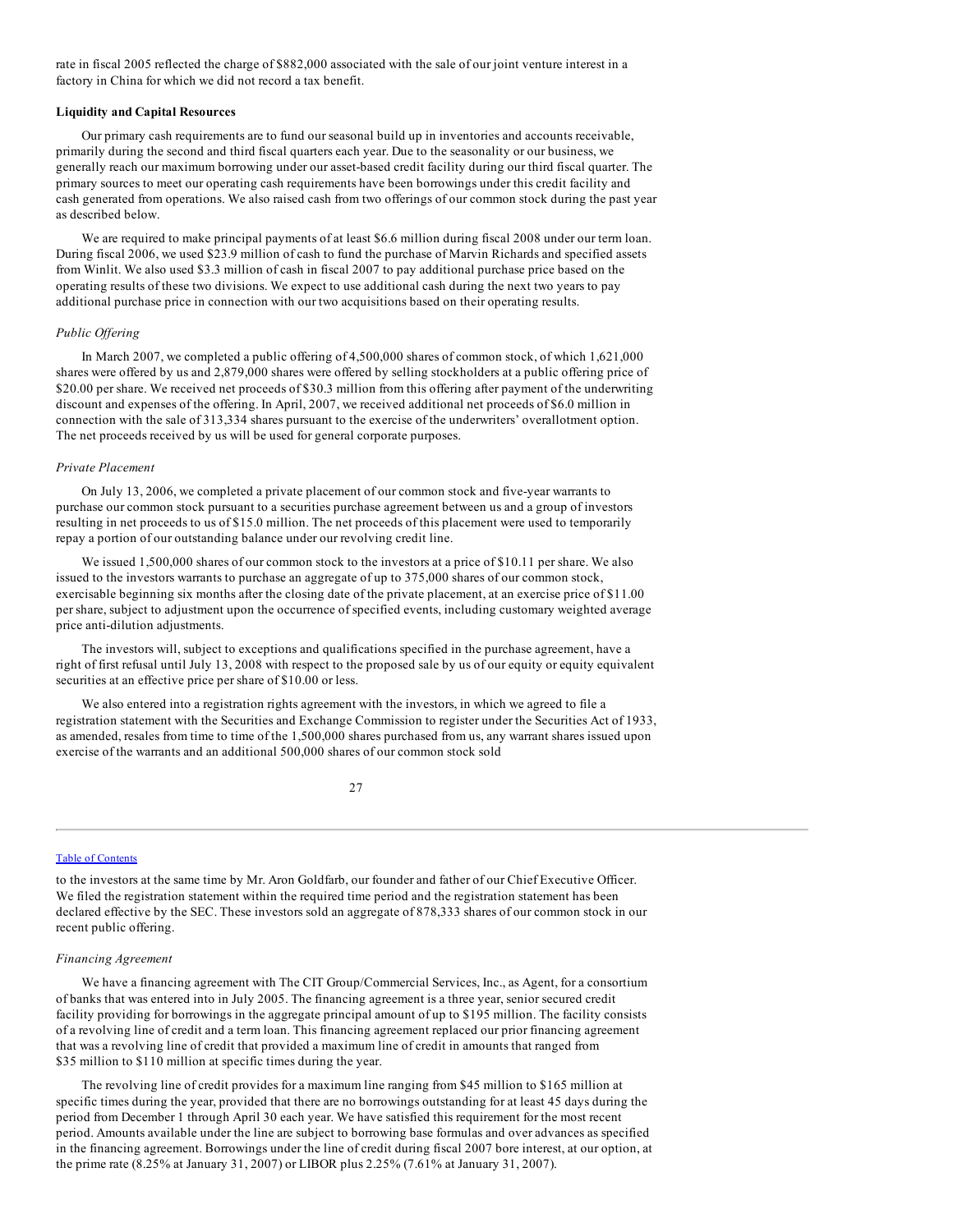The amount borrowed under the line of credit varies based on our seasonal requirements. The maximum amount outstanding, including open letters of credit, under our line of credit was approximately \$64.9 million in fiscal 2005, \$129.6 million in fiscal 2006 and \$138.3 million in fiscal 2007. As of January 31, 2006, there were no direct borrowings and no banker's acceptances outstanding. At January 31, 2007, there were direct borrowings in the amount of \$1.6 million and no banker's acceptances outstanding. Our contingent liability under open letters of credit was approximately \$2.8 million at January 31, 2006 and 2007.

The term loan in the original principal amount of \$30 million is payable over three years with eleven quarterly installments of principal in the amount of \$1,650,000 and a balloon payment due on July 11, 2008, the maturity date of the loan. Mandatory prepayments are required under the term loan commencing with fiscal 2007 to the extent of 50% of excess cash flow, as defined. The required prepayment for the year ended January 31, 2007 was \$2.0 million and has been classified as current portion of notes payable on our consolidated balance sheet. As a result of this prepayment, the amount of the balloon payment is currently \$9.8 million. During fiscal 2007, the term loan bore interest, at our option, at prime plus 1% (9.25% at January 31, 2007) or LIBOR plus 3.25% (8.61% at January 31, 2007).

The financing agreement requires us, among other things, to maintain tangible net worth at specified levels, achieve specified earnings before interest, taxes, depreciation and amortization and maintain minimum fixed charge coverage ratios as defined. It also limits payments for cash dividends and stock redemption to \$1.5 million plus an additional amount based on the proceeds of sales of equity securities. The financing agreement is secured by all of our assets.

On March 5, 2007, the financing agreement was amended to set forth covenants for the year ending January 31, 2008 related to net worth, earnings before interest, taxes, depreciation and amortization, fixed charge coverage ratio and capital expenditures. The amendment also specifies the maximum amounts that may be borrowed during the year, revised permitted over-advances and lowers the applicable interest rates by 0.25%. Beginning April 1, 2007, borrowings under the line of credit will bear interest, at our option, at the prime rate less 0.25% (8.0% at April 1, 2007) or LIBOR plus 2.0% (7.36% at April 1, 2007), and borrowings under the term loan will bear interest, at our option, at prime plus 0.75% (9.0% at April 1, 2007) or LIBOR plus 3.0% (8.36% at April 1, 2007).

### *Subsidiary Debt*

PT Balihides, our Indonesian subsidiary, had a separate credit facility with an Indonesian bank. In December 2002, we closed the manufacturing facility operated by this subsidiary. The notes payable under

 $28$ 

### Table of [Contents](#page-31-0)

this facility represent borrowings as of January 31, 2006 of approximately \$770,000. The loan is collateralized by the property, plant and equipment of this subsidiary. No other G-III entity has guaranteed this loan. We continue to be in discussions with the bank regarding settlement of this debt.

### *Cash from Operating Activities*

SFAS 123R requires that income tax benefits related to stock option exercises be reported in the cash from financing activities section of the Statements of Cash Flows. Accordingly, \$176,000 of tax benefits in fiscal 2006 and \$133,000 of tax benefits in fiscal 2005 were reclassified to cash from financing activities from cash from operating activities in the Consolidated Statements of Cash Flows and this reclassification has been reflected in the following discussion.

At January 31, 2007, we had cash and cash equivalents of \$12.0 million. We used \$1.4 million of cash from operating activities in fiscal 2007. Cash generated from our net income of \$13.2 million, an increase in accounts payable of \$5.9 million and non-cash charges for depreciation and amortization of \$4.4 million was more than offset by increases in our accounts receivable of \$15.2 million, inventory of \$7.7 million and prepaid expenses of \$2.8 million. The increase in accounts receivable is due to a 43% increase in sales in our fourth fiscal quarter. The increases in inventory and in accounts payable are attributable to inventory purchases for our new sportswear, suits and dress businesses. The increase in prepaid expenses is primarily a result of contractual advance payments made to licensors in accordance with some of our license agreements.

At January 31, 2006, we had cash and cash equivalents of \$7.0 million. We generated \$3.6 million of cash from operating activities in fiscal 2006. Cash was generated primarily from our net income of \$7.1 million, noncash charges for depreciation and amortization (\$3.1 million) and for shares of common stock issued as compensation (\$1.7 million) and a net decrease in inventory of \$12.0 million. The decrease in inventory resulted from the sale of \$18.3 million of inventory that we acquired from Marvin Richards and Winlit that was not on our balance sheet at the beginning of the year, offset, in part, by an increase of \$6.3 million in our year-end inventory. We realized cash from acquired accounts receivable of \$5.5 million during the year. The cash generated from these items was offset primarily by an increase in accounts receivable of \$21.0 million and an increase in prepaid expenses of \$4.3 million. The increase in accounts receivable was primarily attributable to the increase in net sales in the fourth quarter fiscal 2006 sales compared to the prior year. The increase in prepaid expenses is primarily a result of contractual advance payments made to licensors in accordance with some of our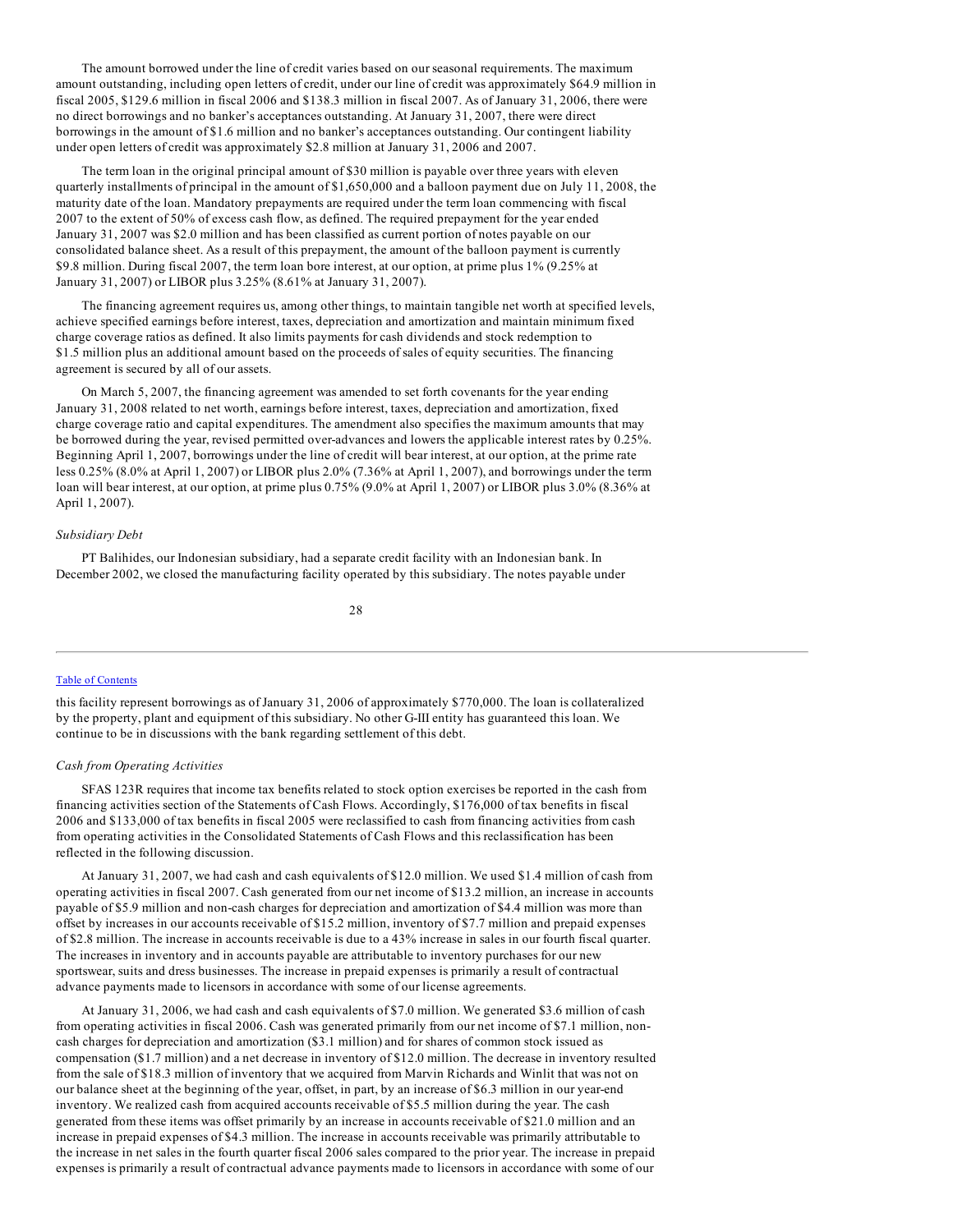#### license agreements.

At January 31, 2005, we had cash and cash equivalents of \$16.6 million. We generated \$257,000 of cash from operating activities in fiscal 2005, resulting primarily from a decrease in inventory of \$4.3 million and non cash charges for depreciation and amortization expense of \$1.3 million and the write-down of \$882,000 in our joint venture interest, offset in part by an increase in accounts receivable of \$5.5 million. The decrease in inventory in fiscal 2005 resulted primarily from reduced fashion sports apparel inventory. Accounts receivable increased primarily due to increased sales in the fourth quarter of fiscal 2005 as compared to fiscal 2004.

### *Cash from Investing Activities*

We used \$5.7 million of cash for investing activities in fiscal 2007. We paid \$3.3 million in connection with contingent payments earned as a result of the operating results of the two businesses we acquired in 2005. We also used \$2.5 million for capital expenditures, primarily renovating new warehouse space and renovating existing showroom space. In fiscal 2006, we used \$21.8 million of cash for investing activities, primarily in connection with the acquisitions of Marvin Richards (\$19.9 million) and Winlit (\$596,000). We used the balance of \$1.3 million in investing activities for capital expenditures, primarily to renovate existing and additional warehouse space that we leased. In fiscal 2005, capital expenditures, which were primarily for leasehold improvements for office and showroom space and computer equipment, amounted to \$1.1 million, partially offset by the proceeds of \$200,000 from the sale of our joint venture interest, resulting in a net use of \$865,000 of cash for investing activities.

#### *Cash from Financing Activities*

Cash from financing activities provided \$12.1 million in fiscal 2007 primarily as a result of net proceeds of \$15.0 million from the private placement of our common stock offset by scheduled quarterly

29

#### Table of [Contents](#page-31-0)

repayments of our term loan in the aggregate amount of \$6.6 million. As of January 31, 2007, there was \$21.8 million outstanding under the term loan. In fiscal 2006, cash from financing activities provided \$8.9 million primarily as a result of \$30.0 million of borrowing under the term loan that is part of our financing agreement, offset in part by the repayment of \$12.5 million under our terminated credit facility and repayment of \$8.1 million under our new credit facility. We used the proceeds of the term loan primarily to pay the cash portion of the purchase price for the acquisitions of Marvin Richards and Winlit and expenses incurred in connection with the acquisitions and the new financing agreement. As of January 31, 2006, there was \$28.4 million outstanding under the term loan. Cash flows generated by financing activities in fiscal 2005 were primarily from financing obtained under a capital lease arrangement (\$600,000) and the exercise of stock options (\$523,000).

#### *Financing Needs*

We believe that our cash on hand and cash generated from operations, together with funds available from our line of credit and from the net proceeds of our public offering, are sufficient to meet our expected operating and capital expenditure requirements. We may seek to acquire other businesses in order to expand our product offerings. We may need additional financing in order to complete one or more acquisitions. We cannot be certain that we will be able to obtain additional financing, if required, on acceptable terms or at all.

#### **New Accounting Pronouncements**

In June 2006, the Financial Accounting Standards Board issued FASB Interpretation No. 48, ''Accounting for Uncertainty in Income Taxes'' (''FIN 48''). FIN 48 clarifies the accounting for uncertainty in income taxes recognized in our financial statements in accordance with FASB Statement No. 109 ''Accounting for Income Taxes.'' FIN 48 also prescribes a recognition threshold and measurement attribute for the financial statement recognition and measurement of a tax position taken or expected to be taken in a return, as well as guidance on derecognition, classification, interest and penalties and financial statement reporting disclosures. FIN 48 is effective for fiscal years beginning after December 15, 2006. We are currently evaluating the requirements and impact of FIN 48 on our consolidated financial statements, and will adopt the provisions on February 1, 2007. Management does not expect the adoption of SFAS No. 154 to have a material effect on our results of operations or our financial position.

In September 2006, the FASB issued FASB Statement No. 157, ''Fair Value Measurements'' (''FAS 157''), which addresses how companies should measure fair value when they are required to use a fair value measure for recognition or disclosure purposes under generally accepted accounting principles. The FASB believes that the new standard will make the measurement of fair value more consistent and comparable and improve disclosures about those measures. FAS 157 is effective for fiscal years beginning after November 15, 2007. We are currently evaluating the requirements and impact of FAS 157 on our consolidated financial statements, and will adopt the provisions on February 1, 2008. FAS 157 is not expected to have a material impact on our consolidated financial statements.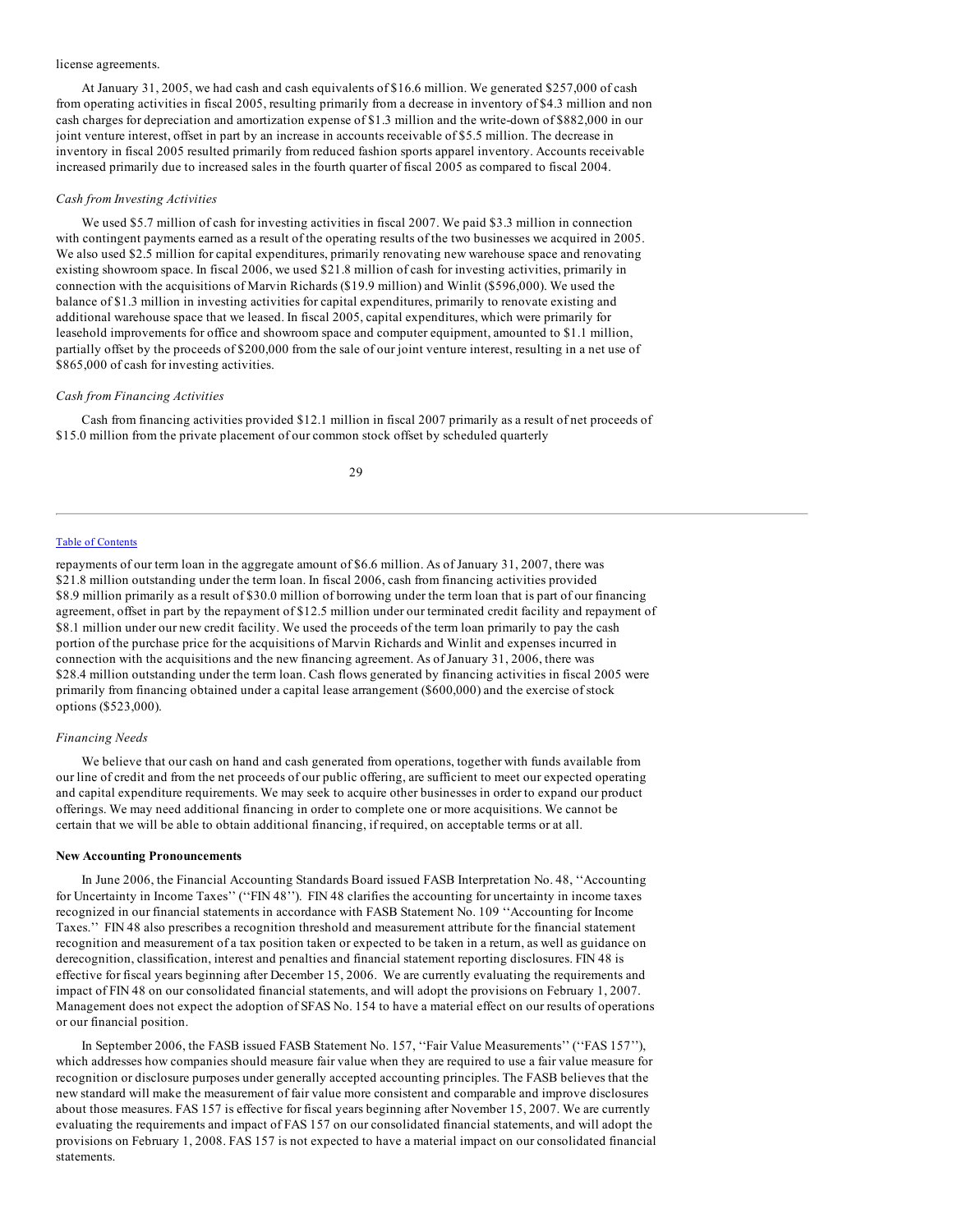### **Off Balance Sheet Arrangements**

We do not have any ''off-balance sheet arrangements'' as such term is defined in Item 303 of Regulation S-K of the SEC rules.

### Table of [Contents](#page-31-0)

# **Tabular Disclosure of Contractual Obligations**

As of January 31, 2007, our contractual obligations were as follows (in thousands):

|                                    |           | <b>Payments Due By Period</b> |                  |                  |                      |
|------------------------------------|-----------|-------------------------------|------------------|------------------|----------------------|
| <b>Contractual Obligations</b>     | Total     | Less than<br>1 Year           | $1 - 3$<br>Years | $3 - 5$<br>Years | More than<br>5 Years |
| Long-Term Debt Obligations(1)      | 24.085    | \$10.942                      | \$13.143         |                  |                      |
| Capital Lease Obligations          | 303       | 188                           | 115              |                  |                      |
| <b>Operating Lease Obligations</b> | 28.345    | 5.266                         | 10.797           | 8.242<br>\$.     | \$4.040              |
| Minimum royalty payments(2)        | 83.554    | 23.908                        | 44.522           | 15.124           |                      |
| Purchase obligations(3)            | 2,838     | 2,838                         |                  |                  |                      |
| Total                              | \$139,125 | \$43.142                      | \$68,577         | \$23,366         | \$4,040              |

(1) Includes term loan due in quarterly installments of \$1.65 million with a balloon payment due on July 11, 2008, the maturity date of our financing agreement, and notes payable in the amount of \$770,000 by PT Balihides, our inactive Indonesian subsidiary under a previously existing line of credit. No other G-III entity has guaranteed this note.

(2) Includes obligations to pay minimum scheduled royalty, advertising and other required payments under various license agreements.

(3) Includes outstanding trade letters of credit, which represent inventory purchase commitments, which typically mature in less than six months.

31

# Table of [Contents](#page-31-0)

### **ITEM 7A. QUANTITATIVE AND QUALITATIVE DISCLOSURES ABOUT MARKET RISK.**

### **Impact of Inflation and Foreign Exchange**

Our results of operations for the periods discussed have not been significantly affected by inflation or foreign currency fluctuation. We negotiate our purchase orders with foreign manufacturers in United States dollars. Thus, notwithstanding any fluctuation in foreign currencies, our cost for any purchase order is not subject to change after the time the order is placed. However, if the value of the United States dollar against local currencies were to decrease, manufacturers might increase their United States dollar prices for products.

We believe that inflation has not had a material effect on our costs and net revenues during the past three years.

#### **Interest Rate Exposure**

We are subject to market risk from exposure to changes in interest rates relating primarily to our line of credit. We borrow under the line of credit to support general corporate purposes, including capital expenditures and working capital needs. All of our debt will mature in less than two years and carries variable rates. We do not expect changes in interest rates to have a material adverse effect on income or cash flows in fiscal 2008. Based on our average borrowings during fiscal 2007, we estimate that each 100 basis point increase in our borrowing rates would result in additional interest expense to us of approximately \$570,000.

### **ITEM 8. FINANCIAL STATEMENTS AND SUPPLEMENTARY DATA.**

Financial statements and supplementary data required pursuant to this Item begin on page F-1 of this Report.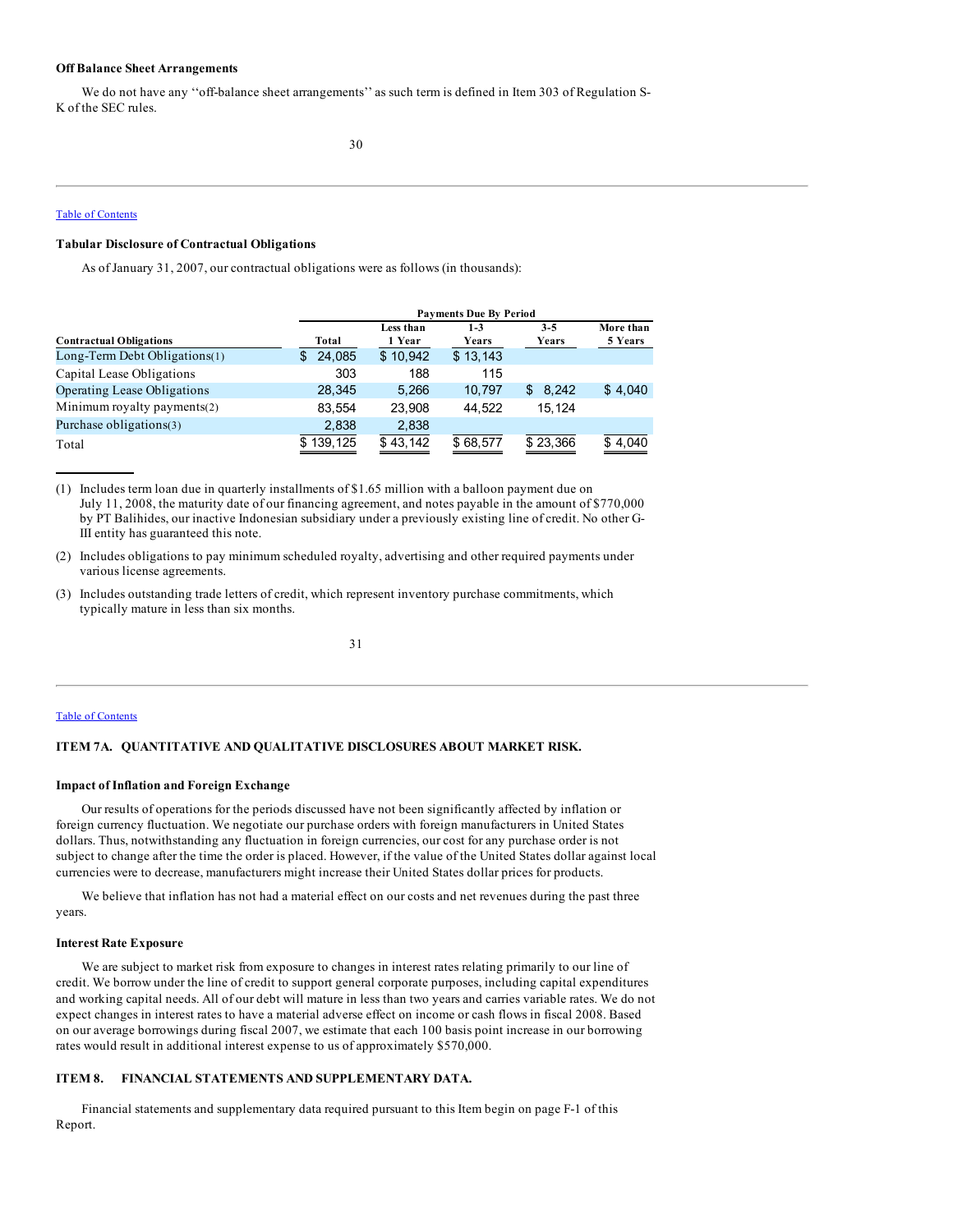# **ITEM 9. CHANGES IN AND DISAGREEMENTS WITH ACCOUNTANTS ON ACCOUNTING AND FINANCIAL DISCLOSURE.**

None.

# **ITEM 9A. CONTROLS AND PROCEDURES.**

As of the end of the period covered by this report, our management, including the Chief Executive Officer and Chief Financial Officer, carried out an evaluation of the effectiveness of the design and operation of our disclosure controls and procedures (as such term is defined in Rule 13a-15(e) under the Exchange Act). Based on that evaluation, our Chief Executive Officer and Chief Financial Officer concluded that our disclosure controls and procedures are designed to ensure that information required to be disclosed by us in the reports that we file or submit under the Exchange Act is (i) recorded, processed, summarized and reported, within the time periods specified in the Commission's rules and forms and (ii) accumulated and communicated to our management, including our principal executive and principal financial officers, as appropriate to allow timely decisions regarding required disclosure. During our last fiscal quarter, there were no changes in our internal control over financial reporting that have materially affected, or are reasonably likely to materially affect, our internal control over financial reporting.

# **ITEM 9B. OTHER INFORMATION.**

None.

32

Table of [Contents](#page-31-0)

### **PART III**

### **ITEM 10. DIRECTORS, EXECUTIVE OFFICERS AND CORPORATE GOVERNANCE.**

We have adopted a code of ethics and business conduct, or Code of Ethics, which applies to our principal executive officer, principal financial officer, principal accounting officer or controller and persons performing similar functions. Our Code of Ethics is located on our Internet website at www.g-iii.com under the heading ''About G-III.'' Any amendments to, or waivers from, a provision of our Code of Ethics that apply to our principal executive officer, principal financial officer, principal accounting officer or controller and persons performing similar functions will be disclosed on our internet website within five business days following such amendment or waiver. The information contained on or connected to our Internet website is not incorporated by reference into this Form 10-K and should not be considered part of this or any other report we file with or furnish to the Securities and Exchange Commission.

The information required by Item 401 of Regulation S-K regarding directors is contained under the heading ''Proposal No. 1 – Election of Directors'' in our definitive Proxy Statement (the ''Proxy Statement'') relating to our Annual Meeting of Stockholders to be held on or about June 7, 2007, to be filed pursuant to Regulation 14A of the Securities Exchange Act of 1934 with the Securities and Exchange Commission, and is incorporated herein by reference. For information concerning our executive officers and other significant employees, see ''Business-Executive Officers of the Registrant'' in Item 1 above in this Report.

The information required by Item 405 of Regulation S-K is contained under the heading ''Section 16(a) Beneficial Ownership Reporting Compliance'' in our Proxy Statement and is incorporated herein by reference. The information required by Items  $407(c)(3)$ , (d)(4), and (d)(5) of Regulation S-K is contained under the heading ''Corporate Governance'' in our Proxy Statement and is incorporated herein by reference.

# **ITEM 11. EXECUTIVE COMPENSATION.**

The information required by this Item 11 is contained under the headings ''Executive Compensation'' and ''Compensation Committee Report'' in our Proxy Statement is incorporated herein by reference.

33

### Table of [Contents](#page-31-0)

**ITEM 12. SECURITY OWNERSHIP OF CERTAIN BENEFICIAL OWNERS AND MANAGEMENT AND RELATED STOCKHOLDER MATTERS.**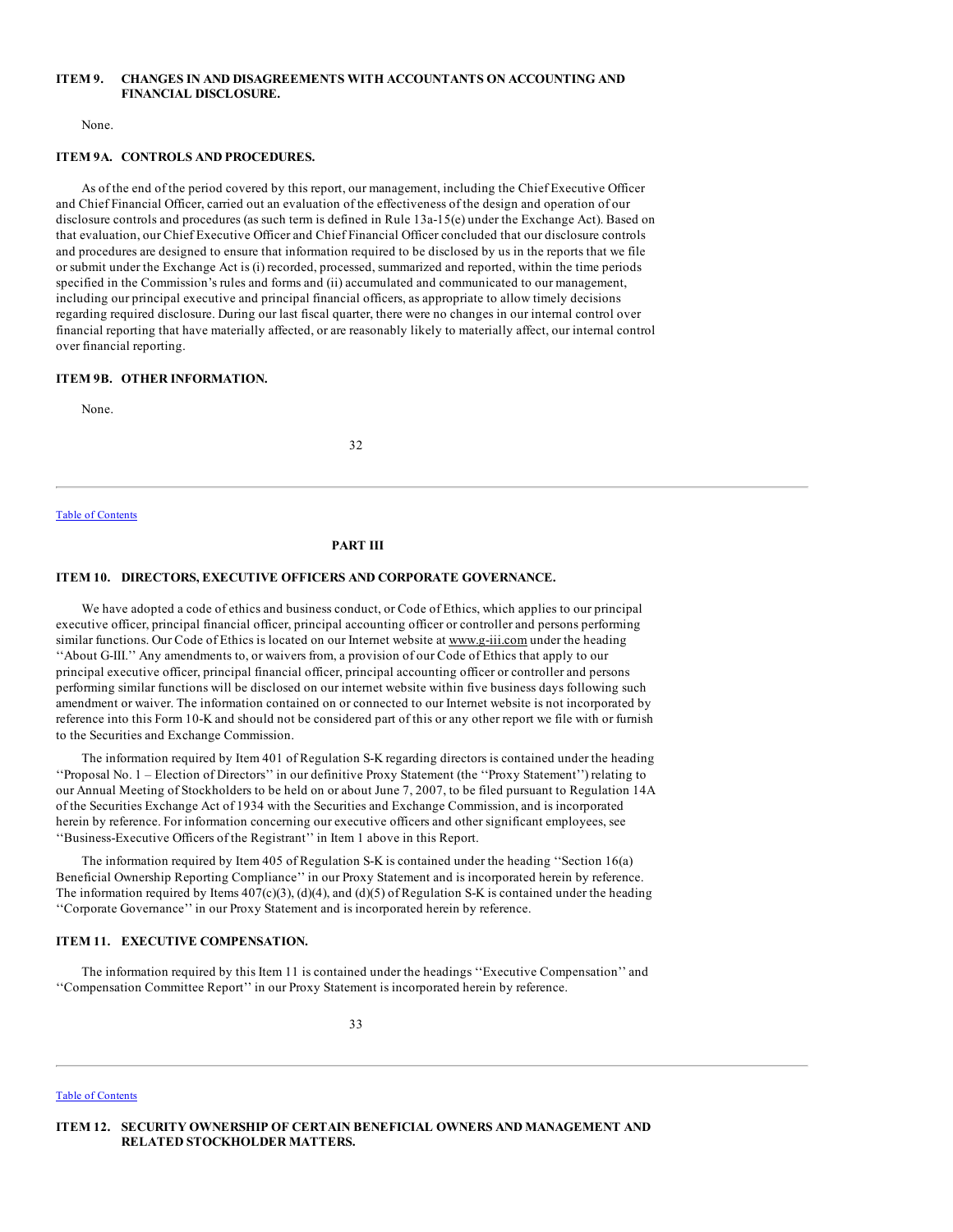Security ownership information of certain beneficial owners and management as called for by this Item 12 is incorporated by reference to the information set forth under the heading ''Beneficial Ownership of Common Stock by Certain Stockholders and Management'' in our Proxy Statement.

### **Equity Compensation Plan Information**

The following table provides information as of January 31, 2007, the last day of fiscal 2007, regarding securities issued under G-III's equity compensation plans that were in effect during fiscal 2007.

| <b>Plan Category</b>                  | Number of securities to<br>be issued upon exercise<br>of outstanding options,<br>warrants and rights | Weighted average<br>exercise price of<br>outstanding<br>options, warrants<br>and rights | Number of securities remaining<br>available for future issuance<br>under equity compensation plans<br>(excluding securities<br>reflected in column (a) |
|---------------------------------------|------------------------------------------------------------------------------------------------------|-----------------------------------------------------------------------------------------|--------------------------------------------------------------------------------------------------------------------------------------------------------|
| Equity compensation plans approved by |                                                                                                      |                                                                                         |                                                                                                                                                        |
| stockholders(1)                       | 1.298.798                                                                                            | \$4.77(2)                                                                               | 909,076                                                                                                                                                |
| Equity compensation plans not         |                                                                                                      |                                                                                         |                                                                                                                                                        |
| approved by stockholders              | N/A                                                                                                  | N/A                                                                                     | N/A                                                                                                                                                    |
| Total                                 | .298.798                                                                                             | 4.77(2)                                                                                 | 909,076                                                                                                                                                |

(1) The number of shares of Common Stock available for issuance under our 2005 Stock Incentive Plan (the ''Plan'') is subject to an automatic annual increase on each January 31 during the term of the Plan equal to six percent (6%) of the total number of issued and outstanding shares of Common Stock on each such date (excluding any shares held in treasury).

(2) Exercise price has been adjusted to give retroactive effect to a three-for-two split of our Common Stock effected on March 28, 2006.

### **ITEM 13. CERTAIN RELATIONSHIPS AND RELATED TRANSACTIONS, AND DIRECTOR INDEPENDENCE.**

The information required by this Item 13 is contained under the headings ''Certain Relationships and Related Transactions'' and ''Corporate Governance'' in our Proxy Statement and is incorporated herein by reference.

# **ITEM 14. PRINCIPAL ACCOUNTING FEES AND SERVICES.**

The information required by this Item 14 is contained under the heading ''Principal Accounting Fees and Services'' in our Proxy Statement is incorporated herein by reference.

34

Table of [Contents](#page-31-0)

# **PART IV**

# **ITEM 15. EXHIBITS AND FINANCIAL STATEMENT SCHEDULES.**

- (a) 1. Financial Statements.
	- 2. Financial Statement Schedules.

The Financial Statements and Financial Statement Schedules are listed in the accompanying index to consolidated financial statements beginning on page F-1 of this report. All other schedules, for which provision is made in the applicable accounting regulations of the Securities and Exchange Commission are not required under the related instructions, are shown in the financial statements or are not applicable and therefore have been omitted.

3. Exhibits:

(a) The following exhibits filed as part of this report or incorporated herein by reference are management contracts or compensatory plans or arrangements: Exhibits 10.1, 10.1(a), 10.10, 10.12, 10.12(a), 10.13, 10.14, 10.19, 10.20 and 10.23.

- 3.1 Certificate of Incorporation.1
- 3.1(a) Certificate of Amendment of Certificate of Incorporation, dated June 8, 2006.2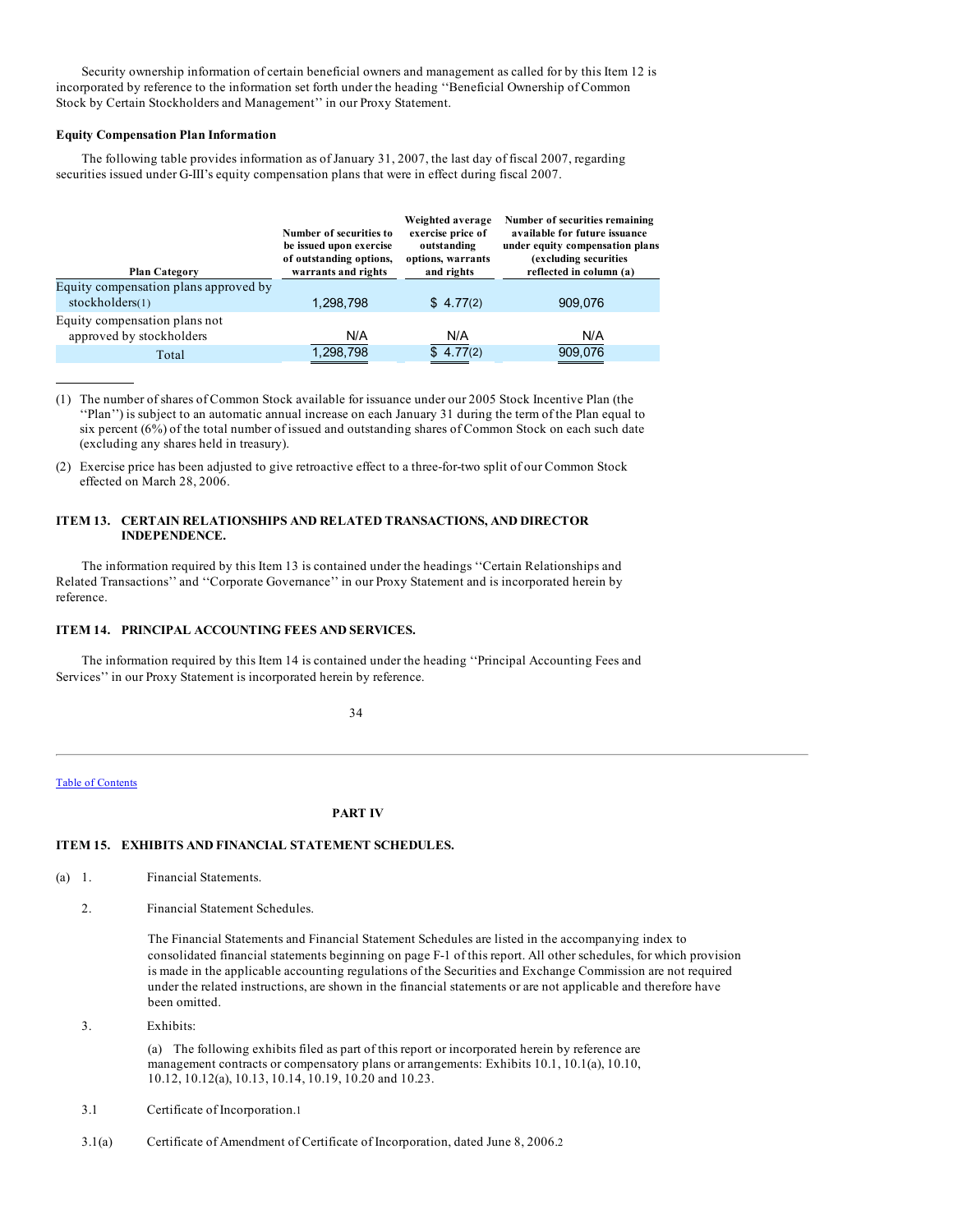- 3.2 By-Laws, as amended, of G-III Apparel Group, Ltd. (''G-III'') .3
- 4.1 Securities Purchase Agreement, dated July 13, 2006, by and among G-III Apparel Group, Ltd., Prentice Capital Partners, LP, Prentice Capital Partners QP, LP, Prentice Capital Offshore, Ltd., GPC XLIII, LLC, PEC I, LLC and S.A.C. Capital Associates, LLC.4
- 4.2 Registration Rights Agreement, dated July 13, 2006, by and among G-III Apparel Group, Ltd., Prentice Capital Partners, LP, Prentice Capital Partners QP, LP, Prentice Capital Offshore, Ltd., GPC XLIII, LLC, PEC I, LLC and S.A.C. Capital Associates, LLC.4
- 4.3 Form of Warrant.4
- 10.1 Employment Agreement, dated February 1, 1994, between G-III and Morris Goldfarb.5
- 10.1(a) Amendment, dated October 1, 1999, to the Employment Agreement, dated February 1, 1994, between G-III and Morris Goldfarb.5
- 10.3 Financing Agreement, dated as of July 11, 2005, by and among The CIT Group/Commercial Services, Inc., as Agent, the Lenders that are parties thereto, G-III Leather Fashions, Inc., J. Percy For Marvin Richards, Ltd., and CK Outerwear, LLC.6
- 10.3(a) Amendment No. 2, dated as of February 24, 2006, to Financing Agreement, dated as of July 11, 2005, by and among The CIT Group/Commercial Services, Inc., as Agent, the Lenders that are parties thereto, G-III Leather Fashions, Inc., J. Percy For Marvin Richards, Ltd., and CK Outerwear, LLC.7
- 10.3(b) Amendment No. 3, dated as of July 26, 2006, to Financing Agreement, dated as of July 11, 2005, as amended, by and among The CIT Group/Commercial Services, Inc., as Agent, the Lenders that are parties thereto, G-III Leather Fashions, Inc., J. Percy For Marvin Richards, Ltd., and CK Outerwear, LLC.8
- 10.3(c) Amendment No. 4, dated as of February 28, 2007, to Financing Agreement, dated as of July 11, 2005, as amended, by and among The CIT Group/Commercial Services, Inc., as Agent, the Lenders that are parties thereto, G-III Leather Fashions, Inc., J. Percy For Marvin Richards, Ltd., and CK Outerwear, LLC.9
- 10.6 Lease, dated September 21, 1993, between Hartz Mountain Associates and G-III.5
- 10.6(a) Lease renewal, dated May 27, 1999, between Hartz Mountain Associates and G-III.5

35

#### Table of [Contents](#page-31-0)

| 10.6(b)  | Lease modification agreement, dated March 10, 2004, between Hartz Mountain Associates<br>and G-III.10                       |
|----------|-----------------------------------------------------------------------------------------------------------------------------|
| 10.6(c)  | Lease modification agreement, dated February 23, 2005, between Hartz Mountain Associates<br>and G-III.11                    |
| 10.7     | Lease, dated June 1, 1993, between 512 Seventh Avenue Associates ("512") and G-III.5                                        |
| 10.7(a)  | Lease amendment, dated July 1, 2000, between 512 and G-III.5                                                                |
| 10.8     | Lease, dated January 31, 1994, between 512 and G-III.5                                                                      |
| 10.8(a)  | Lease amendment, dated July 1, 2000, between 512 and G-III.5                                                                |
| 10.10    | G-III Apparel Group, Ltd. 1989 Stock Option Plan, as amended.5                                                              |
| 10.12    | G-III Apparel Group, Ltd. 1997 Stock Option Plan, as amended. 10                                                            |
| 10.12(a) | Form of Option Agreement for awards made pursuant to the G-III Apparel Group, Ltd. 1997<br>Stock Option Plan, as amended.11 |
| 10.13    | Letter Agreement, dated December 2, 1998, between G-III and Aron Goldfarb.5                                                 |

10.14 G-III Apparel Group, Ltd. 1999 Stock Option Plan for Non-Employee Directors, as amended.12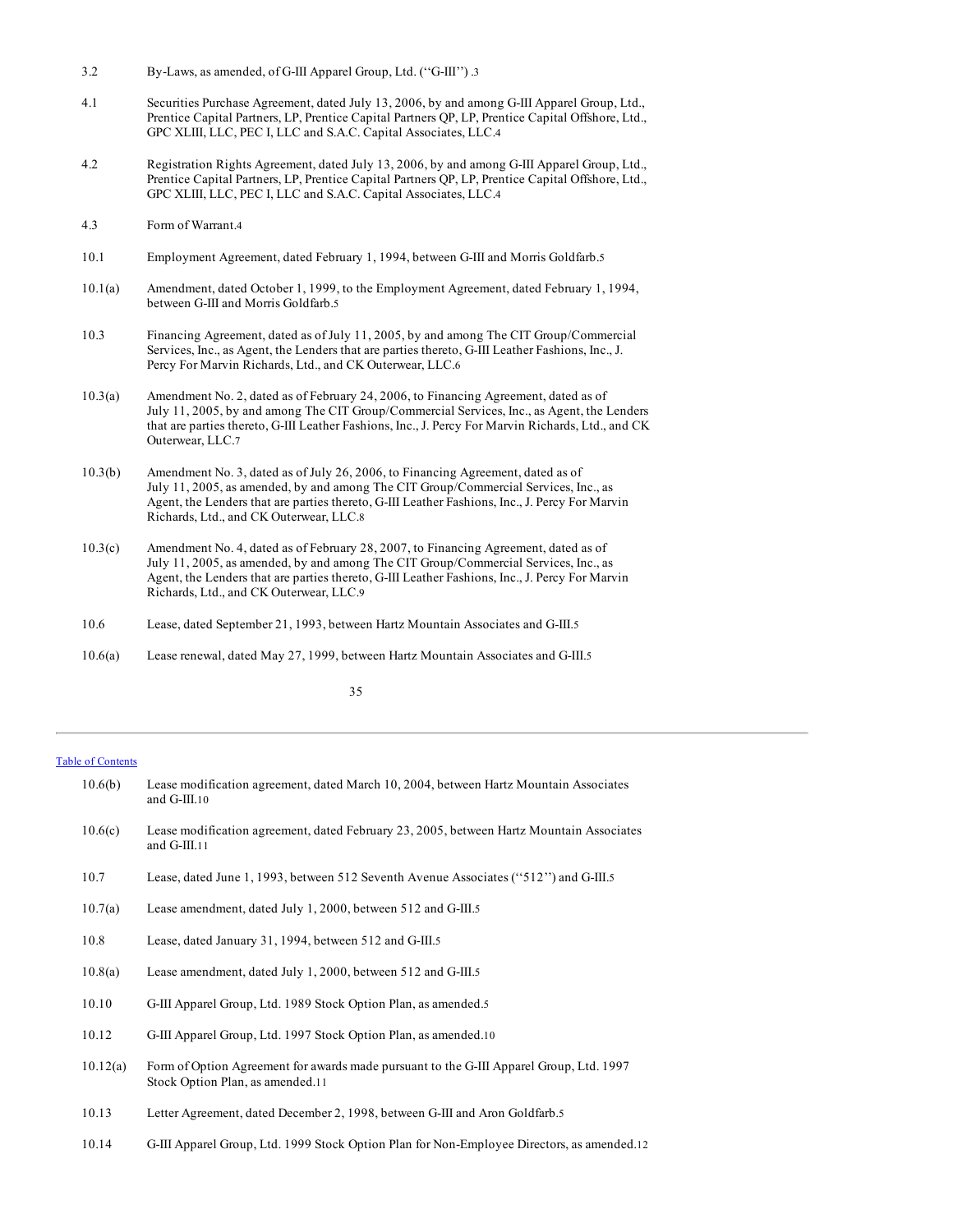10.19 G-III Apparel Group, Ltd. 2005 Stock Incentive Plan.13

10.20 Form of Restricted Stock Agreement.14

- 10.21 Stock Purchase Agreement, dated as of July 11, 2005, by and among Sammy Aaron, Andrew Reid, Lee Lipton, John Pollack, Sammy Aaron, as Sellers' Representative, G-III Leather Fashions, Inc. and G-III.6
- 10.21(a) Amendment to Stock Purchase Agreement, dated January 30, 2007, amending the Stock Purchase Agreement, dated July 11, 2005, by and among Sammy Aaron, Andrew Reid, Lee Lipton, John Pollack, Sammy Aaron, as Sellers' Representative, G-III Leather Fashions, Inc and G-III Apparel Group, Ltd.15
- 10.22 Asset Purchase Agreement, dated as of July 11, 2005, by and among G-III Leather Fashions, Inc., G-III, Winlit Group, Ltd., David Winn and Richard Madris.6
- 10.22(a) Amendment to Asset Purchase Agreement, dated January 30, 2007, amending the Asset Purchase Agreement, dated July 11, 2005, by and among Stusam, Inc., a New York corporation formerly known as Winlit Group, Ltd., David Winn and Richard Madris, G-III Leather Fashions, Inc. and G-III Apparel Group, Ltd.15
- 10.23 Employment Agreement, dated as of July 11, 2005, by and between Sammy Aaron and G-III.6
- 10.24 Lease agreement dated June 29, 2006 between The Realty Associates Fund VI, LP and G-III Apparel Group, Ltd.2
- 21 Subsidiaries of G-III.
- 23 Consent of Independent Registered Public Accounting Firm, Ernst & Young LLP.
- 31.1 Certification by Morris Goldfarb, Chief Executive Officer of G-III Apparel Group, Ltd., pursuant to Section 302 of the Sarbanes-Oxley Act of 2002, in connection with G-III Apparel Group, Ltd.'s Annual Report on Form 10-K for the fiscal year ended January 31, 2007.
- 31.2 Certification by Neal S. Nackman, Chief Financial Officer of G-III Apparel Group, Ltd., pursuant to Section 302 of the Sarbanes-Oxley Act of 2002, in connection with G-III Apparel Group, Ltd.'s Annual Report on Form 10-K for the fiscal year ended January 31, 2007.

36

#### Table of [Contents](#page-31-0)

- 32.1 Certification by Morris Goldfarb, Chief Executive Officer of G-III Apparel Group, Ltd., pursuant to 18 U.S.C. Section 1350, as adopted pursuant to Section 906 of the Sarbanes-Oxley Act of 2002, in connection with G-III Apparel Group, Ltd.'s Annual Report on Form 10-K for the fiscal year ended January 31, 2007.
- 32.2 Certification by Neal S. Nackman, Chief Financial Officer of G-III Apparel Group, Ltd., pursuant to 18 U.S.C. Section 1350, as adopted pursuant to Section 906 of the Sarbanes-Oxley Act of 2002, in connection with G-III Apparel Group, Ltd.'s Annual Report on Form 10-K for the year ended January 31, 2007.
- (1) Previously filed as an exhibit to G-III's Registration Statement on Form S-1 (no. 33-31906), which exhibit is incorporated herein by reference.
- (2) Previously filed as an exhibit to G-III's Annual Report on Form 10-Q for the fiscal quarter ended July 31, 2006 filed on September 13, 2006, which exhibit is incorporated herein by reference.
- (3) Previously filed as an exhibit to G-III's Report on Form 8-K filed on April 25, 2007, which exhibit is incorporated herein by reference.
- (4) Previously filed as an exhibit to G-III's Report on Form 8-K filed on July 14, 2006, which exhibit is incorporated herein by reference.
- (5) Previously filed as an exhibit to G-III's Annual Report on Form 10-K/A for the fiscal year ended January 31, 2006 filed on May 8, 2006, which exhibit is incorporated herein by reference.
- (6) Previously filed as an exhibit to G-III's Report on Form 8-K filed on July 15, 2005, which exhibit is incorporated herein by reference.
- (7) Previously filed as an exhibit to G-III's Report on Form 8-K filed on March 2, 2006, which exhibit is incorporated herein by reference.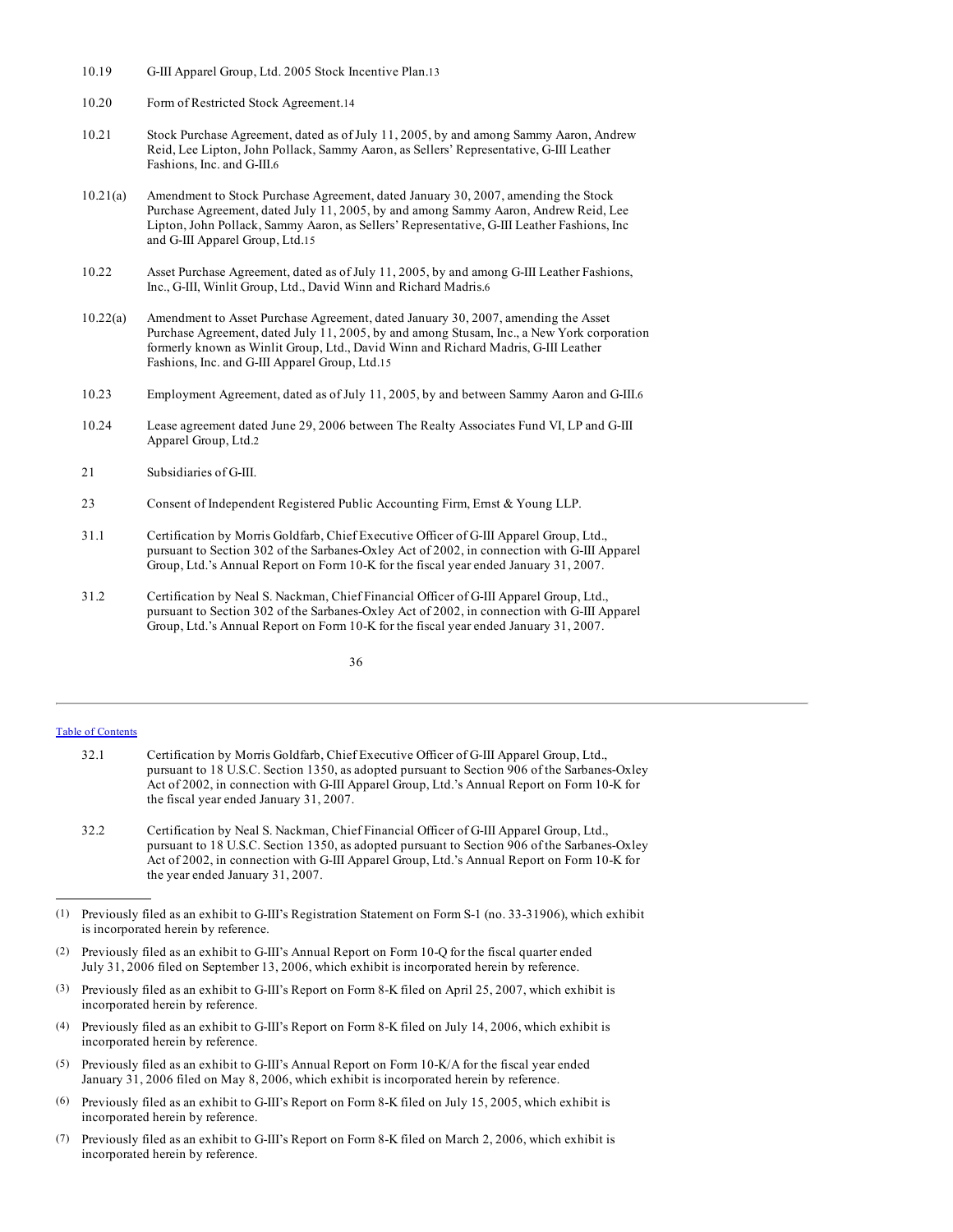- (8) Previously filed as an exhibit to G-III's Report on Form 8-K filed on August 1, 2006, which exhibit is incorporated herein by reference.
- (9) Previously filed as an exhibit to G-III's Report on Form 8-K filed on March 7, 2007, which exhibit is incorporated herein by reference.
- (10) Previously filed as an exhibit to G-III's Annual Report on Form 10-K for the fiscal year ended January 31, 2004, which exhibit is incorporated here in by reference.
- (11) Previously filed as an exhibit to G-III's Annual Report on Form 10-K for the fiscal year ended January 31, 2005, which exhibit is incorporated herein by reference.
- (12) Previously filed as an exhibit to G-III's Annual Report on Form 10-K for the fiscal year ended January 31, 2006 filed on May 1, 2006, which exhibit is incorporated herein by reference.
- (13) Previously filed as an exhibit to G-III's Registration Statement on Form S-8 filed on June 14, 2005, which exhibit is incorporated herein by reference.
- (14) Previously filed as an exhibit to G-III's Report on Form 8-K filed on June 15, 2005, which exhibit is incorporated herein by reference.
- (15) Previously filed as an exhibit to G-III's Report on Form 8-K filed on February 1, 2007, which exhibit is incorporated herein by reference.

Exhibits have been included in copies of this Report filed with the Securities and Exchange Commission. We will provide, without charge, a copy of these exhibits to each stockholder upon the written request of any such stockholder. All such requests should be directed to G-III Apparel Group, Ltd., 512 Seventh Avenue, 35th floor, New York, New York 10018, Attention: Mr. Wayne S. Miller, Secretary.

37

# **SIGNATURES**

Pursuant to the requirements of Section 13 or 15(d) of the Securities Exchange Act of 1934, the registrant has duly caused this report to be signed on its behalf by the undersigned, thereunto duly authorized.

### **G-III APPAREL GROUP, LTD.**

By: /s/ Morris Goldfarb Morris Goldfarb, Chief Executive Officer

# April 27, 2007

Pursuant to the requirements of the Securities Exchange Act of 1934, this report has been signed below by the following persons on behalf of the registrant and in the capacities and on the dates indicated.

| Signature                                | <b>Title</b>                                                                                    | Date           |
|------------------------------------------|-------------------------------------------------------------------------------------------------|----------------|
| /s/ Morris Goldfarb<br>Morris Goldfarb   | Director, Chairman of the Board and Chief<br>Executive Officer (principal executive<br>officer) | April 27, 2007 |
| /s/ Neal S. Nackman<br>Neal S. Nackman   | Chief Financial Officer (principal<br>financial and accounting officer)                         | April 27, 2007 |
| /s/ Sammy Aaron<br>Sammy Aaron           | Director and Vice Chairman                                                                      | April 27, 2007 |
| /s/ Thomas J. Brosig<br>Thomas J. Brosig | Director                                                                                        | April 27, 2007 |
| /s/ Pieter Deiters<br>Pieter Deiters     | Director                                                                                        | April 27, 2007 |
| /s/ Alan Feller<br>Alan Feller           | Director                                                                                        | April 27, 2007 |
| /s/ Carl Katz<br>Carl Katz               | Director                                                                                        | April 27, 2007 |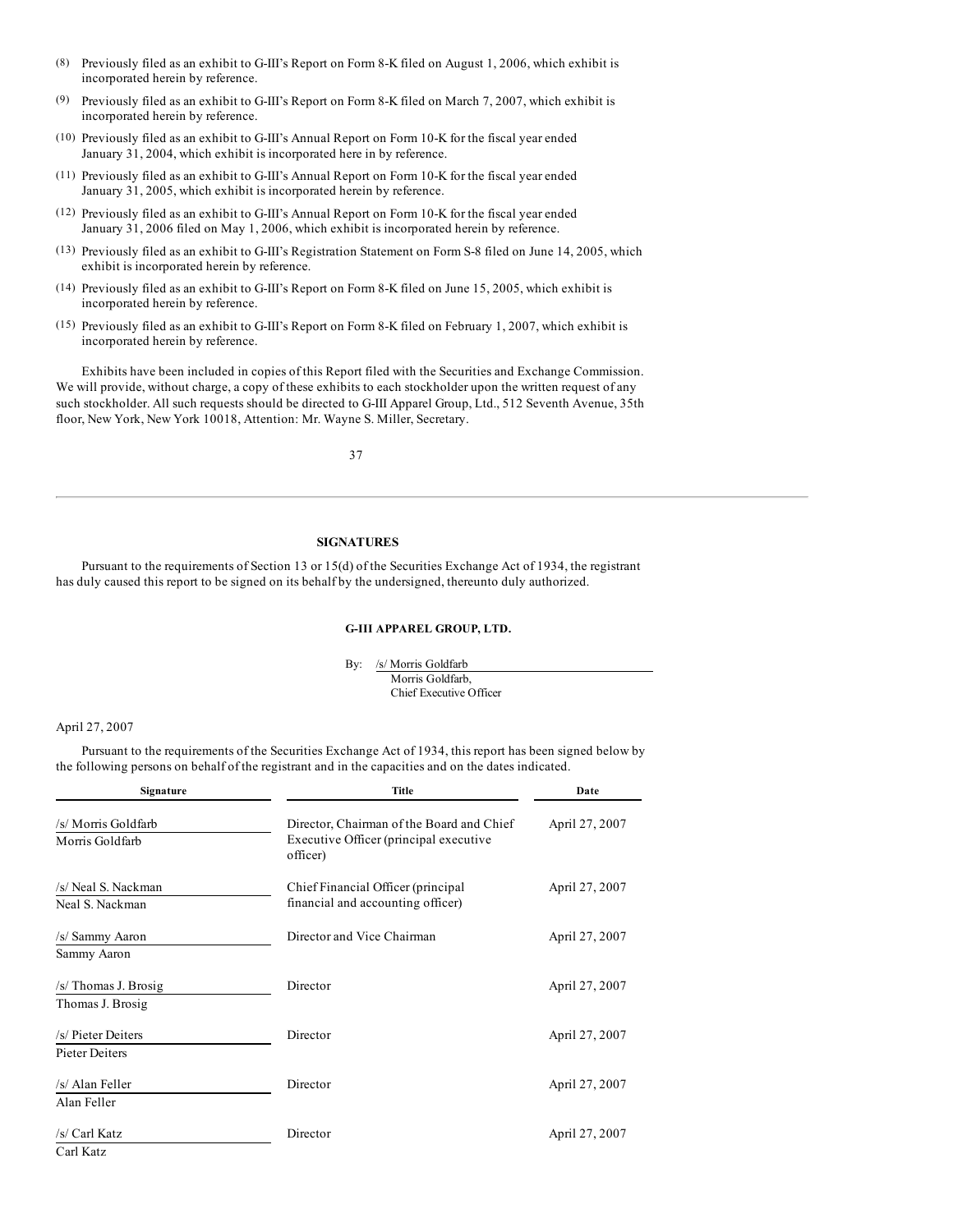<span id="page-31-0"></span>

| /s/ Laura Pomerantz                            | Director | April 27, 2007 |
|------------------------------------------------|----------|----------------|
| Laura Pomerantz                                |          |                |
| /s/ Willem van Bokhorst<br>Willem van Bokhorst | Director | April 27, 2007 |
| /s/ Richard White<br>Richard White             | Director | April 27, 2007 |

### **G-III Apparel Group, Ltd. and Subsidiaries**

# **INDEX TO CONSOLIDATED FINANCIAL STATEMENTS AND FINANCIAL STATEMENT SCHEDULES (Item 15(a))**

|                                                                                                  | Page  |
|--------------------------------------------------------------------------------------------------|-------|
| Report of Independent Registered Public Accounting Firm                                          | $F-2$ |
| <b>Financial Statements</b>                                                                      |       |
| Consolidated Balance Sheets — January 31, 2007 and 2006                                          | $F-3$ |
| Consolidated Statements of Income — Years Ended<br>January 31, 2007, 2006 and 2005               | $F-4$ |
| Consolidated Statements of Stockholders' Equity — Years<br>Ended January 31, 2007, 2006 and 2005 | $F-5$ |
| Consolidated Statements of Cash Flows — Years Ended<br>January 31, 2007, 2006 and 2005           | $F-6$ |
| Notes to Consolidated Financial Statements                                                       | $F-8$ |
| Financial Statement Schedule                                                                     |       |
| $II$ — Valuation and Qualifying Accounts                                                         | $S-1$ |

All other schedules for which provision is made in the applicable regulations of the Securities and Exchange Commission are not required under the related instructions or are inapplicable and, accordingly, are omitted.

F-1

# Table of Contents

# **REPORT OF INDEPENDENT REGISTERED PUBLIC ACCOUNTING FIRM**

To the Board of Directors and Stockholders

### of **G-III Apparel Group, Ltd**.

We have audited the accompanying consolidated balance sheets of G-III Apparel Group, Ltd. and subsidiaries as of January 31, 2007 and 2006, and the related consolidated statements of income, stockholders' equity, and cash flows for each of the three years in the period ended January 31, 2007. Our audits also included the financial statement schedule listed in the index at Item 15(a). These financial statements and schedule are the responsibility of the Company's management. Our responsibility is to express an opinion on these financial statements and schedule based on our audits.

We conducted our audits in accordance with the standards of the Public Company Accounting Oversight Board (United States). Those standards require that we plan and perform the audit to obtain reasonable assurance about whether the financial statements are free of material misstatement. We were not engaged to perform an audit of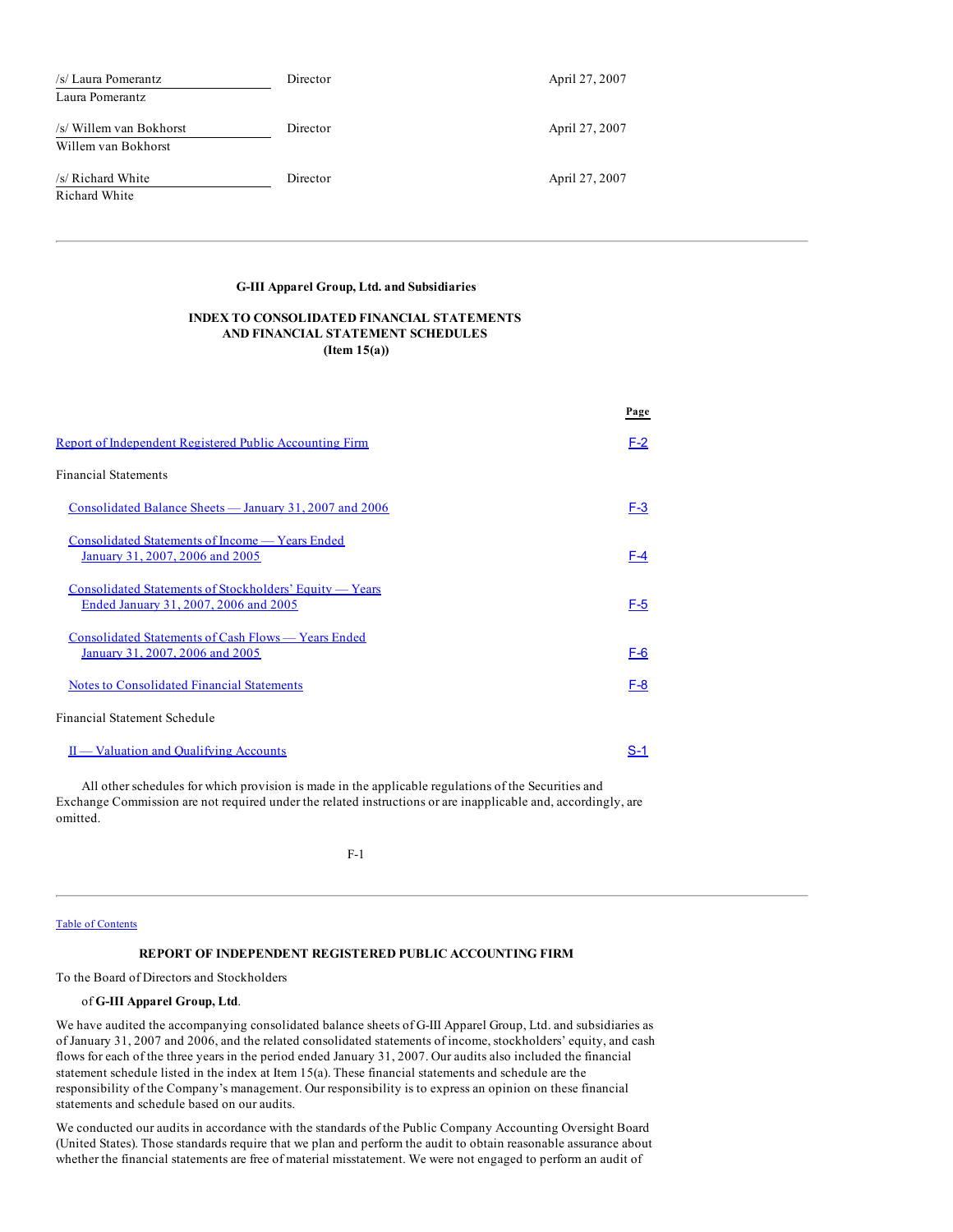<span id="page-32-0"></span>the Company's internal control over financial reporting. Our audits included consideration of internal control over financial reporting as a basis for designing audit procedures that are appropriate in the circumstances, but not for the purpose of expressing an opinion on the effectiveness of the Company's internal control over financial reporting. Accordingly, we express no such opinion. An audit also includes examining, on a test basis, evidence supporting the amounts and disclosures in the financial statements, assessing the accounting principles used and significant estimates made by management, and evaluating the overall financial statement presentation. We believe that our audits provide a reasonable basis for our opinion.

In our opinion, the financial statements referred to above present fairly, in all material respects, the consolidated financial position of G-III Apparel Group, Ltd. and subsidiaries at January 31, 2007 and 2006, and the consolidated results of their operations and their cash flows for each of the three years in the period ended January 31, 2007, in conformity with accounting principles generally accepted in the United States. Also, in our opinion, the related financial statement schedule, when considered in relation to the basic financial statements taken as a whole, presents fairly in all material respects the information set forth therein.

/s/ ERNST & YOUNG LLP

New York, New York March 22, 2007

F-2

### Table of [Contents](#page-31-0)

# **G-III Apparel Group, Ltd. and Subsidiaries**

# **CONSOLIDATED BALANCE SHEETS**

January 31,

(in thousands, except share and per share amounts)

| <b>ASSETS</b>                                                                      | 2007         | 2006        |
|------------------------------------------------------------------------------------|--------------|-------------|
| <b>CURRENT ASSETS</b>                                                              |              |             |
| Cash and cash equivalents                                                          | \$12,026     | \$<br>7,031 |
| Accounts receivable, net of allowance for doubtful accounts and sales discounts of |              |             |
| \$15,475 and \$9,443, respectively                                                 | 60,960       | 45,751      |
| Inventories, net                                                                   | 38,111       | 30,395      |
| Deferred income taxes                                                              | 5,279        | 4,101       |
| Prepaid expenses and other current assets                                          | 9,753        | 7,844       |
| Total current assets                                                               | 126,129      | 95,122      |
| PROPERTY, PLANT AND EQUIPMENT, NET                                                 | 5.641        | 4.296       |
| DEFERRED INCOME TAXES                                                              | 2,800        | 2,415       |
| <b>GOODWILL</b>                                                                    | 25,006       | 18,501      |
| OTHER INTANGIBLES, NET                                                             | 11,971       | 15,287      |
| <b>OTHER ASSETS</b>                                                                | 1,983        | 2,696       |
|                                                                                    | \$173,530    | \$138,317   |
| LIABILITIES AND STOCKHOLDERS' EQUITY                                               |              |             |
| <b>CURRENT LIABILITIES</b>                                                         |              |             |
| Notes payable                                                                      | \$<br>10,942 | \$<br>7,370 |
| Current maturities of obligations under capital leases                             | 188          | 208         |
| Income taxes payable                                                               | 2,613        | 2,269       |
| Accounts payable                                                                   | 12,430       | 9,749       |
| Contingent purchase price payable                                                  | 3,989        | 3,380       |
| Accrued expenses                                                                   | 14,109       | 10,949      |
| Total current liabilities                                                          | 44,271       | 33,925      |
| <b>NOTES PAYABLE</b>                                                               | 13,143       | 21,750      |
| OTHER NON-CURRENT LIABILITIES                                                      | 474          | 631         |
| <b>TOTAL LIABILITIES</b>                                                           | 57,888       | 56,306      |
| <b>COMMITMENTS AND CONTINGENCIES</b>                                               |              |             |
| <b>STOCKHOLDERS' EQUITY</b>                                                        |              |             |
| Preferred stock; 1,000,000 shares authorized; no shares issued and outstanding in  |              |             |
| all periods                                                                        |              |             |
| Common stock $-$ \$.01 par value; authorized, 40,000,000 shares; 14,530,070 and    |              |             |
| 12,701,222 shares issued at January 31, 2007 and 2006, respectively                | 145          | 127         |
| Additional paid-in capital                                                         | 56,686       | 36,262      |
| Retained earnings                                                                  | 59,781       | 46,592      |
|                                                                                    | 116,612      | 82,981      |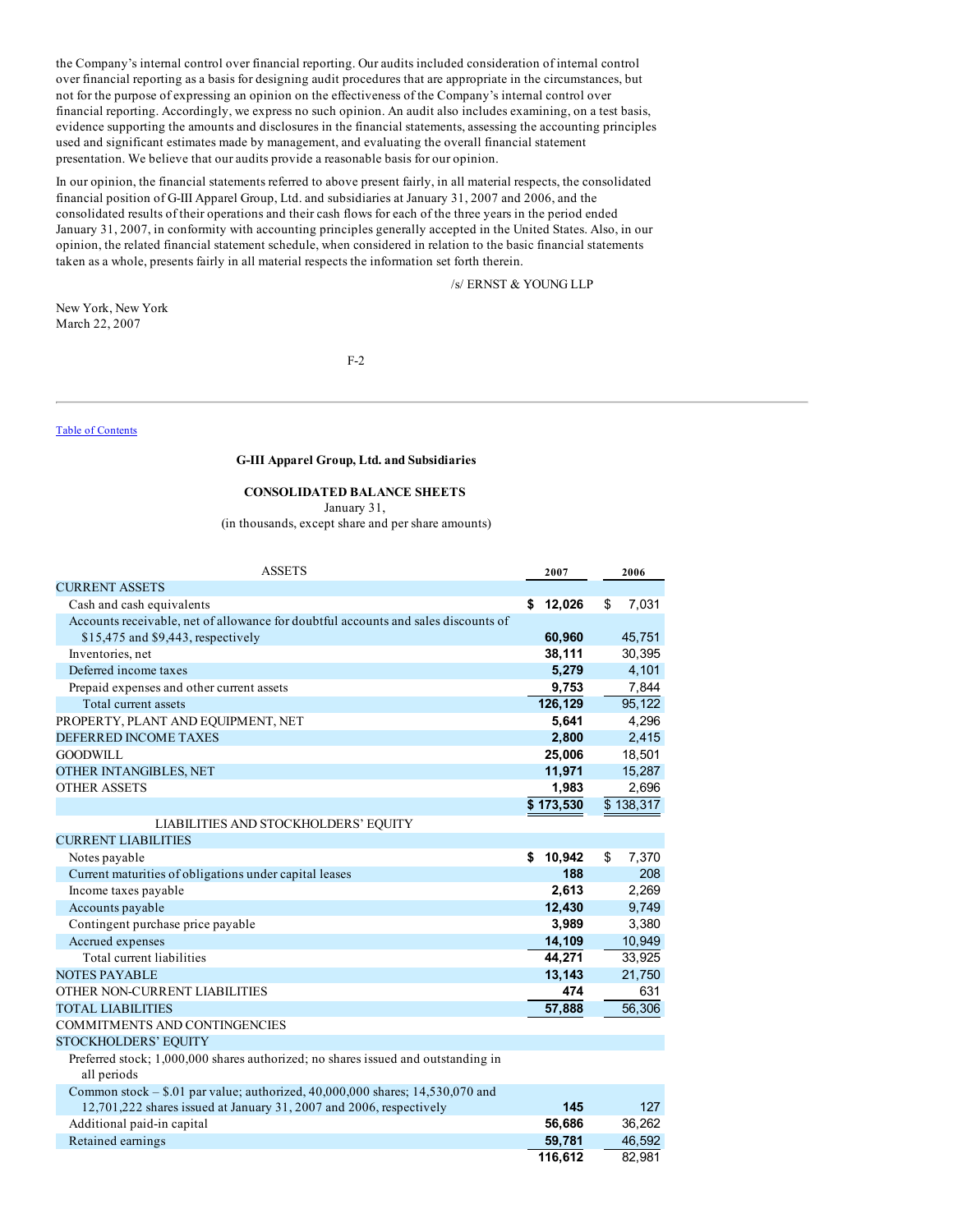| (970)     | (970)     |
|-----------|-----------|
| 115.642   | 82.011    |
| \$173,530 | \$138.317 |

<span id="page-33-0"></span>*The accompanying notes are an integral part of these statements.*

F-3

# Table of [Contents](#page-31-0)

# **G-III Apparel Group, Ltd. and Subsidiaries**

# **CONSOLIDATED STATEMENTS OF INCOME**

(in thousands, except per share amounts)

|                                               |              | Year ended January 31,  |            |  |  |  |
|-----------------------------------------------|--------------|-------------------------|------------|--|--|--|
|                                               | 2007         | 2006                    | 2005       |  |  |  |
| Net sales                                     | \$427,017    | \$324,072               | \$214,278  |  |  |  |
| Cost of goods sold                            | 311,470      | 239,226                 | 161,534    |  |  |  |
| Gross profit                                  | 115,547      | 84,846                  | 52,744     |  |  |  |
| Selling, general and administrative expenses  | 83,258       | 64,763                  | 47,452     |  |  |  |
| Depreciation and amortization                 | 4,431        | 3,125                   | 1,344      |  |  |  |
| Write-down of equity investment               |              |                         | 882        |  |  |  |
| Operating profit                              | 27,858       | 16,958                  | 3,066      |  |  |  |
| Interest and financing charges, net           | 6,362        | 4,349                   | 1,086      |  |  |  |
| Income before income taxes                    | 21,496       | 12,609                  | 1,980      |  |  |  |
| Income tax expense                            | 8,307        | 5,517                   | 1,277      |  |  |  |
| <b>NET INCOME</b>                             | 13,189<br>\$ | $\mathfrak{L}$<br>7,092 | \$<br>703  |  |  |  |
| <b>INCOME PER COMMON SHARE:</b>               |              |                         |            |  |  |  |
| Basic:                                        |              |                         |            |  |  |  |
| Net income per common share                   | 1.00         | \$<br>0.62              | \$<br>0.07 |  |  |  |
| Weighted average number of shares outstanding | 13,199       | 11,509                  | 10,773     |  |  |  |
| Diluted:                                      |              |                         |            |  |  |  |
| Net income per common share                   | 0.94         | \$<br>0.58              | 0.06       |  |  |  |
| Weighted average number of shares outstanding | 13.982       | 12.236                  | 11,292     |  |  |  |

*The accompanying notes are an integral part of these statements.*

F-4

# Table of [Contents](#page-31-0)

# **G-III Apparel Group, Ltd. and Subsidiaries**

# **CONSOLIDATED STATEMENTS OF STOCKHOLDERS' EQUITY**

Years ended January 31, 2007, 2006 and 2005 (in thousands)

|                                         | <b>Common stock</b> | Additional<br>paid-in<br>capital | Accumulated<br>other<br>comprehensive<br>income | Retained<br>earnings | Common<br>stock<br>held in<br>Treasury |     | Total  |
|-----------------------------------------|---------------------|----------------------------------|-------------------------------------------------|----------------------|----------------------------------------|-----|--------|
| Balance as of January 31, 2004          | \$<br>110           | \$27,288                         | \$<br>-47                                       | \$38,797             | (970)<br>$\mathbf{s}$                  | \$. | 65,272 |
| Employee stock options exercised        | 2                   | 521                              |                                                 |                      |                                        |     | 523    |
| Tax benefit from exercise of options    |                     | 133                              |                                                 |                      |                                        |     | 133    |
| Foreign currency translation adjustment |                     |                                  | 3                                               |                      |                                        |     | 3      |
| Issuance of restricted common stock     |                     | 295                              |                                                 |                      |                                        |     | 296    |
| Net income                              |                     |                                  |                                                 | 703                  |                                        |     | 703    |
| Balance as of January 31, 2005          | 113                 | 28.237                           | 50                                              | 39.500               | (970)                                  |     | 66.930 |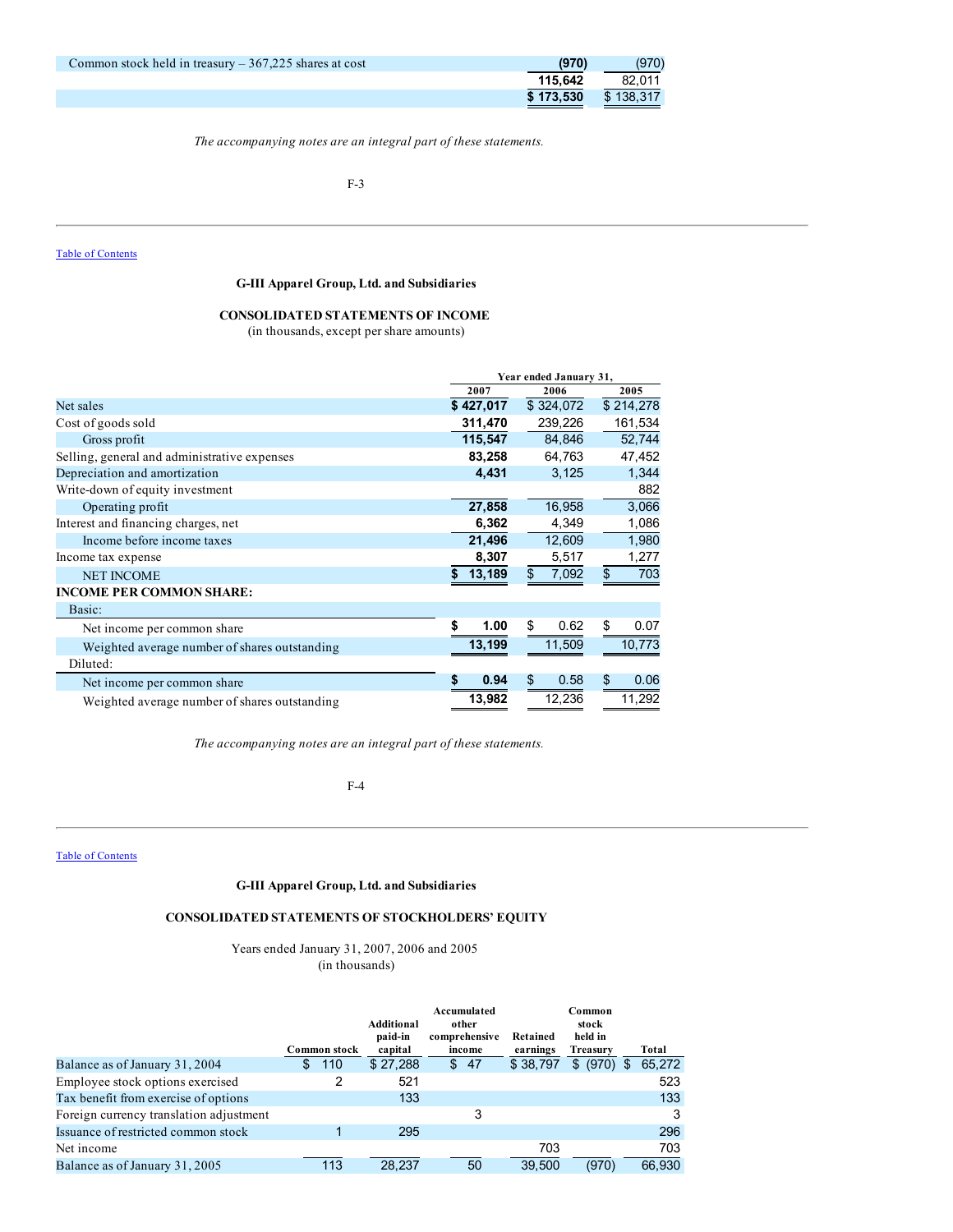<span id="page-34-0"></span>

| <b>Balance as of January 31, 2007</b>     | 145             | \$56,686 | U    | \$59,781 | (970) | \$115,642 |
|-------------------------------------------|-----------------|----------|------|----------|-------|-----------|
| Net income                                |                 |          |      | 13,189   |       | 13,189    |
| placement, net                            | 15              | 14.998   |      |          |       | 15,013    |
| Shares issued in connection with private  |                 |          |      |          |       |           |
| Amortization share-based compensation     |                 | 425      |      |          |       | 425       |
| with acquisitions                         |                 | 2,696    |      |          |       | 2,696     |
| Fair value of shares vested in connection |                 |          |      |          |       |           |
| Tax benefit from exercise of options      |                 | 1,325    |      |          |       | 1,325     |
| Employee stock options exercised          | 3               | 980      |      |          |       | 983       |
| Balance as of January 31, 2006            | 127             | 36,262   | 0    | 46,592   | (970) | 82,011    |
| Net income                                |                 |          |      | 7,092    |       | 7,092     |
| Shares issued under stock incentive plan  | 2               | 2,185    |      |          |       | 2,187     |
| acquisitions                              | 10 <sup>1</sup> | 5,234    |      |          |       | 5,244     |
| Shares issued in connection with          |                 |          |      |          |       |           |
| Foreign currency translation adjustment   |                 |          | (50) |          |       | (50)      |
| Tax benefit from exercise of options      |                 | 176      |      |          |       | 176       |
| Employee stock options exercised          | $\overline{2}$  | 430      |      |          |       | 432       |

*The accompanying notes are an integral part of this statement.*

F-5

# Table of [Contents](#page-31-0)

# **G-III Apparel Group, Ltd. and Subsidiaries**

# **CONSOLIDATED STATEMENTS OF CASH FLOWS**

(in thousands)

|                                                                 | Year ended January 31, |           |    |             |    |          |
|-----------------------------------------------------------------|------------------------|-----------|----|-------------|----|----------|
|                                                                 |                        | 2007      |    | 2006        |    | 2005     |
| Cash flows from operating activities                            |                        |           |    |             |    |          |
| Net income                                                      |                        | \$13,189  | \$ | 7,092       | \$ | 703      |
| Adjustments to reconcile net income to net cash (used in)       |                        |           |    |             |    |          |
| provided by operating activities, net of assets and liabilities |                        |           |    |             |    |          |
| acquired:                                                       |                        |           |    |             |    |          |
| Depreciation and amortization                                   |                        | 4,431     |    | 3,131       |    | 1,344    |
| Non-cash compensation                                           |                        | 425       |    | 1,738       |    |          |
| Deferred financing charges                                      |                        | 843       |    | 428         |    |          |
| Write-down of equity investment                                 |                        |           |    |             |    | 882      |
| Deferred income taxes                                           |                        | (1, 563)  |    | (1, 109)    |    | 2,428    |
| Changes in operating assets and liabilities:                    |                        |           |    |             |    |          |
| Accounts receivable, net                                        |                        | (15, 209) |    | (15, 506)   |    | (5, 479) |
| Inventories, net                                                |                        | (7, 716)  |    | 12,043      |    | 4,253    |
| Income taxes, net                                               |                        | 344       |    | 2,320       |    | (1, 555) |
| Prepaid expenses and other current assets                       |                        | (2, 752)  |    | (4, 330)    |    | (663)    |
| Other assets                                                    |                        | 713       |    | (793)       |    | (827)    |
| Accounts payable, accrued expenses and other liabilities        |                        | 5,873     |    | (1,631)     |    | (829)    |
| Net cash (used in) provided by operating activities             |                        | (1,422)   |    | 3,383       |    | 257      |
| Cash flows from investing activities                            |                        |           |    |             |    |          |
| Capital expenditures                                            |                        | (2, 461)  |    | (1,300)     |    | (1,065)  |
| Proceeds from sale of joint venture interest                    |                        |           |    |             |    | 200      |
| Acquisition of Marvin Richards, net of cash acquired            |                        | 143       |    | (19, 907)   |    |          |
| <b>Acquisition of Winlit</b>                                    |                        | (73)      |    | (596)       |    |          |
| Contingent purchase price paid                                  |                        | (3, 269)  |    |             |    |          |
| Net cash used in investing activities                           | \$                     | (5,660)   |    | \$ (21,803) | \$ | (865)    |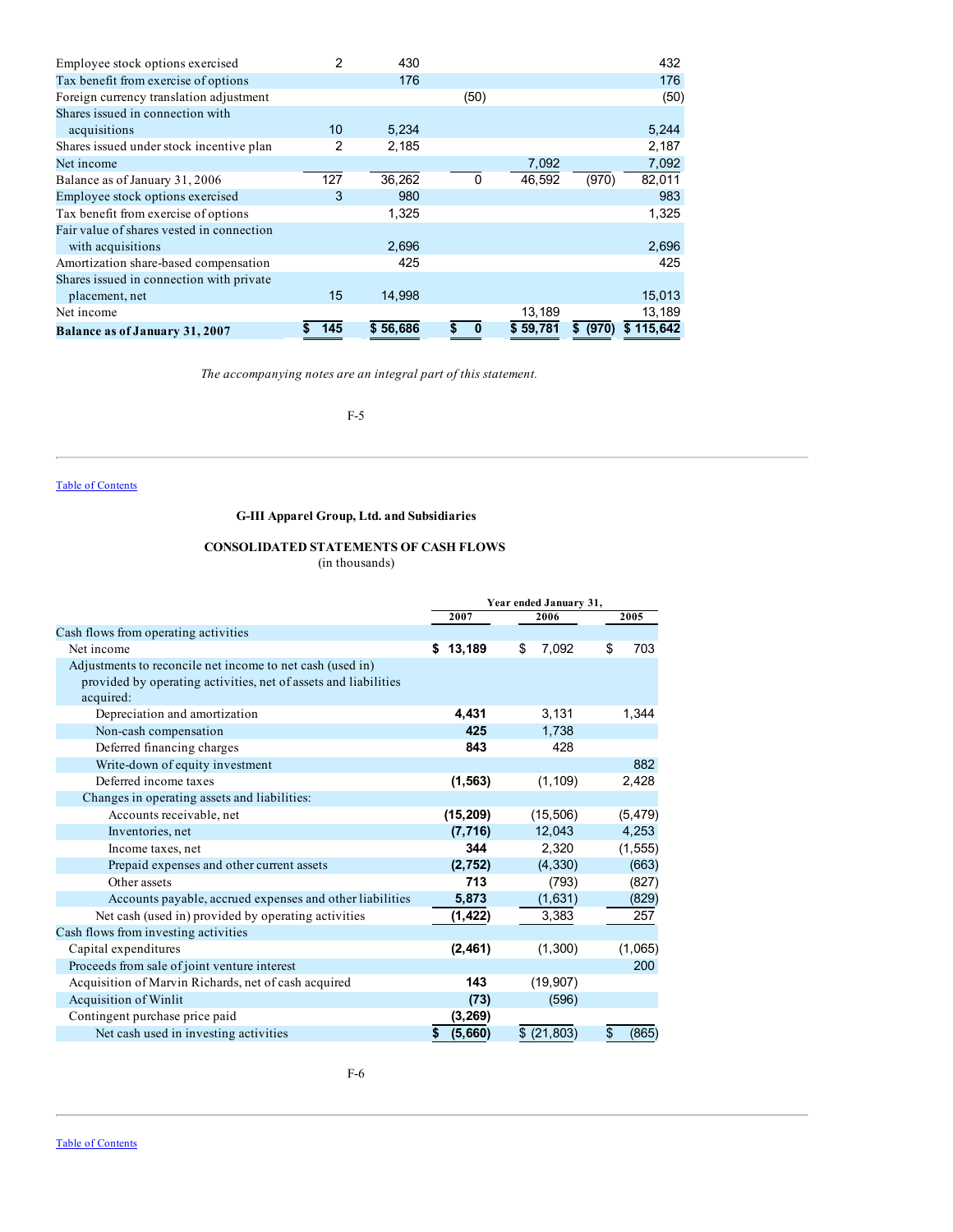# **G-III Apparel Group, Ltd. and Subsidiaries**

# **CONSOLIDATED STATEMENTS OF CASH FLOWS (continued)**

(in thousands)

<span id="page-35-0"></span>

|                                                                          | Year ended January 31, |              |             |  |
|--------------------------------------------------------------------------|------------------------|--------------|-------------|--|
|                                                                          | 2007                   | 2006         | 2005        |  |
| Cash flows from financing activities                                     |                        |              |             |  |
| Proceeds from terminated credit facility                                 |                        | \$12,457     |             |  |
| Repayment of terminated credit facility                                  |                        | (12, 457)    |             |  |
| Repayment of new credit facility                                         |                        | (20, 506)    |             |  |
| Proceeds from new credit facility                                        | 1,565<br>\$            |              |             |  |
| Proceeds from term loan                                                  |                        | 30,000       |             |  |
| Repayment of term loan                                                   | (6,600)                | (1,650)      |             |  |
| Proceeds from capital lease obligations                                  |                        |              | \$<br>600   |  |
| Payments for capital lease obligations                                   | (209)                  | (200)        | (149)       |  |
| Proceeds from sale of common stock, net                                  | 15,013                 | 675          |             |  |
| Tax benefit from exercise of options                                     | 1,325                  | 176          | 133         |  |
| Proceeds from exercise of stock options                                  | 983                    | 432          | 523         |  |
| Net cash provided by financing activities                                | 12,077                 | 8,927        | 1,107       |  |
| Effect of exchange rate changes on cash and cash equivalents             |                        | (50)         | 3           |  |
| Net increase (decrease) in cash and cash equivalents                     | 4,995                  | (9, 543)     | 502         |  |
| Cash and cash equivalents at beginning of year                           | 7,031                  | 16,574       | 16,072      |  |
| Cash and cash equivalents at end of year                                 | \$12,026               | \$<br>7,031  | \$16,574    |  |
| Supplemental disclosures of cash flow information:                       |                        |              |             |  |
| Cash paid during the year for:                                           |                        |              |             |  |
| Interest                                                                 | \$5,761                | 3,669<br>\$  | 1,385<br>\$ |  |
| Income taxes                                                             | 8,435                  | 4,461        | 253         |  |
| Supplemental schedule of non-cash investing and financing<br>activities: |                        |              |             |  |
| Acquisition of fixed assets under capital lease                          |                        |              | \$<br>174   |  |
| Issuance of restricted stock                                             |                        |              | 296         |  |
| Fair value of vested shares issued in connection with                    |                        |              |             |  |
| acquisitions of Marvin Richards and Winlit                               | \$2,696                | \$<br>5,019  |             |  |
| Debt assumed in connection with the Winlit asset acquisition             |                        | 6,697        |             |  |
| Detail of the Marvin Richards and Winlit acquisitions:                   |                        |              |             |  |
| Acquired intangibles                                                     |                        | \$34,146     |             |  |
| Fair value of other assets acquired                                      |                        | 26,241       |             |  |
| Fair value of total assets acquired                                      |                        | 60,387       |             |  |
| Liabilities assumed                                                      |                        | (24, 769)    |             |  |
| Debt assumed in connection with the Winlit asset<br>acquisition          |                        | (6,697)      |             |  |
| Common stock issued                                                      |                        | (5,019)      |             |  |
| Contingent purchase price payable                                        | \$ (3,989)             | (3,380)      |             |  |
| Cash paid for acquisitions                                               |                        | 20,522       |             |  |
| Cash acquired                                                            |                        | 19           |             |  |
| Net cash paid for acquisitions                                           |                        | \$<br>20,503 |             |  |
|                                                                          |                        |              |             |  |

*The accompanying notes are an integral part of these statements.*

F-7

### Table of [Contents](#page-31-0)

# **G-III Apparel Group, Ltd. and Subsidiaries**

# **NOTES TO CONSOLIDATED FINANCIAL STATEMENTS**

January 31, 2007, 2006 and 2005

# **NOTE A — SIGNIFICANT ACCOUNTING POLICIES**

A summary of the significant accounting policies consistently applied in the preparation of the accompanying consolidated financial statements follows: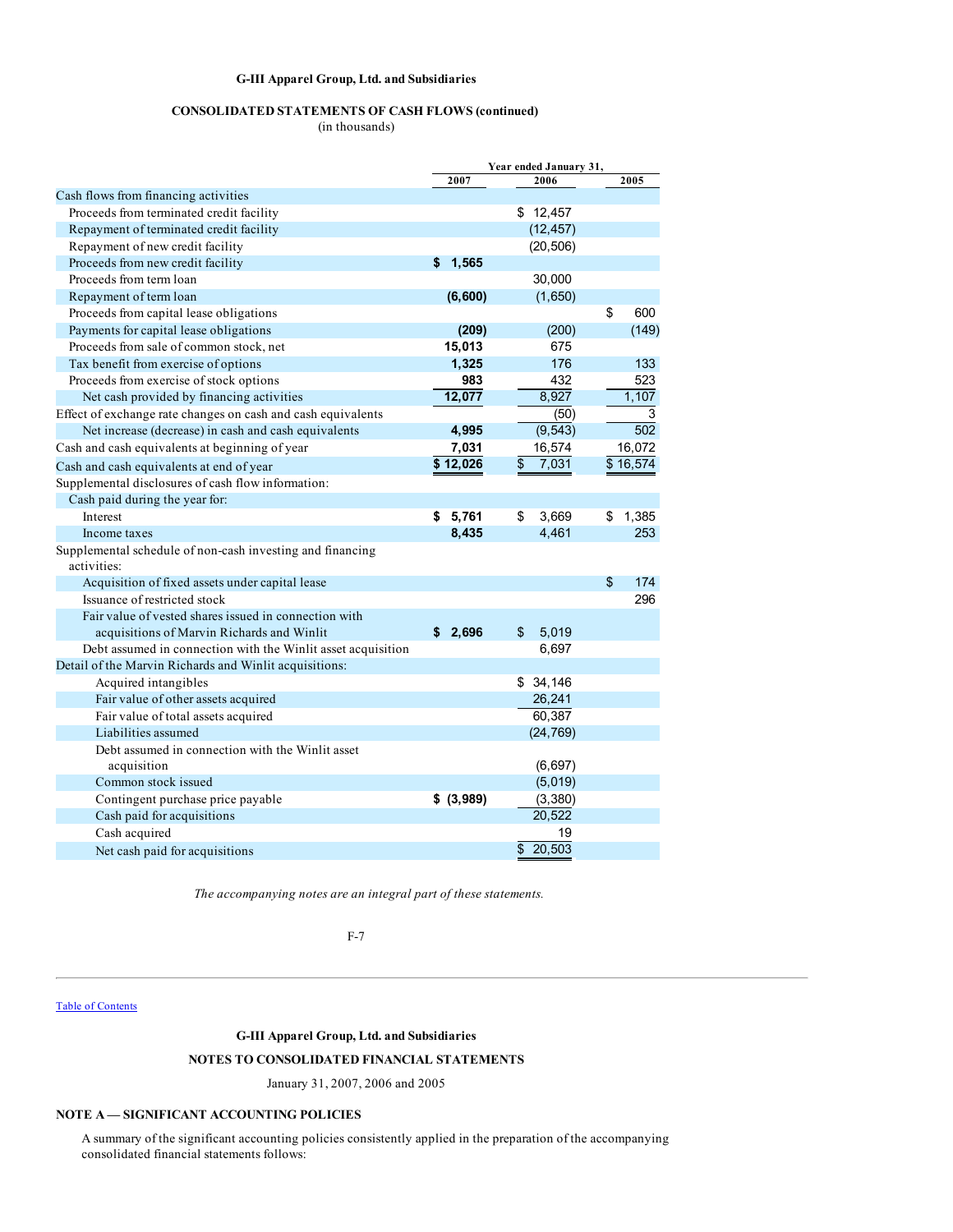### 1. *Business Activity and Principles of Consolidation*

As used in these financial statements, the term "Company" or "G-III" refers to G-III Apparel Group, Ltd. and its wholly-owned subsidiaries. The Company designs, manufactures, imports, and markets an extensive range of outerwear and sportswear apparel which is sold to retailers primarily throughout the United States.

The Company consolidates the accounts of all its wholly-owned subsidiaries. All material intercompany balances and transactions have been eliminated.

References to fiscal years refer to the year ended or ending on January 31 of that year.

2. *Cash Equivalents*

The Company considers all highly liquid investments purchased with a maturity of three months or less to be cash equivalents.

3. *Revenue Recognition*

Goods are shipped in accordance with specific customer orders. The Company recognizes sales when the risks and rewards of ownership have transferred to its customer, determined by the Company to be when title to the merchandise passes to its customer. In addition, the Company acts as an agent in brokering sales between its customers and overseas factories. On these transactions, the Company recognizes commission fee income on sales that are financed by and shipped directly to its customers. Title to goods shipped from the Company's overseas vendors transfers to customers when the goods have been delivered to the customer. The Company recognizes commission income upon the completion of the delivery by its vendor to its customer.

4. *Returns and Allowances*

We reserve against known chargebacks, as well as for an estimate of potential future deductions and returns by customers. The Company establishes these reserves for returns and allowances based on current and historical information and trends. Allowances are established for trade discounts, markdowns, customer advertising agreements and operational chargebacks, which include shipping violations and freight charges. Estimated costs associated with allowable deductions for customer advertising expenses are reflected as selling, general and administrative expenses. Estimated costs associated with trade discounts and markdowns, net of historical recoveries, operational chargebacks and reserves for returns are reflected as a reduction of net sales. All of these reserves are part of the allowances netted against accounts receivable.

The Company estimates an allowance for doubtful accounts based on the creditworthiness of its customers as well as general economic conditions. Consequently, an adverse change in those factors could affect the Company's estimate. The Company writes off uncollectible trade receivables once collection efforts have been exhausted and third parties confirm the balance is not recoverable.

5. *Inventories*

Inventories are stated at the lower of cost (determined by the first-in, first-out method) or market.

F-8

Table of [Contents](#page-31-0)

# **G-III Apparel Group, Ltd. and Subsidiaries**

**(continued) NOTES TO CONSOLIDATED FINANCIAL STATEMENTS**

January 31, 2007, 2006 and 2005

# **NOTE A — SIGNIFICANT ACCOUNTING POLICIES (continued)**

6. *Goodwill and Other Intangibles*

Goodwill represents the excess of purchase price over the fair value of net assets acquired in business combinations accounted for under the purchase method of accounting. Goodwill and intangible assets deemed to have indefinite lives are not amortized, but are subject to annual impairment tests, using a discounted cash flow approach. Other intangibles with determinable lives, including license agreements, are amortized on a straight-line basis over the estimated useful lives of the assets (currently ranging from 3.5 to 15 years). Impairment losses, if any, on intangible assets with finite lives are recorded when indicators of impairment are present and the discounted cash flows estimated to be derived from those assets are less than the assets' carrying amounts.

7. *Depreciation and Amortization*

Depreciation and amortization are provided for by straight-line methods in amounts sufficient to relate the cost of depreciable assets to operations over their estimated useful lives.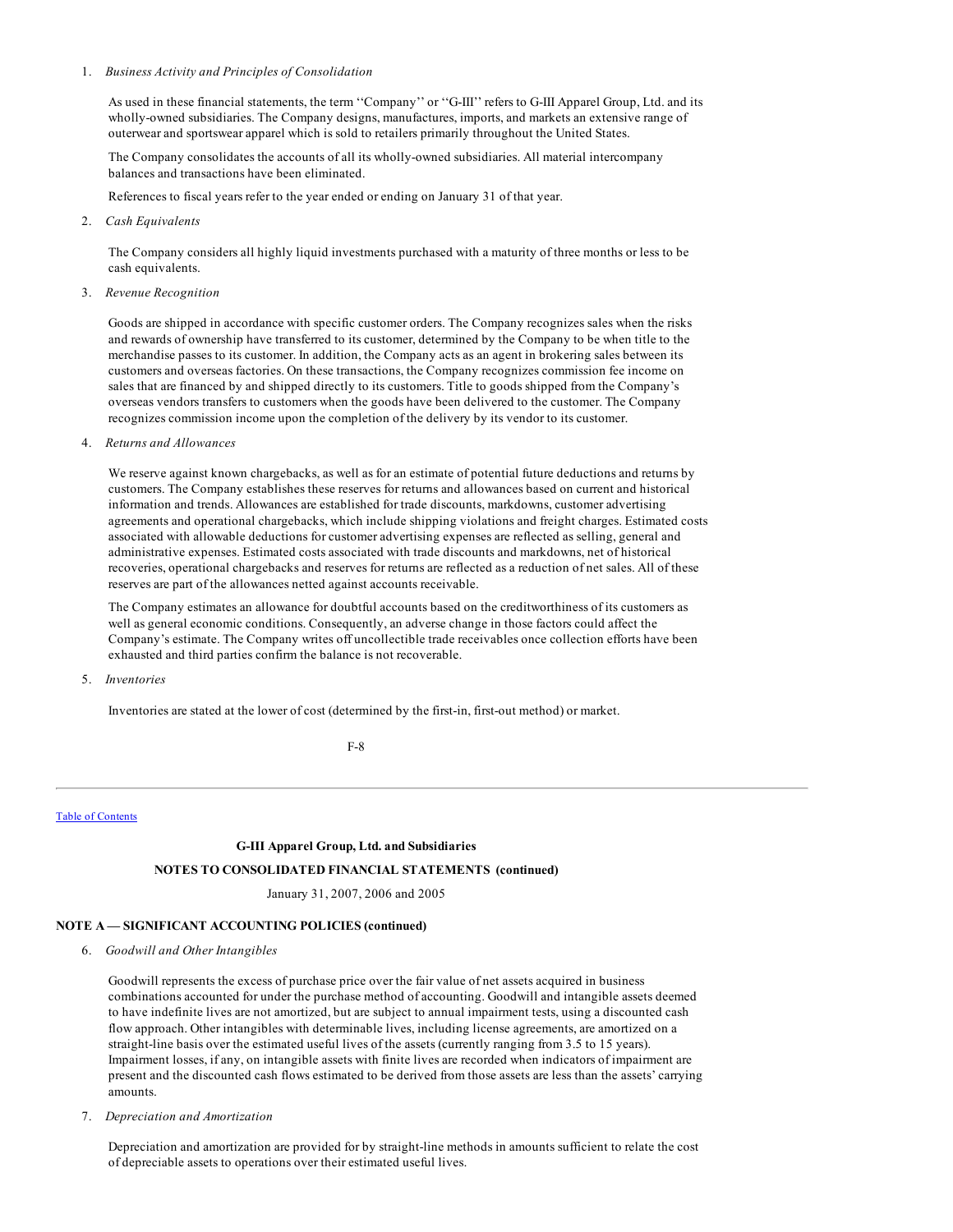The following are the estimated lives of the Company's fixed assets:

| Machinery and equipment         | 5 to 7 years |
|---------------------------------|--------------|
| Furniture and fixtures          | 5 years      |
| Computer equipment and software | 2 to 5 years |
| Building                        | 20 years     |

Leasehold improvements are amortized over the lease term of the respective leases or the useful lives of the improvements; whichever is shorter.

# 8. *Impairment of Long-Lived Assets*

In accordance with Statements of Financial Accounting Standards (''SFAS'') No. 144, the Company annually evaluates the carrying value of its long-lived assets to determine whether changes have occurred that would suggest that the carrying amount of such assets may not be recoverable based on the estimated future undiscounted cash flows of the businesses to which the assets relate. Any impairment loss would be equal to the amount by which the carrying value of the assets exceeded its fair value.

# 9. *Income Taxes*

Deferred income tax assets reflect the tax effects of temporary differences between the carrying amounts of assets and liabilities for financial reporting purposes and the amounts used for income tax purposes.

# 10. *Net Income Per Common Share*

Basic net income per share has been computed using the weighted average number of common shares outstanding during each period. Diluted net income per share amounts have been computed using the weighted average number of common shares and potential dilutive common shares, consisting of stock options, stock purchase warrants and unvested restricted stock awards, outstanding during the period. There were no antidilutive securities for the year ended January 31, 2007. Options to acquire an aggregate of approximately 78,000 and 36,000 shares of common stock were not included in the computation of diluted income per common share for the years ended January 31, 2006 and 2005, respectively, as including them would have been anti-dilutive.

F-9

### Table of [Contents](#page-31-0)

### **G-III Apparel Group, Ltd. and Subsidiaries**

### **(continued) NOTES TO CONSOLIDATED FINANCIAL STATEMENTS**

January 31, 2007, 2006 and 2005

# **NOTE A — SIGNIFICANT ACCOUNTING POLICIES (continued)**

All share and per share data have been adjusted to give retroactive effect to a three-for-two split of our Common Stock effected on March 28, 2006.

A reconciliation between basic and diluted income per share is as follows:

|                                   | Year ended January 31, |                                          |             |  |  |
|-----------------------------------|------------------------|------------------------------------------|-------------|--|--|
|                                   | 2007                   | 2006                                     |             |  |  |
|                                   |                        | (in thousands, except per share amounts) |             |  |  |
| Net income                        | \$13,189               | 7,092<br>S.                              | S<br>703    |  |  |
| Basic EPS:                        |                        |                                          |             |  |  |
| Basic common shares               | 13,199                 | 11,509                                   | 10,773      |  |  |
| <b>Basic EPS</b>                  | 1.00                   | 0.62<br>\$                               | 0.07<br>\$. |  |  |
| Diluted EPS:                      |                        |                                          |             |  |  |
| Basic common shares               | 13,199                 | 11,509                                   | 10,773      |  |  |
| Stock options and warrants        | 669                    | 555                                      | 519         |  |  |
| Unvested restricted stock awards* | 114                    | 172                                      |             |  |  |
| Diluted common shares             | 13,982                 | 12,236                                   | 11,292      |  |  |
| Diluted EPS                       | 0.94                   | 0.58<br>\$.                              | 0.06        |  |  |

Represents contingently issuable shares that would have met the market condition if the performance period concluded at the end of the reporting period.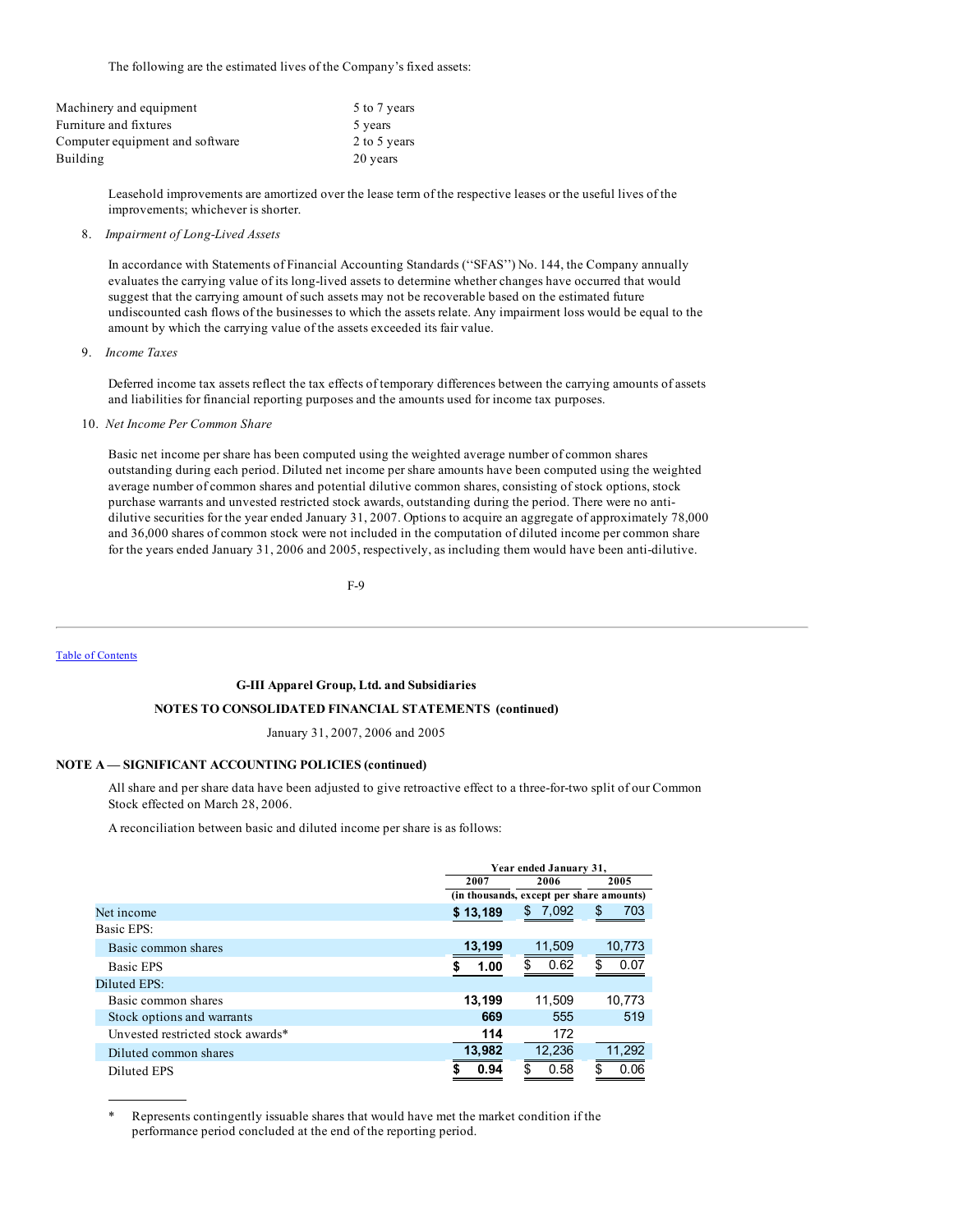### 11. *Stock-based Compensation*

Effective February 1, 2006, the Company adopted Statement of Financial Accounting Standards No. 123R, ''Share Based Payment'' (''SFAS 123R''). The Company elected to use the modified prospective transition method; therefore, prior period results were not restated. Prior to the adoption of SFAS 123R, stock-based compensation expense related to stock options was not recognized in the results of operations if the exercise price was at least equal to the market value of the common stock on the grant date, in accordance with Accounting Principles Board Opinion No. 25, ''Accounting for Stock Issued to Employees.'' As a result, the recognition of stock-based compensation expense in prior periods was generally limited to the expense attributed to restricted stock awards.

SFAS 123R requires all share-based payments to employees, including grants of employee stock options, to be recognized as compensation expense over the service period (generally the vesting period) in the consolidated financial statements based on their fair values. Under the modified prospective method, awards that were granted, modified, or settled on or after February 1, 2006 are measured and accounted for in accordance with SFAS 123R. Unvested equity-based awards that were granted prior to February 1, 2006 will be accounted for in accordance with SFAS 123R and recognized in the results of operations over the remaining vesting periods. The impact of forfeitures that may occur prior to vesting is estimated and considered in the amount recognized. The realization of tax benefits in excess of amounts recognized for financial reporting purposes will be recognized in the Consolidated Statement of Cash Flows as a financing activity rather than an operating activity as it was classified in the past.

It is the Company's policy to grant stock options at prices not less than the fair market value on the date of the grant. Option terms, vesting and exercise periods vary, except that the term of an option may not exceed ten years.

F-10

#### Table of [Contents](#page-31-0)

### **G-III Apparel Group, Ltd. and Subsidiaries**

### **(continued) NOTES TO CONSOLIDATED FINANCIAL STATEMENTS**

January 31, 2007, 2006 and 2005

### **NOTE A — SIGNIFICANT ACCOUNTING POLICIES (continued)**

The following table summarizes the pro forma effect of stock-based compensation as if the fair value method of accounting for stock compensation had been applied for the years ended January 31:

|                                                                                                             | 2006                                     | 2005   |
|-------------------------------------------------------------------------------------------------------------|------------------------------------------|--------|
|                                                                                                             | (in thousands, except per share amounts) |        |
| Net income $-$ as reported                                                                                  | \$7,092                                  | \$ 703 |
| Deduct: Stock-based employee compensation expense<br>determined under fair value method, net of related tax |                                          |        |
| effects                                                                                                     | 308                                      | 336    |
| Pro forma net income                                                                                        | \$6,784                                  | \$367  |
| Basic income per share $-$ as reported                                                                      | 0.62                                     | \$0.07 |
| Pro forma basic income per share                                                                            | 0.59<br>\$.                              | \$0.03 |
| Diluted income per share $-$ as reported                                                                    | 0.58                                     | \$0.06 |
| Pro forma diluted income per share                                                                          | 0.55                                     | \$0.03 |

The fair value of stock options was estimated using the Black-Scholes option-pricing model. This model requires the input of subjective assumptions that will usually have a significant impact on the fair value estimate. The assumptions for the current period grants were developed based on SFAS 123R and Securities and Exchange Commission guidance contained in Staff Accounting Bulletin (SAB) No. 107, ''Share-Based Payment.'' The following table summarizes the weighted average assumptions used in the Black-Scholes option pricing model for grants in fiscal 2007, 2006 and 2005, respectively:

|                                 | 2007    | 2006    | 2005    |
|---------------------------------|---------|---------|---------|
| Expected stock price volatility | 48.4%   | 48.7%   | 67.5%   |
| Expected lives of options       |         |         |         |
| Directors and officers          | 7 years | 7 years | 7 years |
| Employees                       | 6 years | 6 years | 6 years |
| Risk-free interest rate         | $5.0\%$ | $3.9\%$ | $3.9\%$ |
| Expected dividend yield         | $0\%$   | $0\%$   | $0\%$   |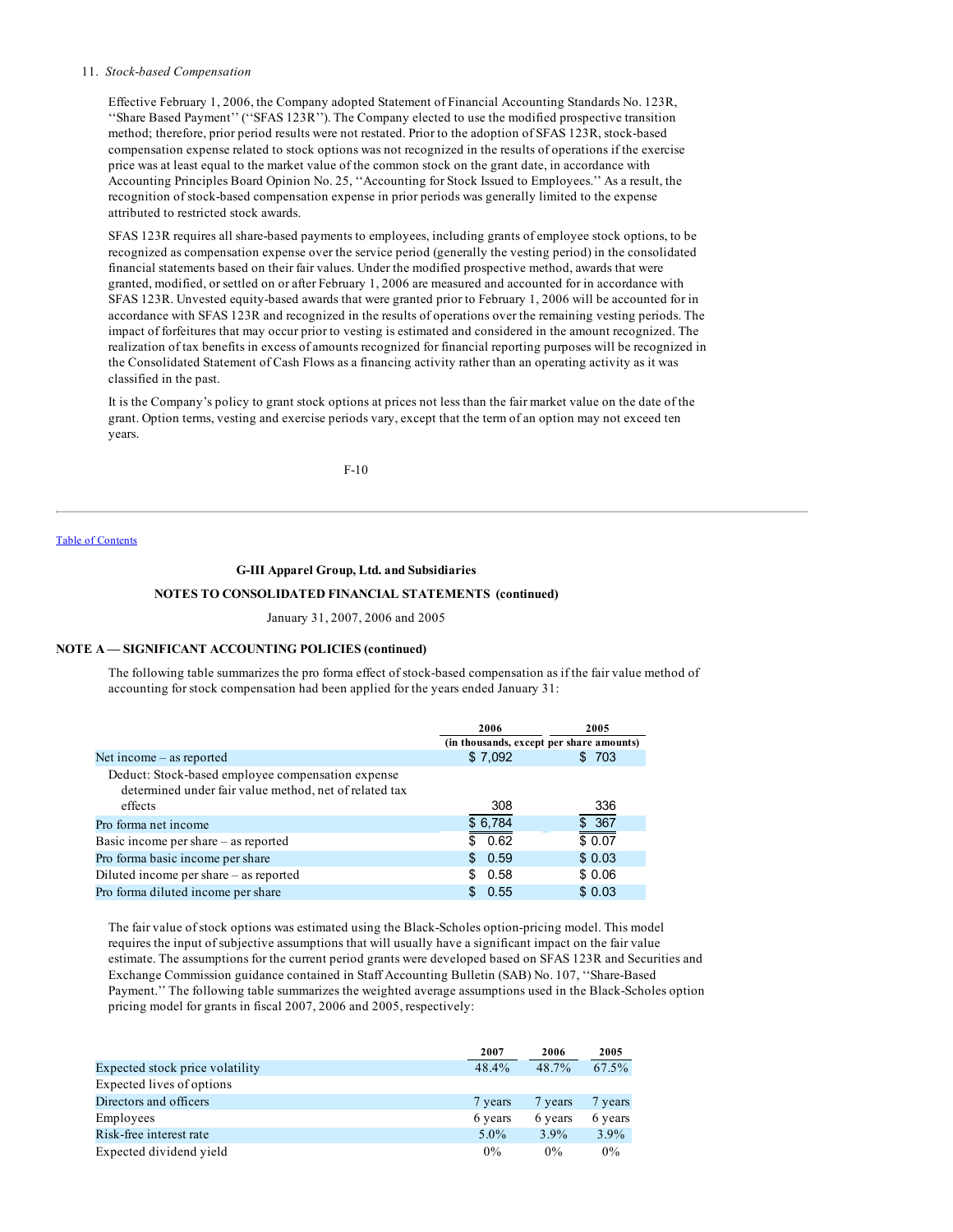The weighted average volatility for the current period was developed using historical volatility for periods equal to the expected term of the options. An increase in the weighted average volatility assumption will increase stock compensation expense.

The risk-free interest rate was developed using the U.S. Treasury yield curve for periods equal to the expected term of the options on the grant date. An increase in the risk-free interest rate will increase stock compensation expense.

The dividend yield is a ratio that estimates the expected dividend payments to shareholders. The Company has not declared a cash dividend and has estimated dividend yield at 0%.

The expected term of stock option grants was developed after considering vesting schedules, life of the option, and historical experience. An increase in the expected holding period will increase stock compensation expense.

SFAS 123R requires the recognition of stock-based compensation for the number of awards that are ultimately expected to vest. As a result, for most awards, recognized stock compensation was reduced for estimated forfeitures prior to vesting primarily based on an historical annual forfeiture rate. Estimated forfeitures will be reassessed in subsequent periods and may change based on new facts and circumstances.

F-11

### Table of [Contents](#page-31-0)

### **G-III Apparel Group, Ltd. and Subsidiaries**

### **(continued) NOTES TO CONSOLIDATED FINANCIAL STATEMENTS**

January 31, 2007, 2006 and 2005

# **NOTE A — SIGNIFICANT ACCOUNTING POLICIES (continued)**

The weighted average remaining term for stock options outstanding was 4.7 years at January 31, 2007. The aggregate intrinsic value at January 31, 2007 was \$26.0 million for stock options outstanding and \$20.0 million for stock options exercisable. The intrinsic value for stock options is calculated based on the exercise price of the underlying awards and the market price of our common stock as of January 31, 2007, the reporting date.

In June 2005, the Company granted 211,500 restricted shares of the Company's common stock to key employees. These shares vested in October 2005 based on the market price of the Company's common stock exceeding a certain target for at least ten days. Compensation expense of \$1.6 million was recorded as an expense on the date the restriction lapsed.

In connection with an acquisition in July 2005, the Company granted 225,000 shares of common stock subject to vesting based on the future market price of the common stock through January 31, 2009. In August 2005, 37,500 shares vested and in February 2006, an additional 37,500 shares vested as a result of the market price conditions being met. In November 2006, the remaining 150,000 unvested shares vested as a result of the market price conditions being met. The cost for the restricted stock was measured and reflected as additional purchase consideration based on the quoted market price on the date the shares vested and the restrictions lapsed.

The following table summarizes unvested restricted stock activity for the years ended January 31, 2007 and 2006:

|                               | 2007    | 2006    |
|-------------------------------|---------|---------|
| Unvested at beginning of year | 187.500 |         |
| Granted                       |         | 436,500 |
| Vested                        | 187,500 | 249,000 |
| Unvested at end of year       |         | 187,500 |

Proceeds received from the exercise of stock options were approximately \$983,000 and \$432,000 during the years ended January 31, 2007 and 2006, respectively. The intrinsic value of stock options exercised was \$3.8 million and \$679,000 for the years ended January 31, 2007 and 2006, respectively. A portion of this amount is currently deductible for tax purposes.

As of January 31, 2007, approximately \$1.2 million of unrecognized stock compensation related to unvested awards (net of estimated forfeitures) is expected to be recognized through the year ended January 31, 2013.

The weighted average fair value at date of grant for options granted during fiscal 2007, 2006 and 2005 was \$5.43, \$3.40 and \$3.28 per option, respectively. The fair value of each option at date of grant was estimated using the Black-Scholes option pricing model.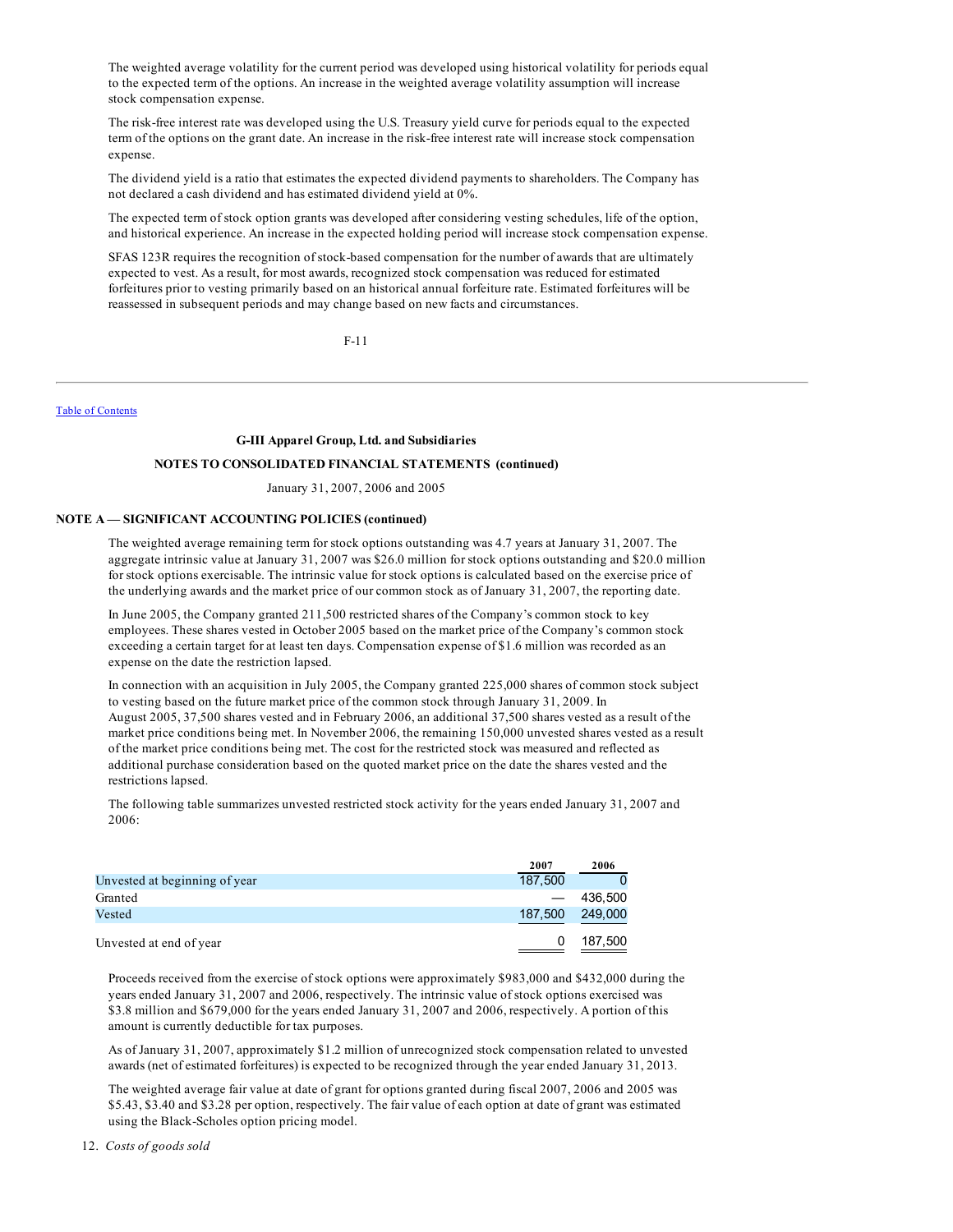Cost of goods sold includes the expenses incurred to acquire, produce and prepare inventory for sale, including product costs, warehouse staff wages, freight in, import costs, packaging materials, the cost of operating our overseas offices and royalty expense. Our gross margins may not be directly comparable to those of our competitors, as income statement classifications of certain expenses may vary by company.

F-12

Table of [Contents](#page-31-0)

# **G-III Apparel Group, Ltd. and Subsidiaries**

### **(continued) NOTES TO CONSOLIDATED FINANCIAL STATEMENTS**

January 31, 2007, 2006 and 2005

# **NOTE A — SIGNIFICANT ACCOUNTING POLICIES (continued)**

13. *Shipping and Handling Costs*

Shipping and handling costs consist of warehouse facility costs, third party warehousing, freight out costs, and warehouse supervisory wages and are included in selling, general and administrative expense. Shipping and handling costs included in selling, general and administrative expenses were \$13.2 million, \$9.1 million and \$7.8 million for the years ended January 31, 2007, 2006 and 2005, respectively.

14. *Advertising Costs*

The Company expenses advertising costs as incurred and includes these costs in selling, general and administrative expense. Advertising expense was \$13.5 million, \$8.9 million and \$5.9 million for the years ended January 31, 2007, 2006 and 2005, respectively. Prepaid advertising, which represents advance payments to licensors for contractual advertising, was \$3.1 million and \$2.2 million at January 31, 2007 and 2006, respectively.

15. *Reclassifications*

Certain amounts in the Consolidated Statements of Cash Flows for the years ended January 31, 2006 and 2005 have been reclassified to conform to the current year presentation. See Note A[11].

16. *Use of Estimates*

In preparing financial statements in conformity with accounting principles generally accepted in the United States, management is required to make estimates and assumptions that affect the reported amounts of assets and liabilities, the disclosure of contingent assets and liabilities at the date of the financial statements, and the reported amounts of revenues and expenses during the reporting period. Actual results could differ from those estimates.

17. *Fair Value of Financial Instruments*

Based on borrowing rates currently available to the Company for bank loans with similar terms and maturities, the fair value of the Company's debt approximates the carrying value. Furthermore, the carrying value of all other financial instruments potentially subject to valuation risk (principally consisting of cash, accounts receivable and accounts payable) also approximates fair value due to the short-term nature of their maturity.

18. *Foreign Currency Translation*

The financial statements of subsidiaries outside the United States, other than Indonesia, are measured using local currency as the functional currency. Assets and liabilities are translated at the rates of exchange at the balance sheet date. Income and expense items are translated at average monthly rates of exchange. Gains and losses from foreign currency transactions of these subsidiaries are included in net earnings.

19. *Ef ects of Recently Issued Accounting Pronouncements*

In June 2006, the Financial Accounting Standards Board issued FASB Interpretation No. 48, ''Accounting for Uncertainty in Income Taxes'' ("FIN 48"). FIN 48 clarifies the accounting for uncertain income tax positions recognized in the Company's financial statements in accordance with FASB Statement No. 109 ''Accounting for Income Taxes.'' FIN 48 also prescribes a recognition threshold and measurement attribute for the financial statement recognition and measurement of a tax position taken or expected to be taken in a return, as well as guidance on derecognition of uncertain positions, financial statement classification, accounting for interest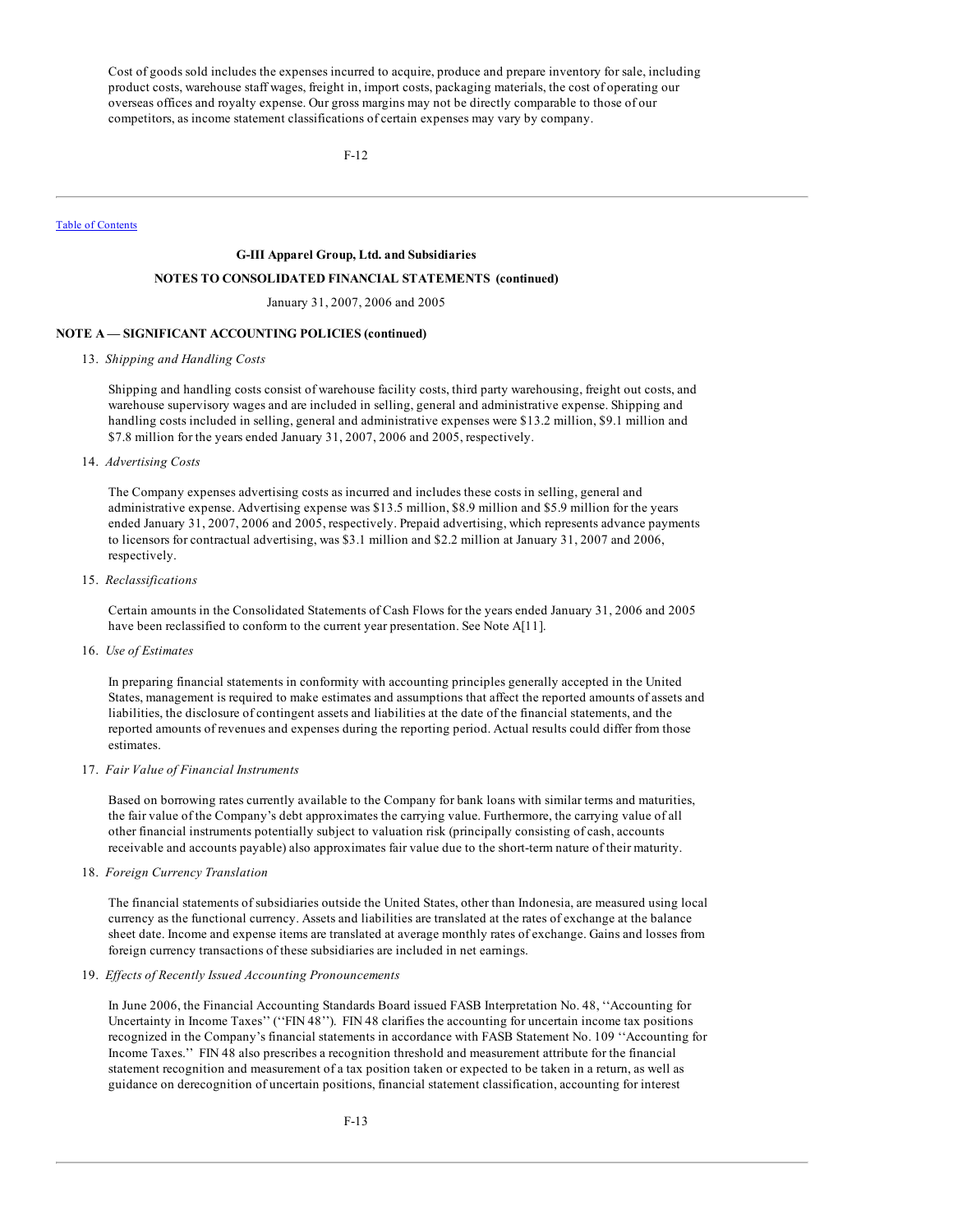### **G-III Apparel Group, Ltd. and Subsidiaries**

### **(continued) NOTES TO CONSOLIDATED FINANCIAL STATEMENTS**

January 31, 2007, 2006 and 2005

## **NOTE A — SIGNIFICANT ACCOUNTING POLICIES (continued)**

and penalties and financial statement reporting disclosures. FIN 48 is effective for fiscal years beginning after December 15, 2006. The Company is currently evaluating the requirements and impact of FIN 48 on the Company's consolidated financial statements. Management believes the adoption of FIN 48 will not have a material effect on the results of operations or financial position.

In September 2006, the FASB issued FASB Statement No. 157, ''Fair Value Measurements'' (''FAS 157''), which addresses how companies should measure fair value when they are required to use a fair value measure for recognition or disclosure purposes under generally accepted accounting principles. The FASB believes that the new standard will make the measurement of fair value more consistent and comparable and improve disclosures about those measures. FAS 157 is effective for fiscal years beginning after November 15, 2007. The Company is currently evaluating the requirements and impact of FAS 157 on the Company's consolidated financial statements, and will adopt the provisions on February 1, 2008. FAS 157 is not expected to have a material impact on the Company's consolidated financial statements.

# **NOTE B — INVENTORIES**

Inventories consist of:

|                 |          | January 31, |  |
|-----------------|----------|-------------|--|
|                 | 2007     | 2006        |  |
|                 | (000's)  |             |  |
| Finished goods  | \$36,098 | \$25,557    |  |
| Work-in-process | 16       | 80          |  |
| Raw materials   | 1.997    | 4,758       |  |
|                 | \$38,111 | \$30,395    |  |
|                 |          |             |  |

Raw materials of \$1.6 million and \$3.5 million were maintained in China at January 31, 2007 and 2006, respectively.

# **NOTE C — PROPERTY, PLANT AND EQUIPMENT**

Property, plant and equipment at cost consist of:

|                                                                                                                                               | January 31, |         |             |
|-----------------------------------------------------------------------------------------------------------------------------------------------|-------------|---------|-------------|
|                                                                                                                                               | 2007        |         | 2006        |
|                                                                                                                                               |             | (000's) |             |
| Machinery and equipment                                                                                                                       | \$          | 1,788   | \$<br>1,669 |
| Leasehold improvements                                                                                                                        |             | 9,142   | 7,268       |
| Furniture and fixtures                                                                                                                        |             | 2,203   | 2,034       |
| Computer equipment                                                                                                                            |             | 6,907   | 6,580       |
| Land and building                                                                                                                             |             | 969     | 969         |
| Property under capital leases (Note H)                                                                                                        |             |         |             |
| Computer equipment                                                                                                                            |             | 184     | 184         |
| Leasehold improvements                                                                                                                        |             | 650     | 650         |
| Furniture and fixtures                                                                                                                        |             | 150     | 150         |
|                                                                                                                                               |             | 21.993  | 19,504      |
| Less accumulated depreciation and amortization (including \$490,000 and<br>\$366,000 on property under capital leases at January 31, 2007 and |             |         |             |
| 2006, respectively)                                                                                                                           |             | 16,352  | 15,208      |
|                                                                                                                                               | \$          | 5,641   | \$<br>4.296 |

F-14

### Table of [Contents](#page-31-0)

**G-III Apparel Group, Ltd. and Subsidiaries**

**(continued) NOTES TO CONSOLIDATED FINANCIAL STATEMENTS**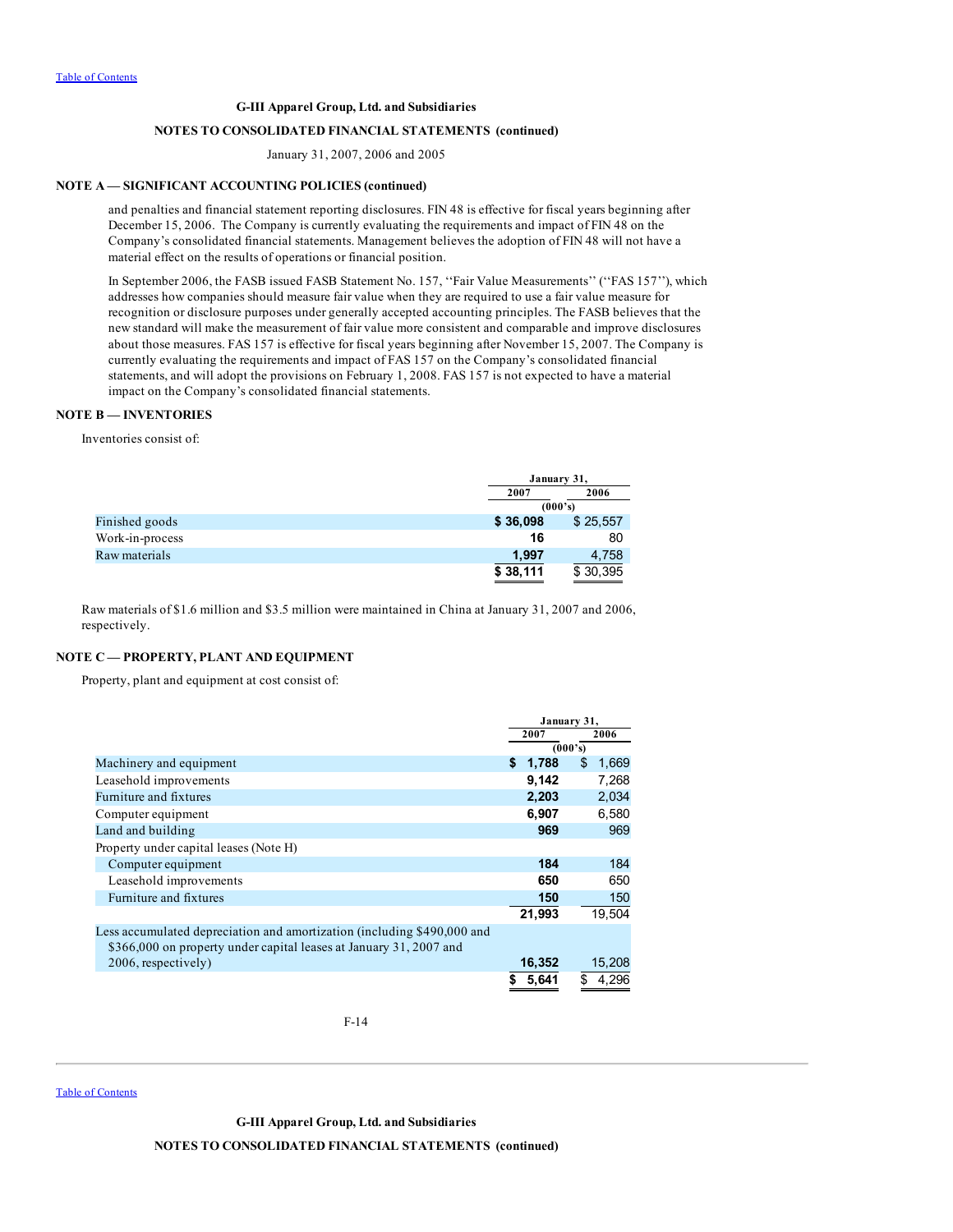# **NOTE D — ACQUISITIONS AND INTANGIBLES**

In July 2005, the Company acquired all of the outstanding capital stock of J. Percy for Marvin Richards, Ltd., all of the membership interests of CK Outerwear, LLC and 50% of the membership interests in Fabio Licensing, LLC, collectively referred to as Marvin Richards, for aggregate consideration consisting of \$19.2 million in cash and 699,999 shares of the Company's common stock valued at \$4.7 million based on the quoted market price on the date of acquisition. The purchase agreement also provided for the grant of 225,000 restricted shares of the Company's common stock that vested based on the future market price of the Common Stock. During the year ended January 31, 2006, 37,500 of these restricted shares vested and were valued at \$257,000. During the year ended January 31, 2007, the remaining 187,500 restricted shares vested and were valued at \$2.7 million. The restricted shares were valued based on the market value of the shares on the date the shares vested.

The former principals of Marvin Richards are also entitled to receive additional purchase price based on the performance of the Company's Marvin Richards division through January 31, 2009. For each of the years ending January 31, 2007 and 2006, contingent payments of \$2.6 million were earned and recorded as additional purchase consideration. Goodwill will be increased for subsequent earn-out payments based upon performance. The total consideration paid and accrued by the Company in connection with the acquisition of Marvin Richards through January 31, 2007 is \$33.1 million, including associated fees and expenses. The purchase price was allocated to Marvin Richard's assets and liabilities, tangible and intangible (as determined by an independent appraiser), with the excess of the purchase price over the fair value of the net assets acquired of \$20.0 million, which includes the contingent payments, being recorded as goodwill.

Marvin Richards has been an outerwear manufacturer and supplier for over 20 years under the Marvin Richards brand name. In addition, it has licenses for men's and women's outerwear under the Calvin Klein and ck Calvin Klein brand name. Marvin Richards also conducts a variety of private label programs.

Amounts assigned to intangible assets resulting from the Marvin Richards acquisition and the related useful lives are as follows:

|                        | Fair value<br>(in thousands) | <b>Useful life</b><br>(in years) |
|------------------------|------------------------------|----------------------------------|
| License agreements     | \$7.235                      | $3.5 - 5.5$                      |
| Trademarks             | 3.650                        | 12                               |
| Customer relationships | 1.306                        | 15                               |
| Non-compete agreements | 373                          | 3.5                              |

In July 2005, the Company acquired certain operating assets of Winlit Group, Ltd. for aggregate consideration consisting of (i) \$580,000 in cash, (ii) 45,000 shares of the Company's common stock valued at \$76,000 which represents the market price on the date of acquisition, less consideration paid (\$5.00 per share) and (iii) the assumption of \$6.7 million of Winlit's bank debt. Winlit is entitled to receive additional purchase price based on the performance of the Company's Winlit division through January 31, 2009. For the years ended January 31, 2007 and 2006, contingent payments of \$1.2 million and \$780,000 were earned and recorded as additional purchase consideration. Goodwill will be increased for subsequent earn-out payments based upon performance.

The total consideration paid and accrued by the Company in connection with the acquisition of Winlit through January 31, 2007 is \$9.3 million, including associated fees and expenses. The purchase price was allocated to Winlit's assets and liabilities, tangible and intangible (as determined by an independent appraiser), with the excess of the purchase price over the fair value of the net assets acquired of \$5.0 million, which includes the contingent payments, being recorded as goodwill.

F-15

Table of [Contents](#page-31-0)

# **G-III Apparel Group, Ltd. and Subsidiaries**

#### **(continued) NOTES TO CONSOLIDATED FINANCIAL STATEMENTS**

January 31, 2007, 2006 and 2005

#### **(continued) NOTE D — ACQUISITIONS AND INTANGIBLES**

Winlit has been a supplier of outerwear for over 35 years. As a result of acquiring Winlit's assets, the Company has licenses for men's and women's outerwear under the Guess? Brand, leather outerwear under the Tommy Hilfiger brand and women's outerwear under the Ellen Tracy brand. Winlit also sells apparel under the Winlit, LNR, and NY 10018 owned names and through private label programs.

Amounts assigned to intangible assets resulting from the Winlit acquisition and the related useful lives are as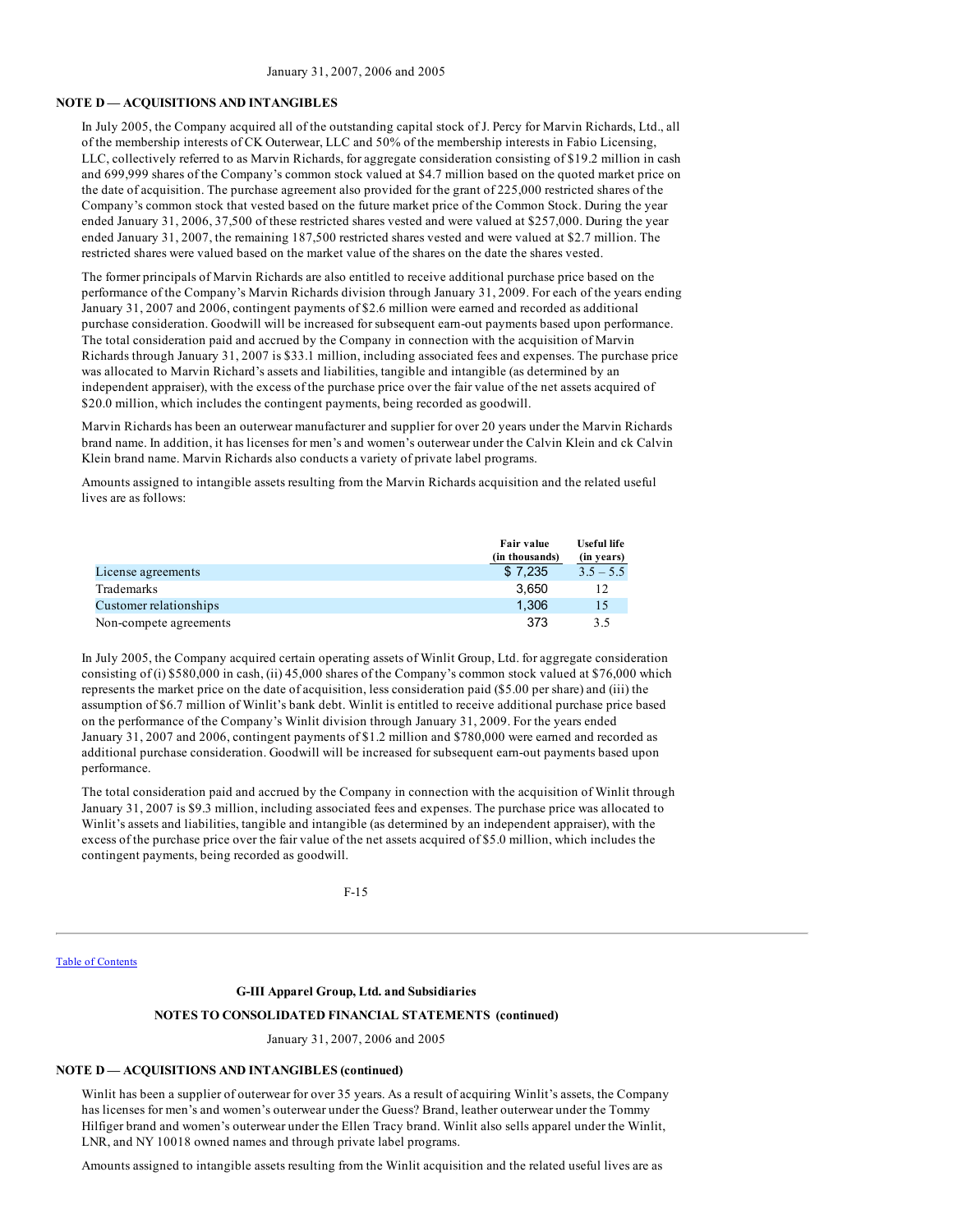# follows:

|                        | Fair value<br>(in thousands) | <b>Useful life</b><br>(in years) |
|------------------------|------------------------------|----------------------------------|
| License agreements     | \$1.751                      |                                  |
| Trademarks             | 580                          | 10                               |
| Customer relationships | 526                          | 15                               |
| Non-compete agreements | 224                          | 3.5                              |

The Company has allocated the purchase price of Marvin Richards and Winlit according to its estimate of fair value of assets and liabilities as of the acquisition date, as follows:

|                                        | As of July 11, 2005 |  |
|----------------------------------------|---------------------|--|
|                                        | (in thousands)      |  |
| Cash                                   | \$<br>19            |  |
| Receivables                            | 5,462               |  |
| Inventories                            | 18,330              |  |
| Property and equipment                 | 1,535               |  |
| Other assets                           | 895                 |  |
| Intangible assets                      | 15,645              |  |
| Goodwill                               | 15,121              |  |
| Total assets                           | \$57,007            |  |
| Due to factor                          | \$13,809            |  |
| Accounts payable                       | 5,527               |  |
| Accrued expenses and other liabilities | 5,433               |  |
|                                        | \$24.769            |  |

The operating results of Marvin Richards and Winlit have been included in the Company's financial statements since July 11, 2005.

F-16

Table of [Contents](#page-31-0)

**G-III Apparel Group, Ltd. and Subsidiaries**

### **(continued) NOTES TO CONSOLIDATED FINANCIAL STATEMENTS**

January 31, 2007, 2006 and 2005

### **(continued) NOTE D — ACQUISITIONS AND INTANGIBLES**

The Company purchased the operations and certain assets of Gloria Gay Coats, LLC in January 2001. The purchase price was \$3.4 million, which includes contingent payments subsequently paid in an aggregate amount of \$2.2 million. The purchase price was allocated to a license agreement acquired in connection with this transaction. The license agreement is being amortized using the straight-line method through 2009, the expected life of this license. The net intangible asset remaining as of January 31, 2007 and 2006 was \$912,000 and \$1.4 million, respectively.

A summary of all intangible assets as of January 31, 2007 is as follows:

|                               |                       | Amount            |
|-------------------------------|-----------------------|-------------------|
|                               | <b>Estimated Life</b> | (in thousands)    |
| <b>Gross carrying amounts</b> |                       |                   |
| Licenses                      | $3.5 - 8$ years       | \$12,373          |
| <b>Trademarks</b>             | $10 - 12$ years       | 4.230             |
| Customer relationships        | 15 years              | 1.832             |
| Non-compete agreements        | 3.5 years             | 597               |
| Subtotal                      |                       | \$19,032          |
| Accumulated amortization      |                       |                   |
| Licenses                      |                       | \$<br>6.044       |
| <b>Trademarks</b>             |                       | 560               |
| Customer relationships        |                       | 198               |
| Non-compete agreements        |                       | 259               |
| Subtotal                      |                       | 7.06 <sup>-</sup> |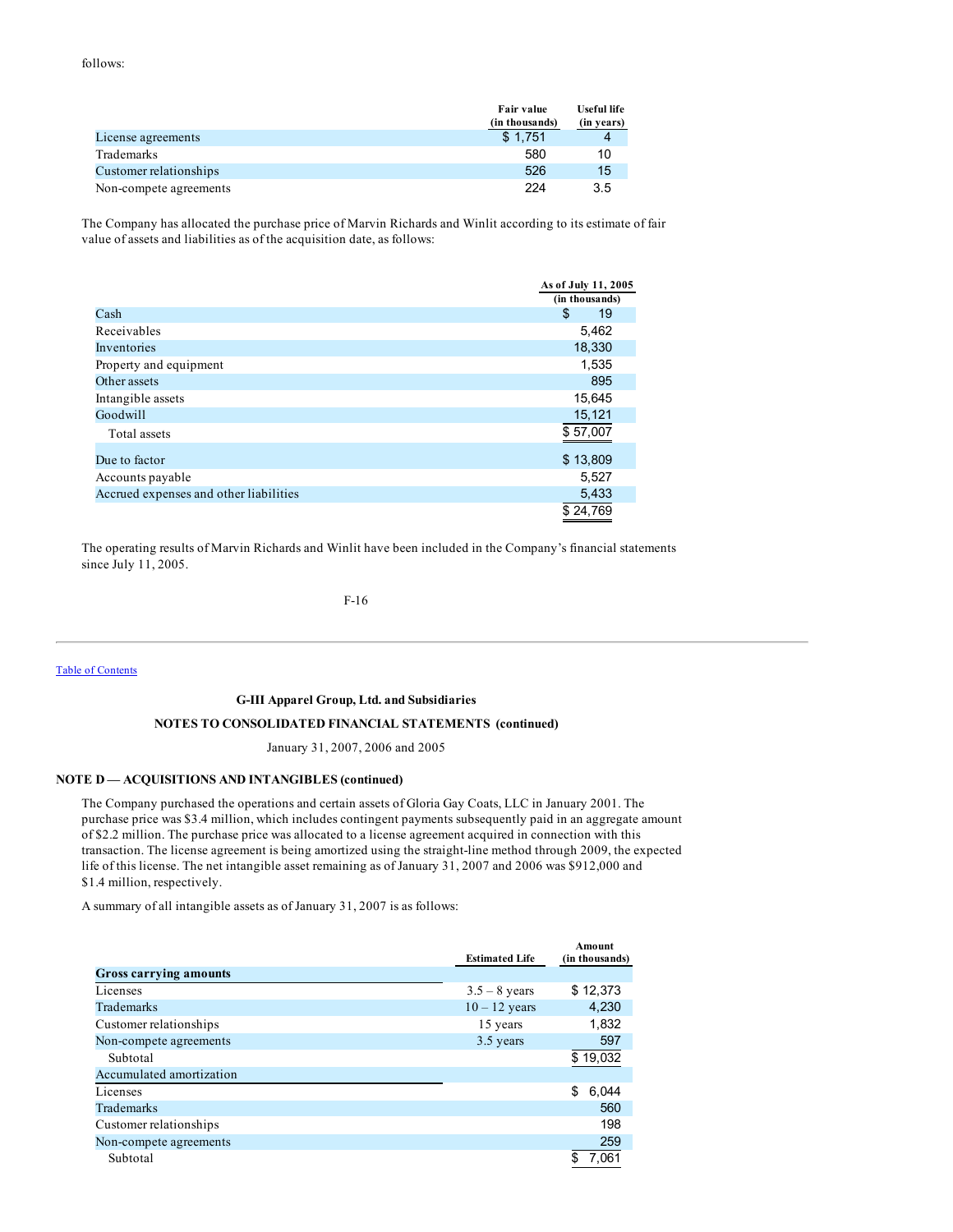| Net:                         |            |
|------------------------------|------------|
| Licenses                     | 6,329<br>S |
| Trademarks                   | 3,670      |
| Customer relationships       | 1,634      |
| Non-compete agreements       | 338        |
| Subtotal                     | \$11,971   |
| Unamortized intangible asset |            |
| Goodwill                     | \$25,006   |
| Total intangible assets, net | \$36,977   |
|                              |            |

Intangible amortization expense amounted to \$3.3 million, \$2.2 million and \$498,000 for the years ended January 31, 2007, 2006 and 2005, respectively.

Goodwill has been allocated to the reporting segments based upon the relative fair values of the licenses (Licensed segment) and trademarks (Non-Licensed segment) acquired in July 2005. Activity is summarized by segment as follows:

|                             | <b>Licensed</b> | <b>Non-Licensed</b> |
|-----------------------------|-----------------|---------------------|
| Balance at January 31, 2006 | \$12.581        | \$5,920             |
| Contingent purchase price   | 2.713           | 1.276               |
| Restricted shares vested    | 1.833           | 863                 |
| Purchase price adjustments  | (122)           | (58)                |
| Balance at January 31, 2007 | \$17,005        | \$8,001             |

F-17

### Table of [Contents](#page-31-0)

# **G-III Apparel Group, Ltd. and Subsidiaries**

### **(continued) NOTES TO CONSOLIDATED FINANCIAL STATEMENTS**

January 31, 2007, 2006 and 2005

#### **(continued) NOTE D — ACQUISITIONS AND INTANGIBLES**

The estimated intangible amortization expense for the next five years is as follows:

| <b>Fiscal year</b> | <b>Amortization expense</b><br>(in thousands) |
|--------------------|-----------------------------------------------|
| 2008               | \$3,314                                       |
| 2009               | 3,253                                         |
| 2010               | 1,104                                         |
| 2011               | 875                                           |
| 2012               | 470<br>\$                                     |

# **NOTE E — NOTES PAYABLE**

The Company has a financing agreement with The CIT Group/Commercial Services, Inc., as Agent, for a consortium of banks. The financing agreement, which expires on July 11, 2008, is a senior collateralized credit facility providing for borrowings in the aggregate principal amount of up to \$195 million. The facility consists of a revolving line of credit and a term loan.

The revolving line of credit provides for a maximum line ranging from \$45 million to \$165 million at specific times during the year, provided that there are no borrowings outstanding for at least 45 days during the period from December 1 through April 30 each year. This condition has been met for the current year. Amounts available under the line are subject to borrowing base formulas and over advances as specified in the financing agreement. Borrowings under the line of credit bore interest during the year ended January 31, 2007 at the Company's option at the prime rate or LIBOR plus 2.25%.

The term loan in the original principal amount of \$30 million is payable over three years with eleven quarterly installments of principal in the amount of \$1,650,000 and a balloon payment due on July 11, 2008, the maturity date of the loan. Mandatory prepayments are required under the term loan commencing with the fiscal year ended January 31, 2007 to the extent of 50% of excess cash flow, as defined. The prepayment amount for the year ended January 31, 2007 was \$2.0 million and has been classified as current portion of notes payable on the accompanying consolidated balance sheet.

The financing agreement requires the Company, among other covenants, to maintain certain earnings, tangible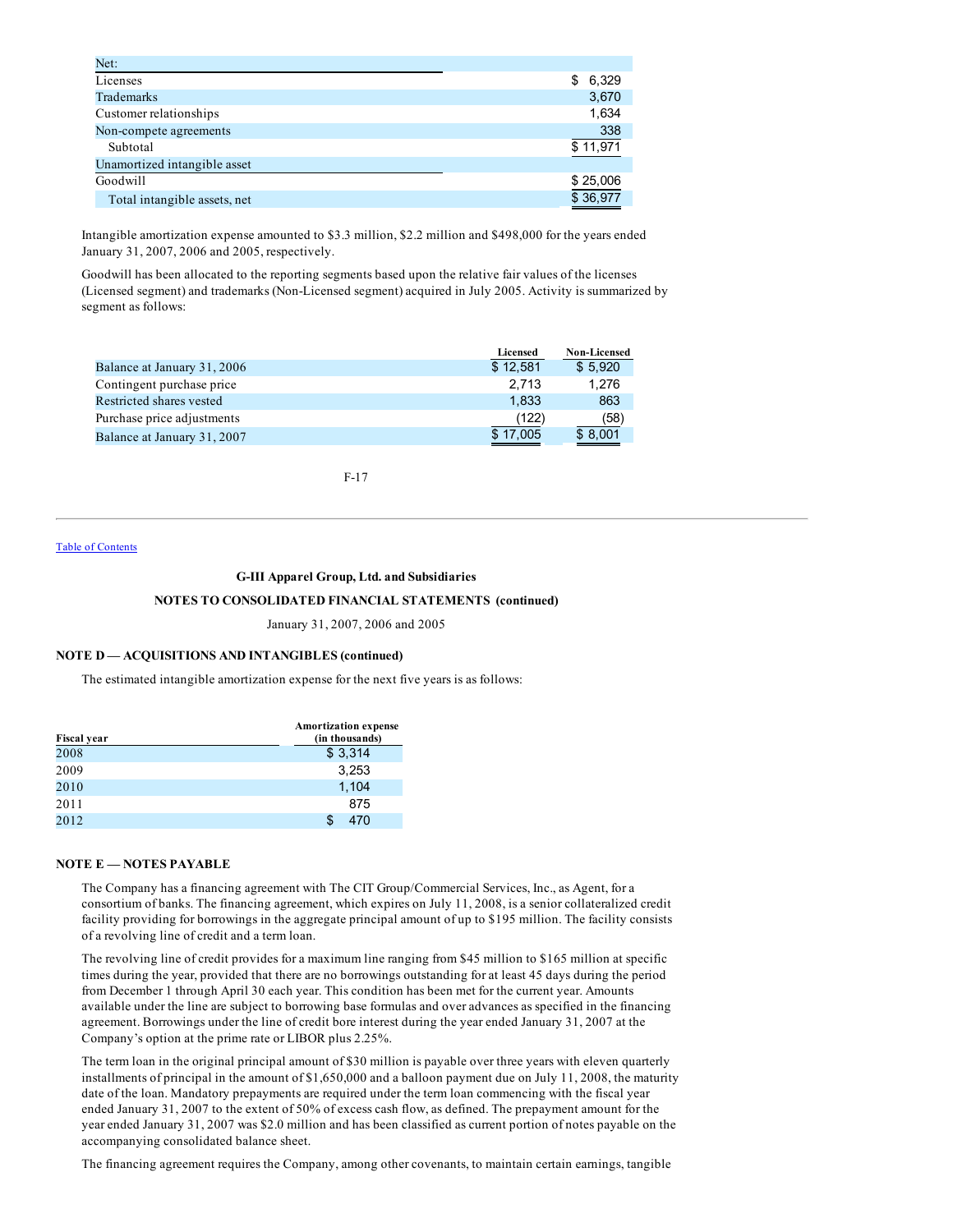net worth and minimum fixed charge coverage ratios as defined. It also limits payments for cash dividends and stock redemption to \$1.5 million plus an additional amount based on the proceeds of sales of equity securities and limits annual capital expenditures. As of January 31, 2007, we were in compliance with these covenants. The financing agreement is collateralized by all of the assets of the Company.

Notes payable also includes a foreign note payable (\$770,000) by PT Balihides, the Company's inactive Indonesian subsidiary.

On March 5, 2007, the credit facility was amended to set forth covenants for the year ended January 31, 2008 related to net worth, earnings before interest, taxes, depreciation and amortization, fixed charge coverage ratio and capital expenditures. The amendment also specifies the maximum amounts that may be borrowed during the year, revised permitted over-advances and lowers the applicable interest rates. Beginning April 1, 2007, borrowings under the line of credit will bear interest at the Company's option at the prime rate less 0.25% or LIBOR plus 2.0% and borrowings under the term loan will bear interest, at the Company's option, at prime plus 0.75% or LIBOR plus 3.0%.

The weighted average interest rate for amounts borrowed under the credit facility was 8.5% and 6.5% for the years ended January 31, 2007 and 2006, respectively.

F-18

Table of [Contents](#page-31-0)

# **G-III Apparel Group, Ltd. and Subsidiaries**

### **(continued) NOTES TO CONSOLIDATED FINANCIAL STATEMENTS**

January 31, 2007, 2006 and 2005

### **(continued) NOTE E — NOTES PAYABLE**

At each of January 31, 2007 and 2006, the Company was contingently liable under letters of credit in the amount of approximately \$2.8 million.

### **NOTE F — NON-RECURRING CHARGE**

In December 2002, the Company announced its decision to close its manufacturing facility in Indonesia due to rapidly rising costs and losses associated with this facility, as well as the political and economic instability in Indonesia. The unpaid portion of the non-recurring charge associated with the close is included in ''Accrued expenses'' on the Consolidated Balance Sheet. The balance in the reserve at January 31, 2007 and 2006 is \$398,000 and represents accrued expenses, severance and other miscellaneous costs. Based on current estimates, management believes that existing accruals are adequate.

# **NOTE G — INCOME TAXES**

The Internal Revenue Service has completed its examination of the Company's 2004 and 2005 Federal income tax returns. As a result, in the quarter ended October 31, 2006, the Company reversed approximately \$950,000 in tax reserves.

The income tax provision is comprised of the following:

|                                |             | Year ended January 31,  |              |  |
|--------------------------------|-------------|-------------------------|--------------|--|
|                                | 2007        | 2006                    |              |  |
|                                |             | (000's)                 |              |  |
| Current                        |             |                         |              |  |
| Federal                        | \$<br>7,105 | \$<br>4,760             | \$(1,120)    |  |
| State and city                 | 2,793       | 1.837                   | (53)         |  |
| Foreign                        | (28)        | 29                      | 22           |  |
|                                | 9,870       | 6,626                   | (1, 151)     |  |
| Deferred tax (benefit) expense | (1, 563)    | (1, 109)                | 2,428        |  |
|                                | 8,307<br>S  | $\mathfrak{L}$<br>5,517 | \$.<br>1,277 |  |
| Income before income taxes     |             |                         |              |  |
| <b>United States</b>           | \$21,453    | \$11,956                | \$<br>1,865  |  |
| Non-United States              | 43          | 653                     | 115          |  |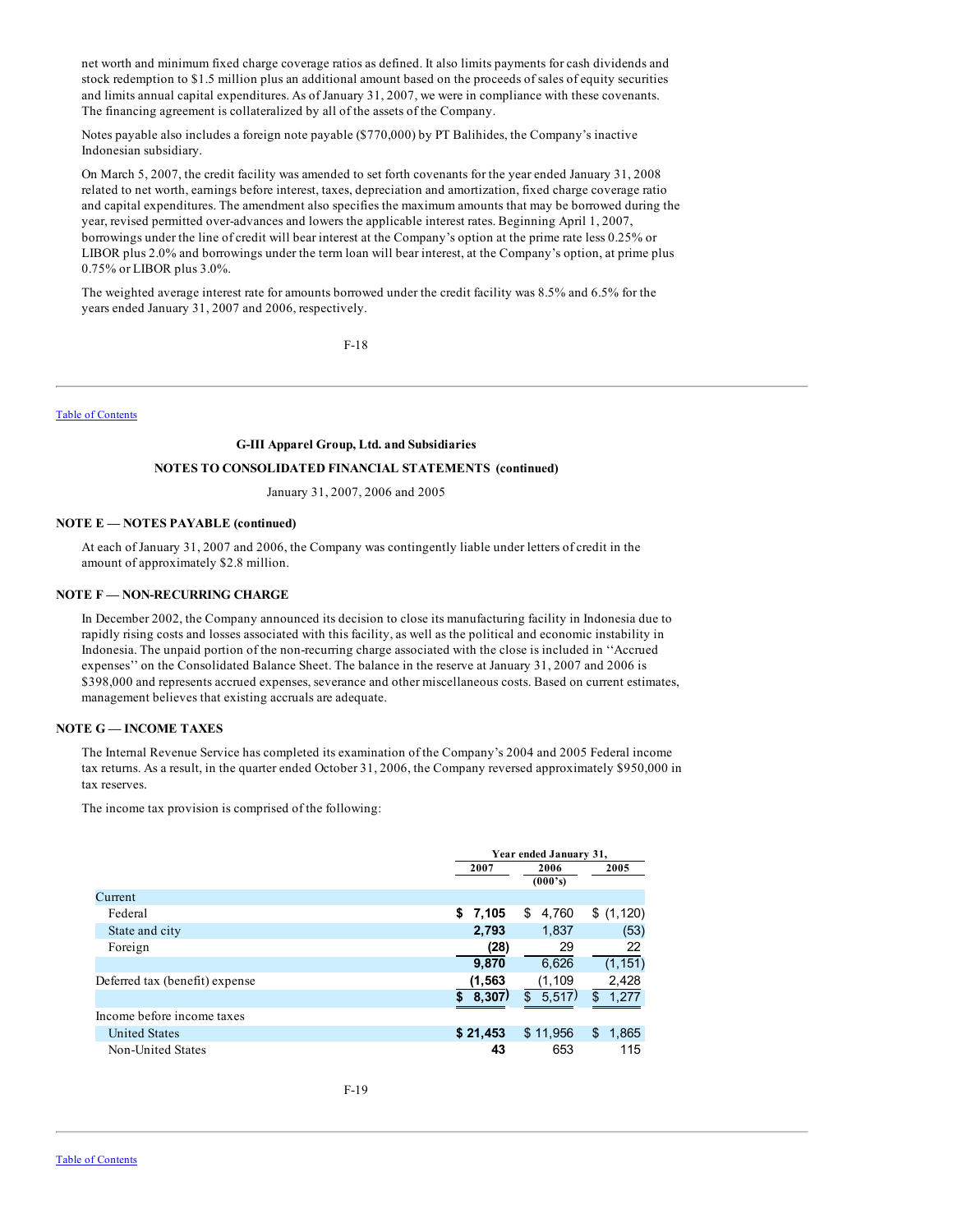# **G-III Apparel Group, Ltd. and Subsidiaries**

### **(continued) NOTES TO CONSOLIDATED FINANCIAL STATEMENTS**

January 31, 2007, 2006 and 2005

### **(continued) NOTE G — INCOME TAXES**

The significant components of the Company's net deferred tax asset at January 31, 2007 and 2006 are summarized as follows:

|                                              | 2007 |         | 2006      |  |
|----------------------------------------------|------|---------|-----------|--|
|                                              |      | (000's) |           |  |
| Supplemental employee retirement plan        | \$   | 141     | 131<br>\$ |  |
| Officer bonus                                |      | 493     | 463       |  |
| Provision for bad debts and sales allowances |      | 3,342   | 1,972     |  |
| Depreciation and amortization                |      | 2,047   | 1,850     |  |
| Inventory write-downs                        |      | 678     | 339       |  |
| Advertising allowance                        |      | 714     | 530       |  |
| Sales return accrual                         |      | 1.365   | 843       |  |
| Straight-line lease                          |      | 546     | 378       |  |
| Prepaid expenses                             |      | (1,611) | (320)     |  |
| Other                                        |      | 364     | 330       |  |
|                                              | S    | 8.079   | \$6.516   |  |

The following is a reconciliation of the statutory federal income tax rate to the effective rate reported in the financial statements for the years ended January 31:

|                                                                     | 2007  | 2006  | 2005  |
|---------------------------------------------------------------------|-------|-------|-------|
| Provision for Federal income taxes at the statutory rate            | 35.0% | 34.0% | 34.0% |
| State and city income taxes, net of Federal income tax benefit      | 7.3   | 8.3   | 16.6  |
| Effect of foreign taxable operations                                | (0.2) | (1.8) | (0.8) |
| Effect of permanent differences resulting in Federal taxable income | 0.7   | 2.3   | 21.3  |
| Reversal of tax contingencies                                       | (4.4) |       |       |
| Other, net                                                          | 0.2   | 1.0   | (6.6) |
| Actual provision for income taxes                                   | 38.6% | 43.8% | 64.5% |

Undistributed earnings of the Company's foreign subsidiaries amounted to approximately \$1.1 million at January 31, 2007. Those earnings are considered indefinitely reinvested and, accordingly, no provision for U.S. income taxes has been provided thereon. Upon distribution of those earnings in the form of dividends or otherwise, the Company would be subject to both U.S. income taxes (subject to an adjustment for foreign tax credits) and withholding taxes payable to the various foreign countries, as applicable.

# **NOTE H — COMMITMENTS AND CONTINGENCIES**

The Company leases warehousing, executive and sales facilities, and transportation equipment under operating leases with options to renew at varying terms. Leases with provisions for increasing rents have been accounted for on a straight-line basis over the life of the lease.

F-20

Table of [Contents](#page-31-0)

### **G-III Apparel Group, Ltd. and Subsidiaries**

#### **(continued) NOTES TO CONSOLIDATED FINANCIAL STATEMENTS**

January 31, 2007, 2006 and 2005

### **(continued) NOTE H — COMMITMENTS AND CONTINGENCIES**

In addition, certain leases have been treated as capital leases. The present values of minimum future obligations are calculated based on interest rates at the inception of the leases. The following schedule sets forth the future minimum rental payments for operating leases having non-cancelable lease periods in excess of one year and future minimum lease payments under capital leases at January 31, 2007: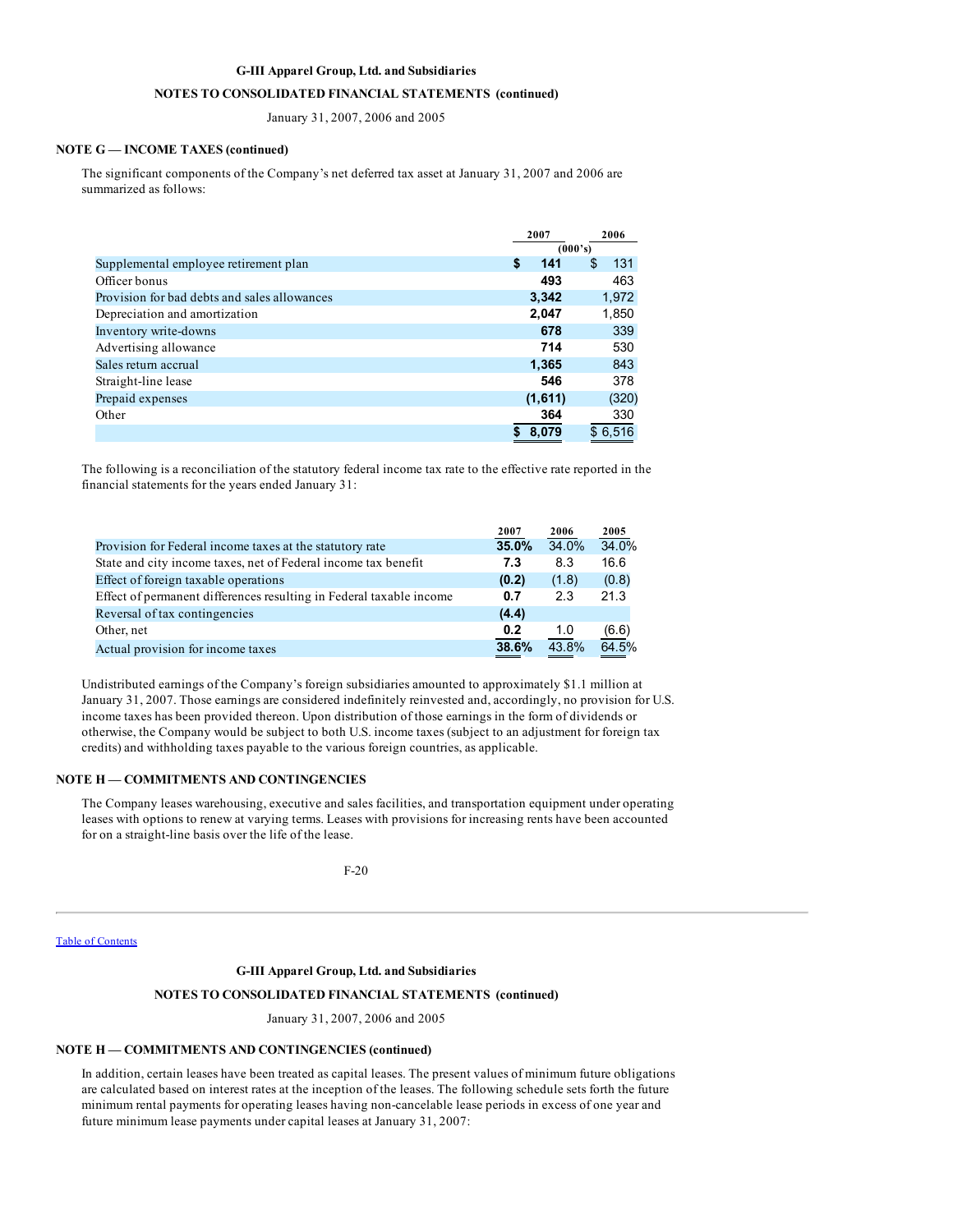|                                          | Operating<br>Leases | Capital<br>Leases |
|------------------------------------------|---------------------|-------------------|
| Year ending January 31,                  |                     | (in thousands)    |
| 2008                                     | \$<br>5,266         | \$205             |
| 2009                                     | 5,419               | 112               |
| 2010                                     | 5,378               |                   |
| 2011                                     | 5,309               |                   |
| 2012                                     | 2,933               |                   |
| Thereafter                               | 4,040               | $\equiv$          |
| Net minimum lease payments               | \$28,345            | 317               |
| Less amount representing interest        |                     | 14                |
| Present values of minimum lease payments |                     | \$303             |
| Current portion                          |                     | 188<br>\$         |
| Noncurrent portion                       |                     | 115               |
| Present values of minimum lease payments |                     | \$ 303            |

Rent expense on the above operating leases (including the lease with 345 West – see Note K) for the years ended January 31, 2007, 2006 and 2005 was approximately \$4.8 million, \$3.9 million and \$2.7 million, respectively.

The Company has entered into license agreements that provide for royalty payments from 3.5% to 12% of net sales of licensed products as set forth in the agreements. The Company incurred royalty expense (included in cost of goods sold) of approximately \$25.8 million, \$19.3 million and \$12.3 million, for the years ended January 31, 2007, 2006 and 2005, respectively. Contractual advertising expense associated with certain license agreements (included in selling, general and administrative expense) was \$7.2 million, \$4.6 million and \$2.7 million for the years ended January 31, 2007, 2006 and 2005, respectively. Based on minimum sales requirements, future minimum royalty and advertising payments required under these agreements are:

| Year ending January 31, | Amount         |
|-------------------------|----------------|
|                         | (in thousands) |
| 2008                    | \$23,908       |
| 2009                    | 25,648         |
| 2010                    | 18,874         |
| 2011                    | 9,629          |
| 2012                    | 5,495          |
|                         | \$83,554       |
|                         |                |
|                         | $F-21$         |

#### Table of [Contents](#page-31-0)

### **G-III Apparel Group, Ltd. and Subsidiaries**

### **(continued) NOTES TO CONSOLIDATED FINANCIAL STATEMENTS**

January 31, 2007, 2006 and 2005

### **(continued) NOTE H — COMMITMENTS AND CONTINGENCIES**

The Company has an employment agreement with its chief executive officer, which expires on January 31, 2010. The agreement provides for a base salary as well as bonus payments that vary between 3% and 6% of pretax income in excess of \$2 million.

The Company entered into employment agreements with four principals from the businesses acquired during 2005. Each agreement has a non-compete provision and an initial term through January 31, 2009. The aggregate minimum annual base compensation for these employment agreements is \$2,120,000 through January 31, 2009. One of the former principals also received options to purchase 75,000 shares at the fair market value of the common stock upon executing the agreement.

# **NOTE I — STOCKHOLDERS' EQUITY**

# *Private Placement*

On July 13, 2006, the Company completed a private placement of its Common Stock and five-year warrants to purchase its Common Stock. The Company issued 1,500,000 shares of Common Stock at a price of \$10.11 per share, resulting in net proceeds to the Company of \$15,013,000. The Company also issued warrants to purchase an aggregate of up to 375,000 shares of its Common Stock, exercisable beginning six months after the closing date of the private placement, at an exercise price of \$11.00 per share, subject to adjustment upon the occurrence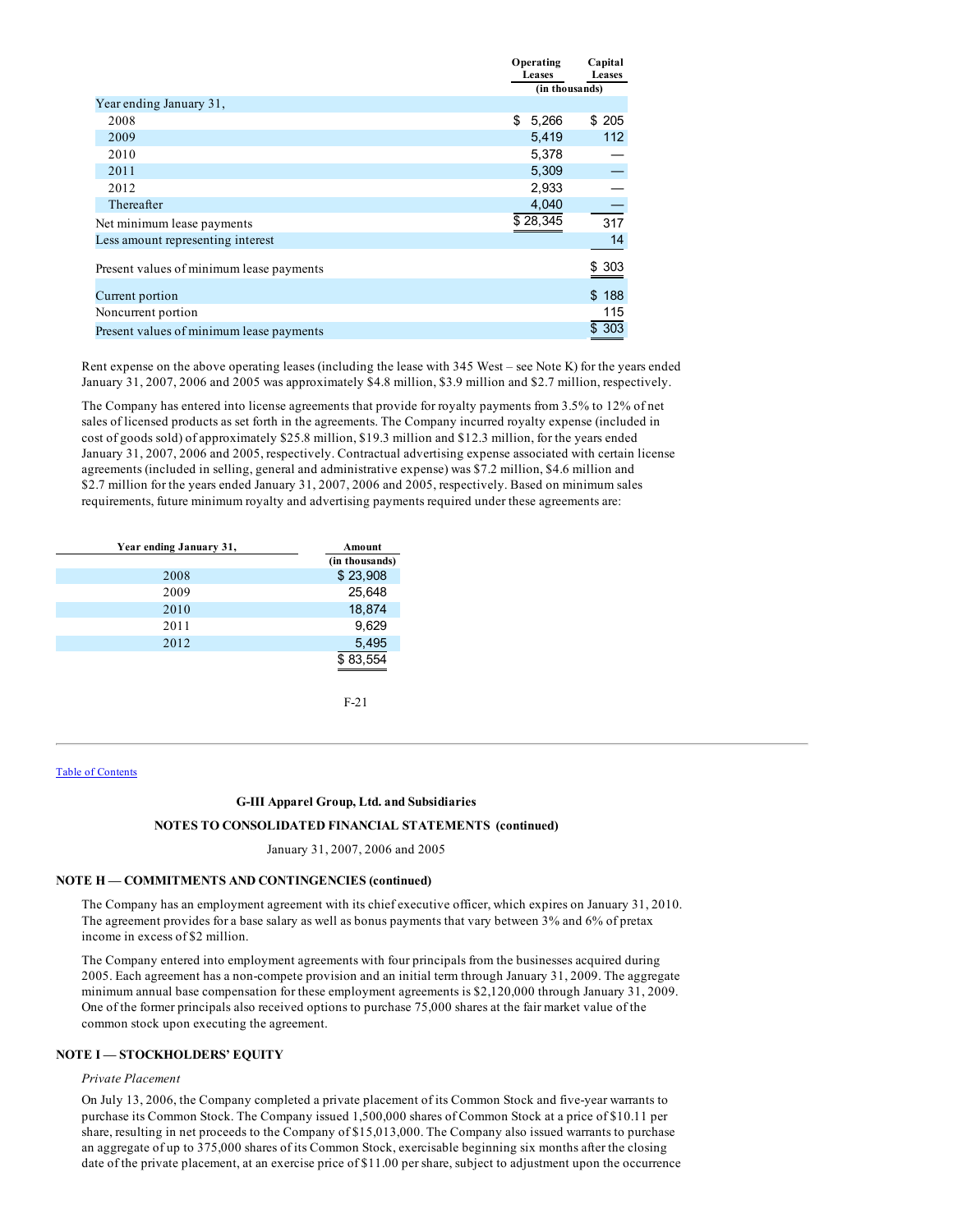of specified events, including customary weighted average price anti-dilution adjustments. The proceeds were used to temporarily repay a portion of the outstanding balance under the Company's revolving credit line.

The investors will, subject to exceptions and qualifications specified in the purchase agreement, have a right of first refusal until July 13, 2008 with respect to the proposed sale by the Company of its equity or equity equivalent securities if such sale is at an effective price per share of \$10.00 or less.

The Company also entered into a registration rights agreement with the investors, in which it agreed to file a registration statement with the Securities and Exchange Commission to register under the Securities Act of 1933, as amended, resales from time to time of the 1,500,000 shares purchased from the Company, any warrant shares issued upon exercise of the warrants and an additional 500,000 shares of Common Stock sold to the investors at the same time by the father of the Company's Chief Executive Officer. The Company filed the registration statement within the required time period and the registration statement has been declared effective. In connection with our public offering in March 2007 and the exercise of the underwriter's overallotment option in April 2007, these investors sold an aggregate of 878,333 shares of common stock.

### *Stock Options and Warrants*

As of January 31, 2007, the Company had 909,076 shares available for grant under its stock plans. It is the Company's policy to grant stock options at prices not less than the fair market value on the date of the grant. Option terms, vesting and exercise periods vary, except that the term of an option may not exceed ten years.

The Company issued warrants to purchase an aggregate of up to 375,000 shares of its Common Stock, exercisable beginning six months after the closing date of the private placement, at an exercise price of \$11.00 per share, subject to adjustment upon the occurrence of specified events, including customary weighted average price anti-dilution adjustments.

F-22

# Table of [Contents](#page-31-0)

### **G-III Apparel Group, Ltd. and Subsidiaries**

### **(continued) NOTES TO CONSOLIDATED FINANCIAL STATEMENTS**

January 31, 2007, 2006 and 2005

### **(continued) NOTE I — STOCKHOLDERS' EQUITY**

Information regarding all options and warrants for fiscal 2007, 2006 and 2005 is as follows:

|                                          | 2007          |                                          | 2006          |                                          | 2005          |                                          |  |
|------------------------------------------|---------------|------------------------------------------|---------------|------------------------------------------|---------------|------------------------------------------|--|
|                                          | <b>Shares</b> | Weighted<br>average<br>exercise<br>price | <b>Shares</b> | Weighted<br>average<br>exercise<br>price | <b>Shares</b> | Weighted<br>average<br>exercise<br>price |  |
| Options and warrants outstanding at      |               |                                          |               |                                          |               |                                          |  |
| beginning of year                        | 1,429,348     | 3.53<br>S                                | 1,472,923     | \$3.25                                   | 1,586,623     | \$3.11                                   |  |
| Exercised                                | (328,900)     | 2.99<br>S                                | (146,850)     | \$2.94                                   | (186, 150)    | \$2.81                                   |  |
| Granted                                  | 696,000       | \$10.57                                  | 108,000       | \$6.49                                   | 76.500        | \$5.01                                   |  |
| Cancelled or forfeited                   | (122, 650)    | 8.99<br>\$                               | (4, 725)      | \$2.53                                   | (4,050)       | \$3.57                                   |  |
| Options and warrants outstanding at end. |               |                                          |               |                                          |               |                                          |  |
| of year                                  | 1,673,798     | 6.16<br>\$                               | 1,429,348     | \$3.53                                   | 1,472,923     | \$3.25                                   |  |
| Exercisable                              | 1,242,798     | 5.60<br>S                                | 1,083,898     | \$2.98                                   | 1,092,673     | \$2.72                                   |  |

The following table summarizes information about stock options and warrants outstanding:

| Range of<br>exercise prices | Number out-<br>standing as of<br>January 31,<br>2007 | Weighted<br>average<br>remaining<br>contractual<br>life | Weighted<br>average<br>exercise<br>price | <b>Number</b><br>exercisable<br>as of<br>January 31,<br>2007 | Weighted<br>average<br>exercise<br>price |
|-----------------------------|------------------------------------------------------|---------------------------------------------------------|------------------------------------------|--------------------------------------------------------------|------------------------------------------|
| $$1.16 - $2.00$             | 262,798                                              | 2.3 years                                               | 1.48<br>\$                               | 262,798                                                      | 1.48<br>\$                               |
| $$2.01 - $4.00$             | 280,500                                              | $0.6$ years                                             | \$<br>3.07                               | 277,500                                                      | \$<br>3.06                               |
| $$4.01 - $6.00$             | 413,000                                              | 5.9 years                                               | 4.53<br>\$                               | 267,500                                                      | 4.43<br>\$                               |
| $$6.01 - $8.00$             | 121,500                                              | 8.0 years                                               | \$<br>6.86                               | 60.000                                                       | \$<br>6.84                               |
| $$8.01 - $11.00$            | 596,000                                              | 6.3 years                                               | \$10.67                                  | 375,000                                                      | \$11.00                                  |
|                             | 1,673,798                                            |                                                         |                                          | 1,242,798                                                    |                                          |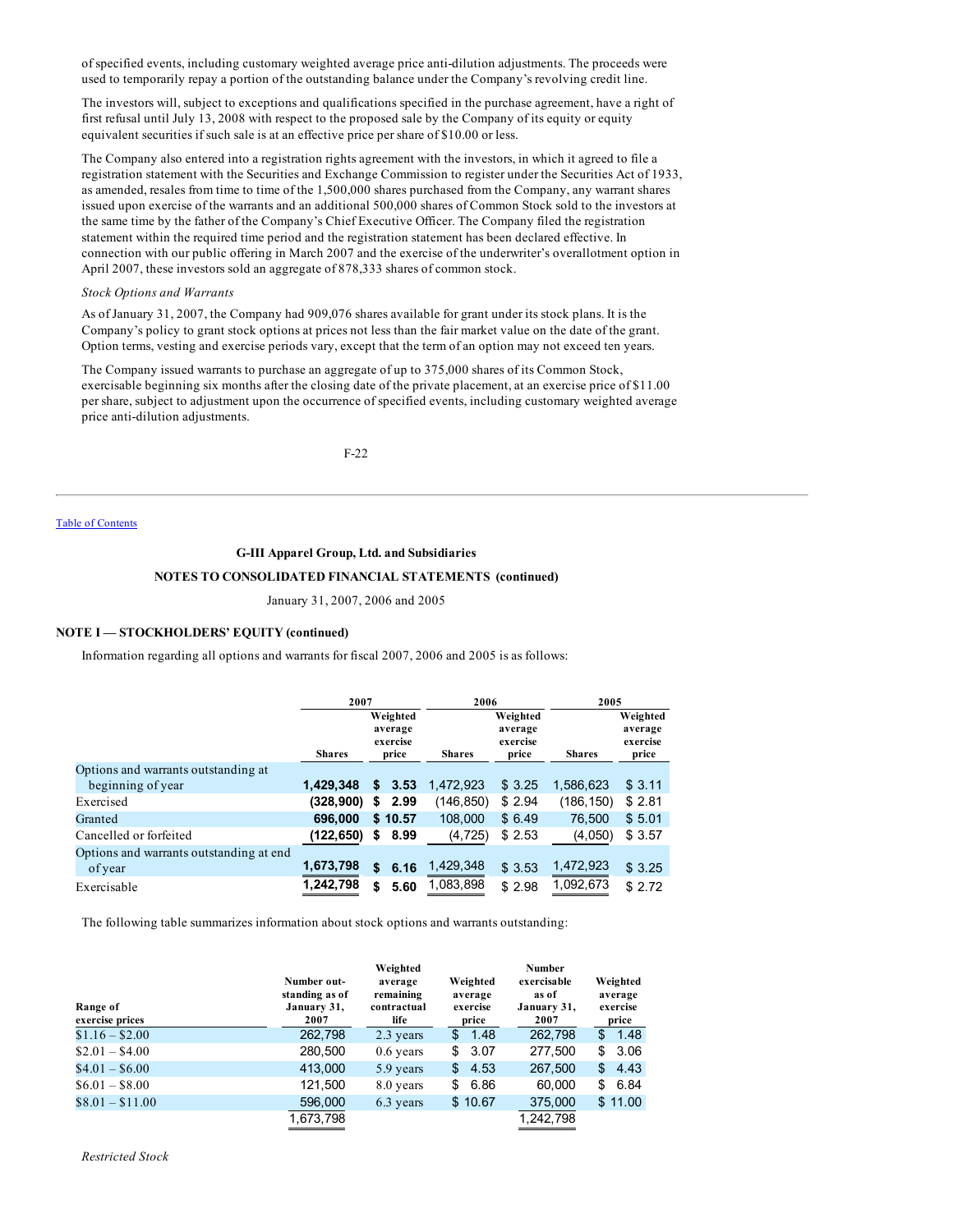In fiscal 2006, the Company granted 211,500 restricted shares of the Company's common stock to key employees. These shares vested during fiscal 2006 based on the market price of the Company's common stock exceeding a certain target for at least ten days. Compensation expense of \$1.6 million was recorded as an expense on the date the restriction lapsed.

In July 2005, the Company granted 225,000 restricted shares in connection with the acquisition of Marvin Richards. During the years ended January 31, 2007 and 2006, 187,500 and 37,500 restricted shares, respectively, vested as a result of the market price of the Company's stock attaining certain specified thresholds. As a result, additional goodwill in the amounts of \$2.7 million and \$257,000 has been recorded during the years ended January 31, 2007 and 2006, respectively, based upon the market price on the day the stock vested.

# **NOTE J — MAJOR CUSTOMERS**

Two customers accounted for 18.5% and 11.9% of the Company's net sales for the year ended January 31, 2007. Two customers accounted for 19.0% and 13.2% of the Company's net sales for the year ended January 31, 2006. For the year ended January 31, 2005, one customer accounted for 15.0% of the Company's net sales.

F-23

### Table of [Contents](#page-31-0)

# **G-III Apparel Group, Ltd. and Subsidiaries**

### **(continued) NOTES TO CONSOLIDATED FINANCIAL STATEMENTS**

January 31, 2007, 2006 and 2005

# **NOTE K — RELATED PARTY TRANSACTIONS**

During the years ended January 31, 2007, 2006 and 2005, the Company leased space from 345 West 37th Corp. (''345 West''), a property owned by two principal stockholders, one of whom is an executive officer. Rent and other operating expenses paid by the Company to 345 West during the years ended January 31, 2007, 2006 and 2005, amounted to approximately \$240,000, \$227,000, and \$200,000, respectively.

On March 6, 2007, the Company entered into a Surrender Agreement, Lease Modification and Termination Agreement (the ''Agreement'') with 345 West to terminate the lease agreement. Pursuant to the Agreement, the Company agreed to move out of the leased premises by May 31, 2007. 345 West paid the Company \$833,500 as a reimbursement for unamortized leasehold improvements at 345 West 37th Street, moving costs, the cost to improve the Company's existing space and other related costs.

# **NOTE L — EMPLOYEE BENEFIT PLANS**

The Company maintains a 401(k) plan and trust for nonunion employees. At the discretion of the Company, the Company currently matches 50% of employee contributions up to 3% of the participant's compensation. The Company's matching contributions amounted to approximately \$372,000, \$260,000, and \$245,000, for the years ended January 31, 2007, 2006 and 2005, respectively.

# **NOTE M — SEGMENTS**

The Company operates in two segments, licensed and non-licensed apparel. The Company's reportable segments are business units that are managed separately and offer its products that differ based upon whether the products are sold subject to licensing arrangements or under a proprietary or private label brand. The following information is presented for the fiscal years indicated below:

|                             | 2007            |            |                 | 2006        | 2005            |             |  |
|-----------------------------|-----------------|------------|-----------------|-------------|-----------------|-------------|--|
|                             |                 | Non-       |                 | Non-        |                 | Non-        |  |
|                             | <b>Licensed</b> | Licensed   | <b>Licensed</b> | Licensed    | <b>Licensed</b> | Licensed    |  |
| Net sales                   | \$268,892       | \$158,125  | \$196,954       | \$127,118   | \$136,323       | \$77,955    |  |
| Cost of goods sold          | 189,936         | 121,534    | 141,969         | 97,257      | 101,198         | 60,336      |  |
| Gross profit                | 78,956          | 36,591     | 54,985          | 29,861      | 35,125          | 17,619      |  |
| Selling, general and        |                 |            |                 |             |                 |             |  |
| administrative              | 59,596          | 28,093     | 44.554          | 23.334      | 35.138          | 13,658      |  |
| Non-recurring charge        |                 |            |                 |             |                 | 882         |  |
| Operating profit (loss)     | 19,360          | 8.498      | 10.431          | 6,527       | (13)            | 3,079       |  |
| Interest and financing      |                 |            |                 |             |                 |             |  |
| charges, net                | 4,515           | 1,847      | 2,065           | 2,284       | 973             | 113         |  |
| Income (loss) before income |                 |            |                 |             |                 |             |  |
| taxes                       | 14,845<br>S     | 6,651<br>S | 8,366<br>\$     | 4,243<br>\$ | (986)<br>S      | 2,966<br>\$ |  |
| Depreciation and            |                 |            |                 |             |                 |             |  |
| amortization                | \$<br>3,163     | 1,268      | 2,327<br>S.     | \$<br>804   | 1,028           | \$<br>316   |  |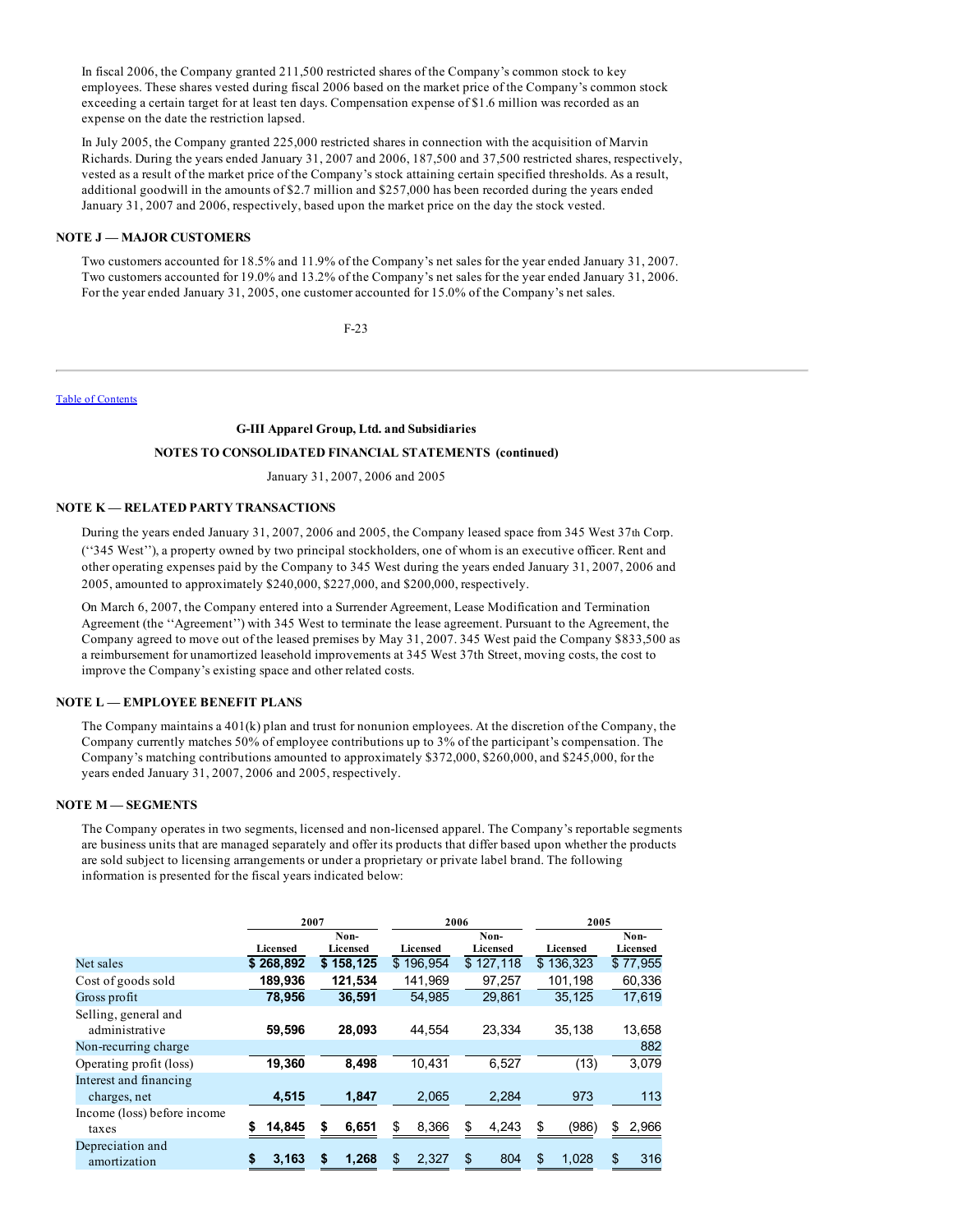Commission fee income was \$687,000, \$3.0 million, and \$2.2 million for fiscal 2007, 2006 and 2005, respectively. In fiscal 2007, commission fee income was in the non-licensed segment. In fiscal 2006, approximately \$843,000 and \$2.2 million of commission fee income was included in the licensed and nonlicensed segments, respectively. Commission fee income in fiscal 2005 was primarily in the

F-24

### Table of [Contents](#page-31-0)

### **G-III Apparel Group, Ltd. and Subsidiaries**

### **(continued) NOTES TO CONSOLIDATED FINANCIAL STATEMENTS**

January 31, 2007, 2006 and 2005

### **(continued) NOTE M — SEGMENTS**

non-licensed segment. The Company allocates all expenses to its two reportable segments. The Company allocates overhead to its business segments on various bases, which include units shipped, space utilization, inventory levels, and relative sales levels, among other factors. The method of allocation is consistent on a yearto-year basis.

|                      | 2007      |                      |           | 2006                 | 2005            |                      |
|----------------------|-----------|----------------------|-----------|----------------------|-----------------|----------------------|
|                      | Revenues  | Long-Lived<br>Assets | Revenues  | Long-Lived<br>Assets | <b>Revenues</b> | Long-Lived<br>Assets |
| Geographic region    |           |                      |           |                      |                 |                      |
| <b>United States</b> | \$422,960 | \$46,442             | \$319.451 | \$42,319             | \$213.278       | \$ 6,853             |
| Non-United States    | 4.057     | 959                  | 4.621     | 877                  | 1.000           | 1,033                |
|                      | \$427.017 | \$47.401             | \$324.072 | \$43.196             | \$214.278       | 7,886                |

Capital expenditures for locations outside of the United States were not significant in each of the fiscal years ended January 31, 2007, 2006 and 2005.

Included in finished goods inventory at January 31, 2007, 2006 and 2005 are \$24.3 million and \$11.8 million, \$16.7 million and \$8.5 million, and \$14.0 million and \$6.5 million, respectively, of inventories for licensed and non-licensed apparel, respectively. All other assets are commingled.

# **NOTE N — QUARTERLY FINANCIAL DATA (UNAUDITED)**

Summarized quarterly financial data in thousands, except per share numbers, for the fiscal years ended January 31, 2007 and 2006 are as follows:

|                                    |                   | <b>Ouarter</b> ended    |                     |                     |  |  |
|------------------------------------|-------------------|-------------------------|---------------------|---------------------|--|--|
|                                    | April 30,<br>2006 | <b>July 31,</b><br>2006 | October 31,<br>2006 | January 31,<br>2007 |  |  |
| January 31, 2007                   |                   |                         |                     |                     |  |  |
| Net sales                          | \$14,389          | \$69.082                | \$244.704           | \$98,842            |  |  |
| Gross profit                       | 679               | 16,833                  | 72.344              | 25,691              |  |  |
| Net income (loss)                  | (8, 850)          | (1,737)                 | 23,258(a)           | 518                 |  |  |
| Net income (loss) per common share |                   |                         |                     |                     |  |  |
| <b>Basic</b>                       | S<br>(0.72)       | (0.14)<br>S             | \$<br>$1.68(a)$ \$  | 0.04                |  |  |
| Diluted                            | (0.72)            | (0.14)                  | 1.59(a)             | 0.03                |  |  |
|                                    |                   |                         |                     |                     |  |  |

|                                    | <b>Ouarter</b> ended |                 |        |    |                     |    |                     |
|------------------------------------|----------------------|-----------------|--------|----|---------------------|----|---------------------|
|                                    | April 30,<br>2005    | <b>July 31,</b> | 2005   |    | October 31,<br>2005 |    | January 31,<br>2006 |
| January 31, 2006                   |                      |                 |        |    |                     |    |                     |
| Net sales                          | \$13,767             | \$54.553        |        |    | \$186.621           |    | \$69,131            |
| Gross profit                       | 915                  |                 | 12.749 |    | 55,118              |    | 16,064              |
| Net income (loss)                  | (4,669)              |                 | (301)  |    | 14,813              |    | (2,751)             |
| Net income (loss) per common share |                      |                 |        |    |                     |    |                     |
| Basic                              | \$<br>(0.43)         | S               | (0.03) | \$ | 1.25                | \$ | (0.23)              |
| Diluted                            | (0.43)               |                 | (0.03) |    | 1.15                |    | (0.23)              |
|                                    |                      |                 |        |    |                     |    |                     |

(a) Includes the reversal of tax contingencies in the amount of \$950,000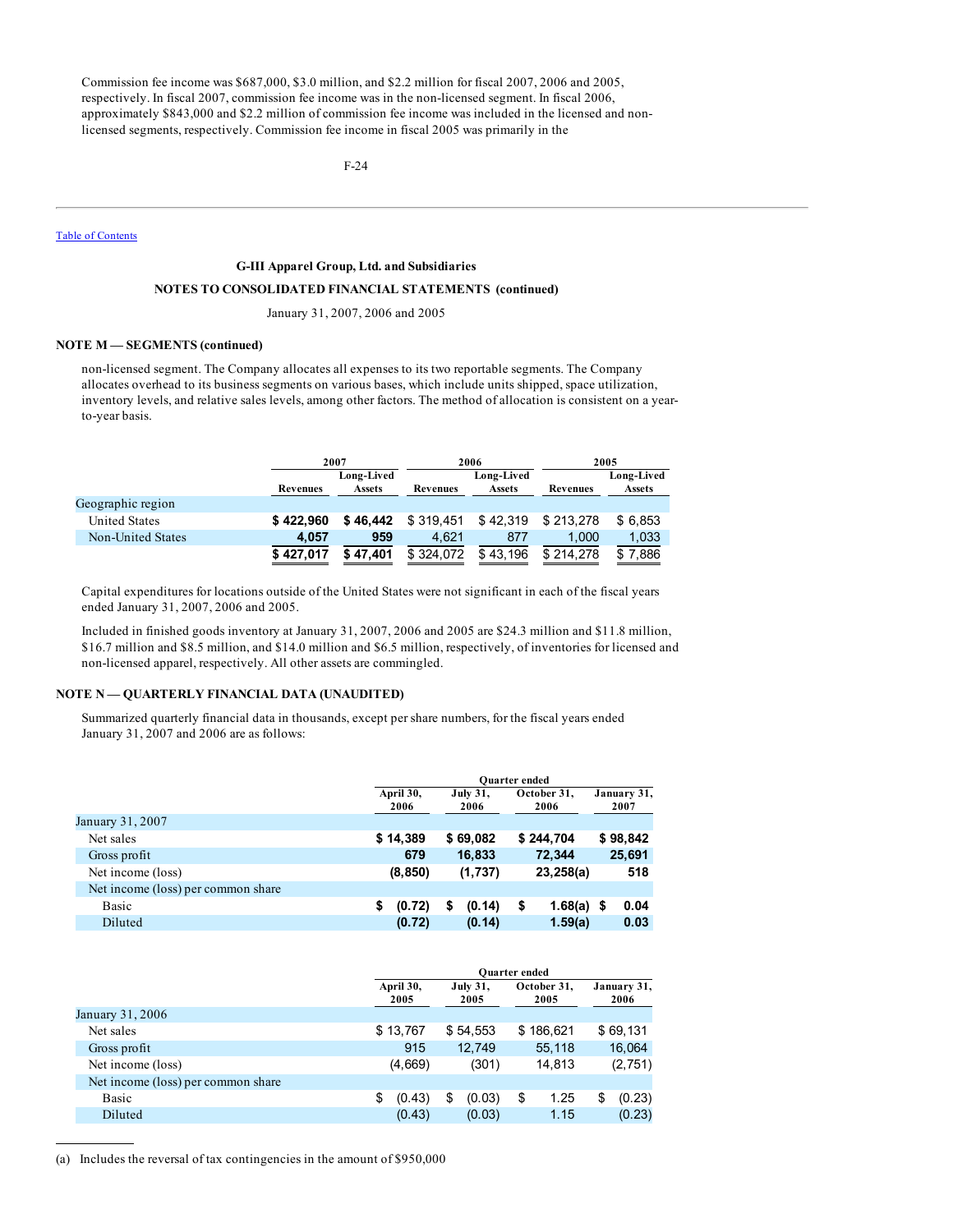### <span id="page-51-0"></span>Table of [Contents](#page-31-0)

### **G-III Apparel Group, Ltd. and Subsidiaries**

### **(continued) NOTES TO CONSOLIDATED FINANCIAL STATEMENTS**

January 31, 2007, 2006 and 2005

# **NOTE O — SUBSEQUENT EVENT**

On March 9, 2007, the Company completed a public offering of 4,500,000 shares of common stock, of which 1,621,000 shares were sold by the Company, and 2,879,000 shares were sold by certain selling stockholders at a public offering price of \$20.00 per share. The Company received net proceeds of \$30.8 million from this offering after payment of the underwriting discount. On April 12, 2007, the Company received additional net proceeds of \$6.0 million in connection with the sale of 313,334 shares pursuant to the exercise of the underwriters' overallotment option. The net proceeds received by the Company will be used for general corporate purposes.

F-26

Table of [Contents](#page-31-0)

# **G-III Apparel Group, Ltd. and Subsidiaries**

# **SCHEDULE II — VALUATION AND QUALIFYING ACCOUNTS**

| Column A                         | Column B                                    |                                                   | Column C<br><b>Additions</b>           | Column D                 | Column E                              |  |
|----------------------------------|---------------------------------------------|---------------------------------------------------|----------------------------------------|--------------------------|---------------------------------------|--|
| <b>Description</b>               | <b>Balance</b> at<br>beginning<br>of period | (1)<br><b>Charged</b> to<br>costs and<br>expenses | (2)<br>Charged<br>to other<br>accounts | <b>Deductions</b><br>(a) | <b>Balance</b> at<br>end of<br>period |  |
| Year ended January 31, 2007      |                                             |                                                   |                                        |                          |                                       |  |
| Deducted from asset accounts     |                                             |                                                   |                                        |                          |                                       |  |
| Allowance for doubtful accounts  | \$1,636                                     | \$<br>249                                         |                                        | \$<br>458                | \$<br>1,427                           |  |
| Reserve for sales allowances (b) | 7,807                                       | 22,393                                            |                                        | 16,152                   | 14,048                                |  |
|                                  | \$9,443                                     | \$22,642                                          |                                        | \$16,610                 | \$15,475                              |  |
| Year ended January 31, 2006      |                                             |                                                   |                                        |                          |                                       |  |
| Deducted from asset accounts     |                                             |                                                   |                                        |                          |                                       |  |
| Allowance for doubtful accounts  | \$1,732                                     | \$<br>(182)                                       |                                        | \$<br>(86)               | \$<br>1,636                           |  |
| Reserve for sales allowances (b) | 4,958                                       | 13,003                                            |                                        | 10,154                   | 7,807                                 |  |
|                                  | \$6,690                                     | \$12,821                                          |                                        | \$10,068                 | 9,443                                 |  |
| Year ended January 31, 2005      |                                             |                                                   |                                        |                          |                                       |  |
| Deducted from asset accounts     |                                             |                                                   |                                        |                          |                                       |  |
| Allowance for doubtful accounts  | \$1,462                                     | \$<br>304                                         |                                        | \$<br>34                 | \$<br>1,732                           |  |
| Reserve for sales allowances (b) | 7,460                                       | 4,393                                             |                                        | 6,895                    | 4,958                                 |  |
|                                  | \$8,922                                     | 4,697                                             |                                        | 6,929                    | 6,690                                 |  |

(a) Accounts written off as uncollectible, net of recoveries.

(b) See Note A in the accompanying Notes to Consolidated Financial Statements for a description of sales allowances.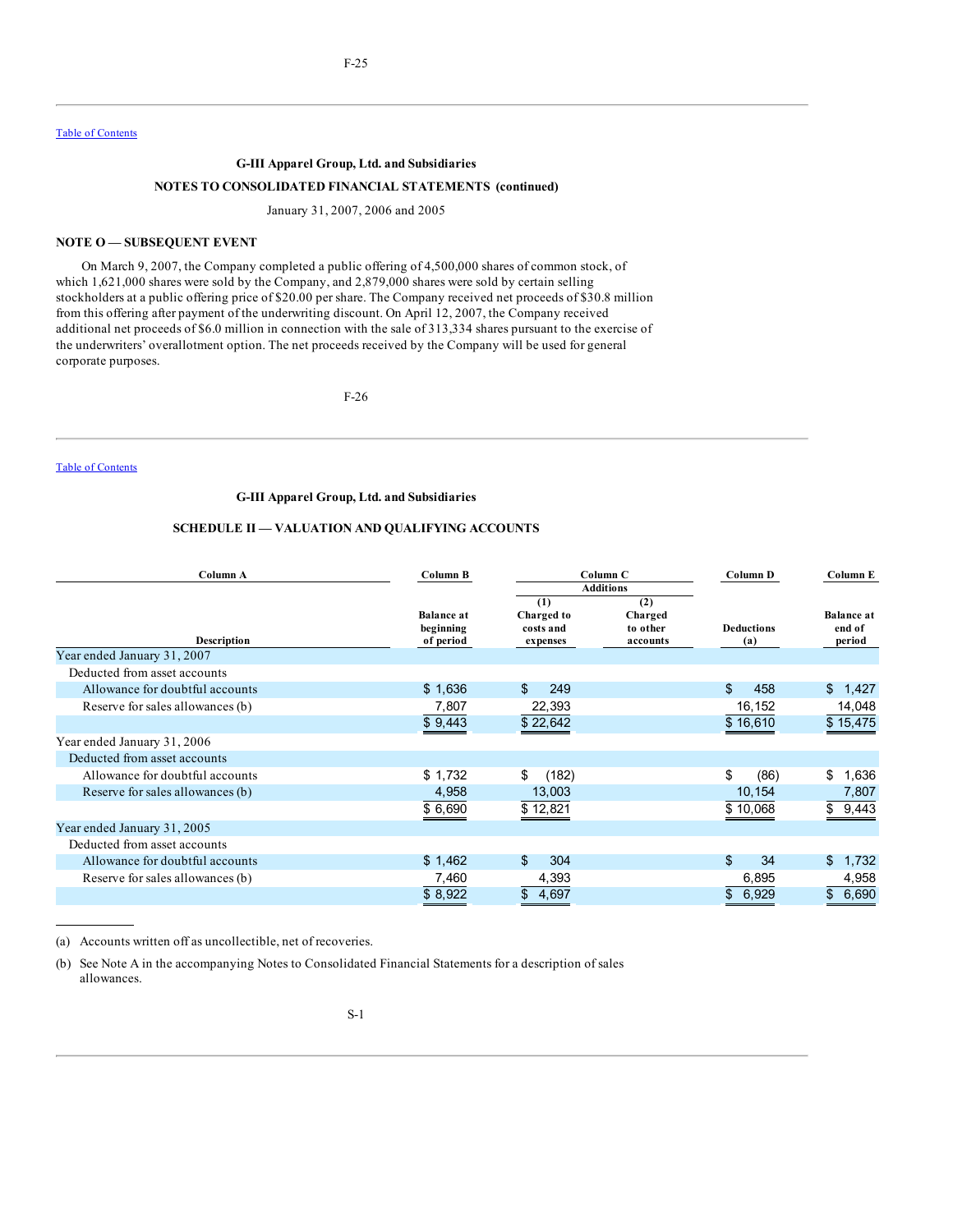**Exhibit 21**

# SUBSIDIARIES OF G-III

| <b>NAME OF SUBSIDIARY</b>           | <b>JURISDICTION OF ORGANIZATION</b> |
|-------------------------------------|-------------------------------------|
| <b>G-III LEATHER FASHIONS, INC.</b> | <b>NEW YORK</b>                     |
| SIENA LEATHER LTD.                  | <b>NEW YORK</b>                     |
| J. PERCY FOR MARVIN RICHARDS, LTD.  | <b>NEW YORK</b>                     |
| CK OUTERWEAR, LLC                   | <b>NEW YORK</b>                     |
| FABIO LICENSING, LLC                | <b>NEW YORK</b>                     |
| <b>G-III BRANDS, LTD.</b>           | <b>DELAWARE</b>                     |
| <b>G-III LICENSE COMPANY</b>        | <b>DELAWARE</b>                     |
| <b>G-III RETAIL OUTLETS, INC.</b>   | <b>DELAWARE</b>                     |
| GLOBAL APPAREL SOURCING, LTD.       | <b>DELAWARE</b>                     |
| INDAWA HOLDING CORP.                | <b>DELAWARE</b>                     |
| <b>P.T. BALIHIDES</b>               | <b>INDONESIA</b>                    |
| G-III HONG KONG LTD.                | <b>HONG KONG</b>                    |
| KOSTROMA LTD.                       | <b>HONG KONG</b>                    |
| WEE BEEZ INTERNATIONAL LIMITED      | <b>HONG KONG</b>                    |
|                                     |                                     |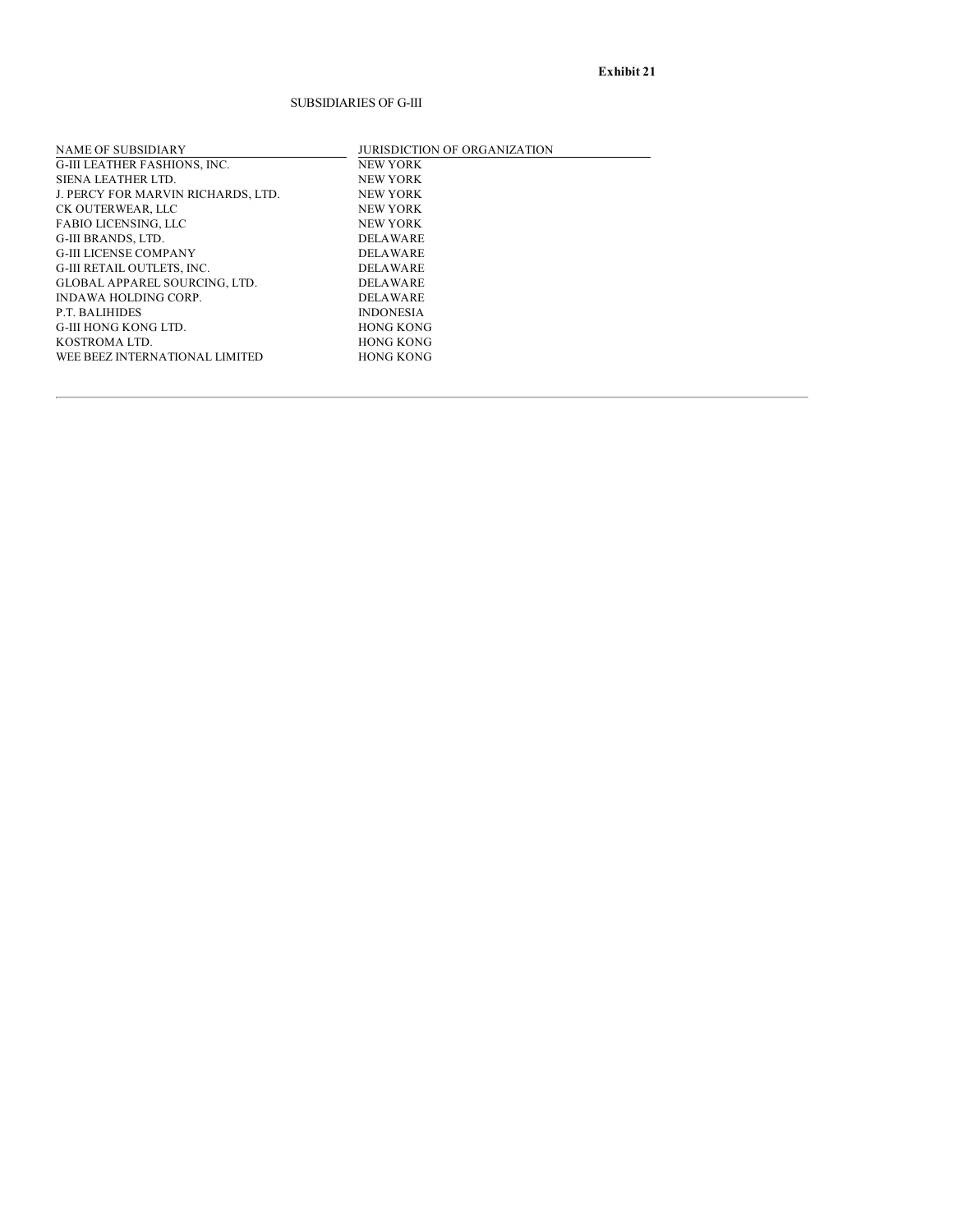# **Exhibit 23.1**

# **Consent of Independent Registered Public Accounting Firm**

We consent to the incorporation by reference in the following Registration Statements:

(1) Registration Statement (Form S-8 No. 33-45460) of G-III Apparel Group, Ltd.,

(2) Registration Statement (Form S-8 No. 33-45461) of G-III Apparel Group, Ltd.,

(3) Registration Statement (Form S-8 No. 33-81066) of G-III Apparel Group, Ltd.,

(4) Registration Statement (Form S-8 No. 333-51765) of G-III Apparel Group, Ltd.,

(5) Registration Statement (Form S-8 No. 333-80937) of G-III Apparel Group, Ltd.,

(6) Registration Statement (Form S-8 No. 333-39298) of G-III Apparel Group, Ltd.,

(7) Registration Statement (Form S-8 No. 333-125804) of G-III Apparel Group, Ltd.,

(8) Registration Statement (Form S-1 No. 333-136445) of G-III Apparel Group, Ltd.,

of our report dated March 22, 2007, with respect to the consolidated financial statements and schedule of G-III Apparel Group, Ltd. and subsidiaries included in the Annual Report (Form 10-K) of G-III Apparel Group, Ltd. and subsidiaries for the year ended January 31, 2007.

/s/ ERNST & YOUNG LLP New York, New York April 26, 2007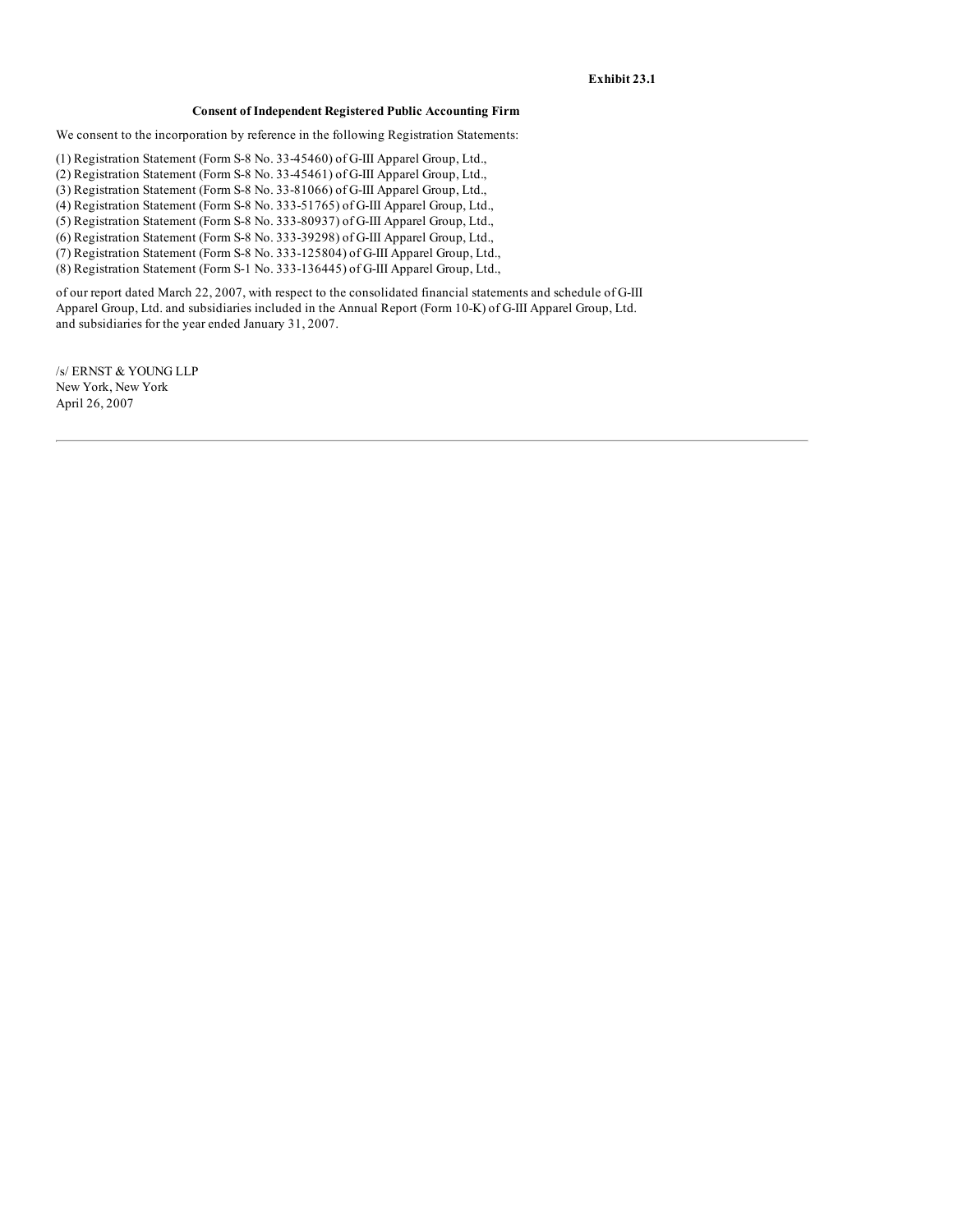Exhibit 31.1

# 302 CERTIFICATION

I, Morris Goldfarb, certify that:

- 1. I have reviewed this Annual Report on Form 10-K of G-III Apparel Group, Ltd.;
- 2. Based on my knowledge, this report does not contain any untrue statement of a material fact or omit to state a material fact necessary to make the statements made, in light of the circumstances under which such statements were made, not misleading with respect to the period covered by this report;
- 3. Based on my knowledge, the financial statements, and other financial information included in this report, fairly present in all material respects the financial condition, results of operations and cash flows of the registrant as of, and for, the periods presented in this report;
- 4. The registrant's other certifying officer and I are responsible for establishing and maintaining disclosure controls and procedures (as defined in Exchange Act Rules 13a-15(e) and 15d-15(e)) for the registrant and have:
	- (a) Designed such disclosure controls and procedures, or caused such disclosure controls and procedures to be designed under our supervision, to ensure that material information relating to the registrant, including its consolidated subsidiaries, is made known to us by others within those entities, particularly during the period in which this report is being prepared;
	- (b) Evaluated the effectiveness of the registrant's disclosure controls and procedures and presented in this report our conclusions about the effectiveness of the disclosure controls and procedures, as of the end of the period covered by this report based on such evaluation; and
	- (c) Disclosed in this report any change in the registrant's internal control over financial reporting that occurred during the registrant's most recent fiscal quarter (the registrant's fourth fiscal quarter in the case of an annual report) that has materially affected, or is reasonably likely to materially affect, the registrant's internal control over financial reporting; and
- 5. The registrant's other certifying officer and I have disclosed, based on our most recent evaluation of internal control over financial reporting, to the registrant's auditors and the audit committee of the registrant's board of directors (or persons performing the equivalent functions):
	- (a) All significant deficiencies and material weaknesses in the design or operation of internal control over financial reporting which are reasonably likely to adversely affect the registrant's ability to record, process, summarize and report financial information; and
	- (b) Any fraud, whether or not material, that involves management or other employees who have a significant role in the registrant's internal control over financial reporting.

Date: April 27, 2007

/s/ Morris Goldfarb Morris Goldfarb Chief Executive Officer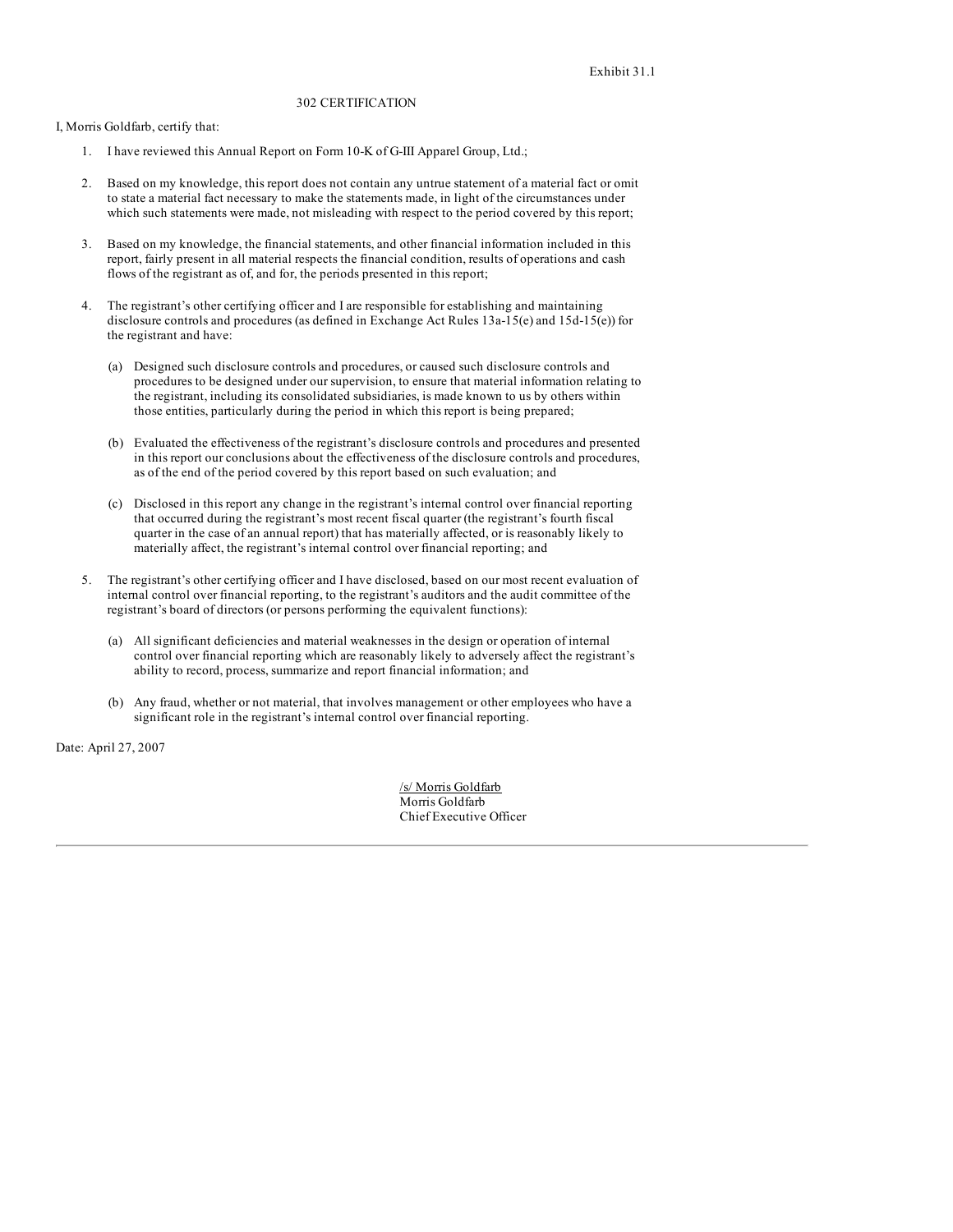Exhibit 31.2

# 302 CERTIFICATION

I, Neal S. Nackman, certify that:

- 1. I have reviewed this Annual Report on Form 10-K of G-III Apparel Group, Ltd.;
- 2. Based on my knowledge, this report does not contain any untrue statement of a material fact or omit to state a material fact necessary to make the statements made, in light of the circumstances under which such statements were made, not misleading with respect to the period covered by this report;
- 3. Based on my knowledge, the financial statements, and other financial information included in this report, fairly present in all material respects the financial condition, results of operations and cash flows of the registrant as of, and for, the periods presented in this report;
- 4. The registrant's other certifying officer and I are responsible for establishing and maintaining disclosure controls and procedures (as defined in Exchange Act Rules 13a-15(e) and 15d-15(e)) for the registrant and have:
	- (a) Designed such disclosure controls and procedures, or caused such disclosure controls and procedures to be designed under our supervision, to ensure that material information relating to the registrant, including its consolidated subsidiaries, is made known to us by others within those entities, particularly during the period in which this report is being prepared;
	- (b) Evaluated the effectiveness of the registrant's disclosure controls and procedures and presented in this report our conclusions about the effectiveness of the disclosure controls and procedures, as of the end of the period covered by this report based on such evaluation; and
	- (c) Disclosed in this report any change in the registrant's internal control over financial reporting that occurred during the registrant's most recent fiscal quarter (the registrant's fourth fiscal quarter in the case of an annual report) that has materially affected, or is reasonably likely to materially affect, the registrant's internal control over financial reporting; and
- 5. The registrant's other certifying officer and I have disclosed, based on our most recent evaluation of internal control over financial reporting, to the registrant's auditors and the audit committee of the registrant's board of directors (or persons performing the equivalent functions):
	- (a) All significant deficiencies and material weaknesses in the design or operation of internal control over financial reporting which are reasonably likely to adversely affect the registrant's ability to record, process, summarize and report financial information; and
	- (b) Any fraud, whether or not material, that involves management or other employees who have a significant role in the registrant's internal control over financial reporting.

Date: April 27, 2007

/s/ Neal S. Nackman Neal S. Nackman Chief Financial Officer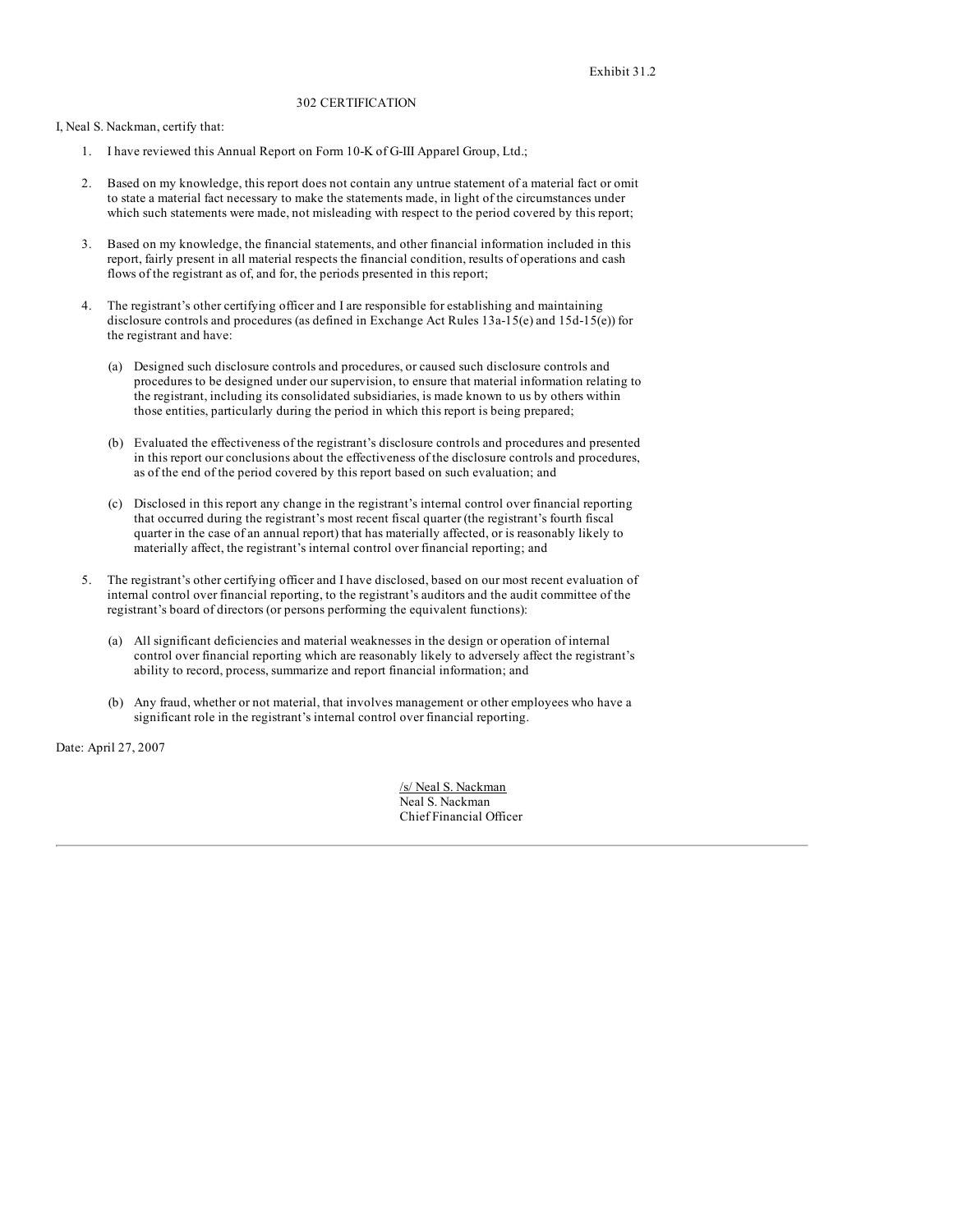# CERTIFICATION PURSUANT TO 18 U.S.C. SECTION 1350, AS ADOPTED PURSUANT TO SECTION 906 OF THE SARBANES-OXLEY ACT OF 2002

In connection with the Annual Report of G-III Apparel Group, Ltd. (the ''Company'') on Form 10-K for the fiscal year ended January 31, 2007 (the ''Report''), I, Morris Goldfarb, Chief Executive Officer of the Company, certify, pursuant to 18 U.S.C. § 1350, as adopted pursuant to § 906 of the Sarbanes-Oxley Act of 2002, that:

To my knowledge, (i) the Report fully complies with the requirements of section  $13(a)$  or  $15(d)$  of the Securities Exchange Act of 1934 and (ii) the information contained in the Report fairly presents, in all material respects, the financial condition and results of operations of the Company.

> /s/ Morris Goldfarb Morris Goldfarb Chief Executive Officer April 27, 2007

A signed original of this written statement required by Section 906 has been provided to the Company and will be retained by the Company and furnished to the Securities and Exchange Commission or its staff upon request.